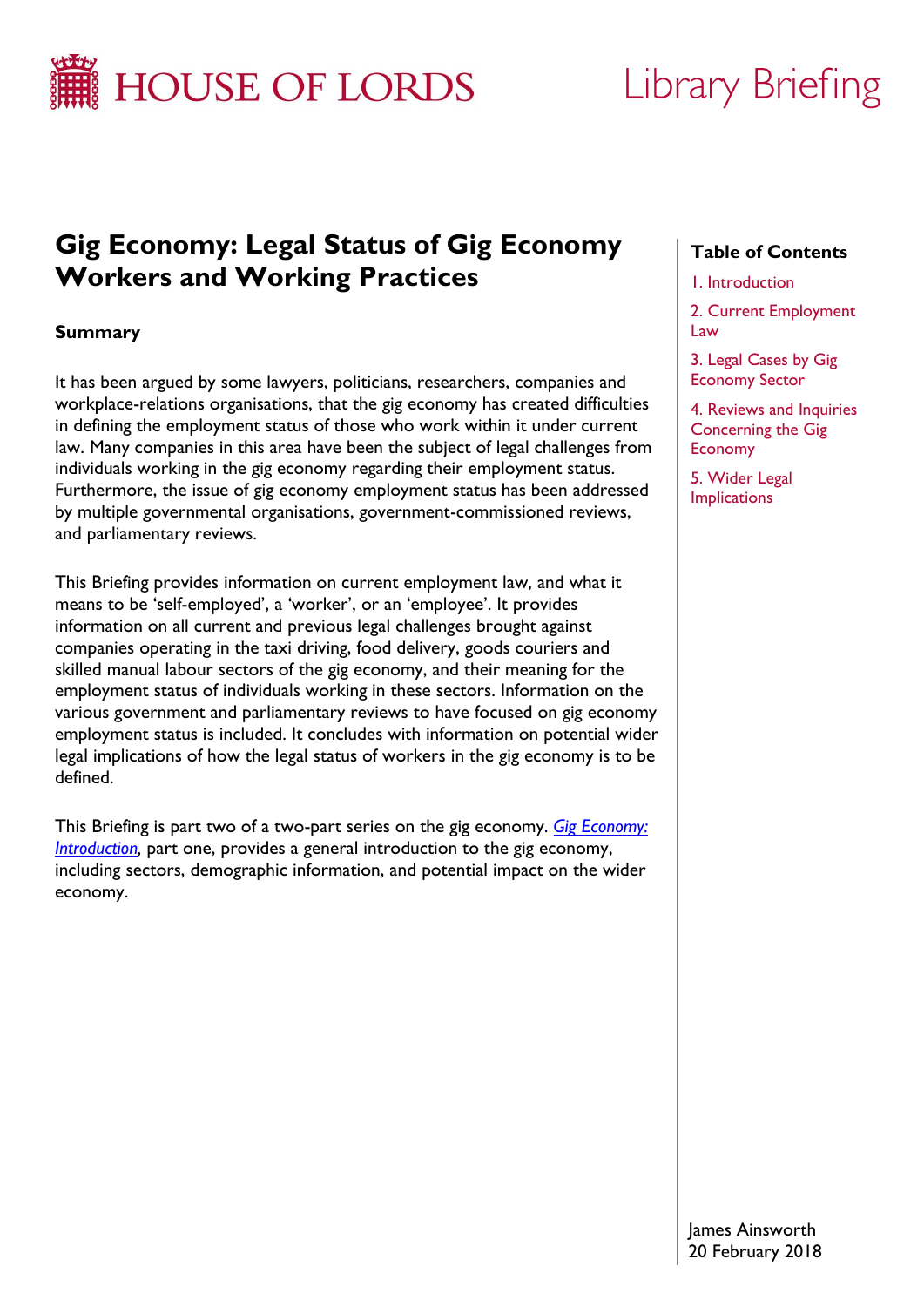#### **Table of Contents**

| I. Introduction                                     |     |
|-----------------------------------------------------|-----|
| 2. Current Employment Law                           |     |
| 3. Legal Cases by Gig Economy Sector                |     |
|                                                     |     |
|                                                     |     |
|                                                     |     |
|                                                     |     |
| 4. Reviews and Inquiries Concerning the Gig Economy | -16 |
|                                                     |     |
|                                                     |     |
|                                                     |     |
|                                                     |     |
|                                                     |     |
| 5. Wider Legal Implications                         | 31  |
|                                                     |     |
|                                                     |     |

A full list of Lords Library briefings is available on the [research briefings page](http://researchbriefings.parliament.uk/) on the internet. The Library publishes briefings for all major items of business debated in the House of Lords. The Library also publishes briefings on the House of Lords itself and other subjects that may be of interest to Members.

\_\_\_\_\_\_\_\_\_\_\_\_\_\_\_\_\_\_\_\_\_\_\_\_\_\_\_\_\_\_\_\_\_\_\_\_\_\_\_\_\_\_\_\_\_\_\_\_\_\_\_\_\_\_\_\_\_\_\_\_\_\_\_\_\_\_\_\_\_\_\_\_\_\_\_\_

House of Lords Library briefings are compiled for the benefit of Members of the House of Lords and their personal staff, to provide impartial, authoritative, politically balanced briefing on subjects likely to be of interest to Members of the Lords. Authors are available to discuss the contents of the briefings with the Members and their staff but cannot advise members of the general public.

**Any comments on Library briefings should be sent to the Head of Research Services, House of Lords Library, London SW1A 0PW or emailed to [purvism@parliament.uk.](mailto:purvism@parliament.uk)**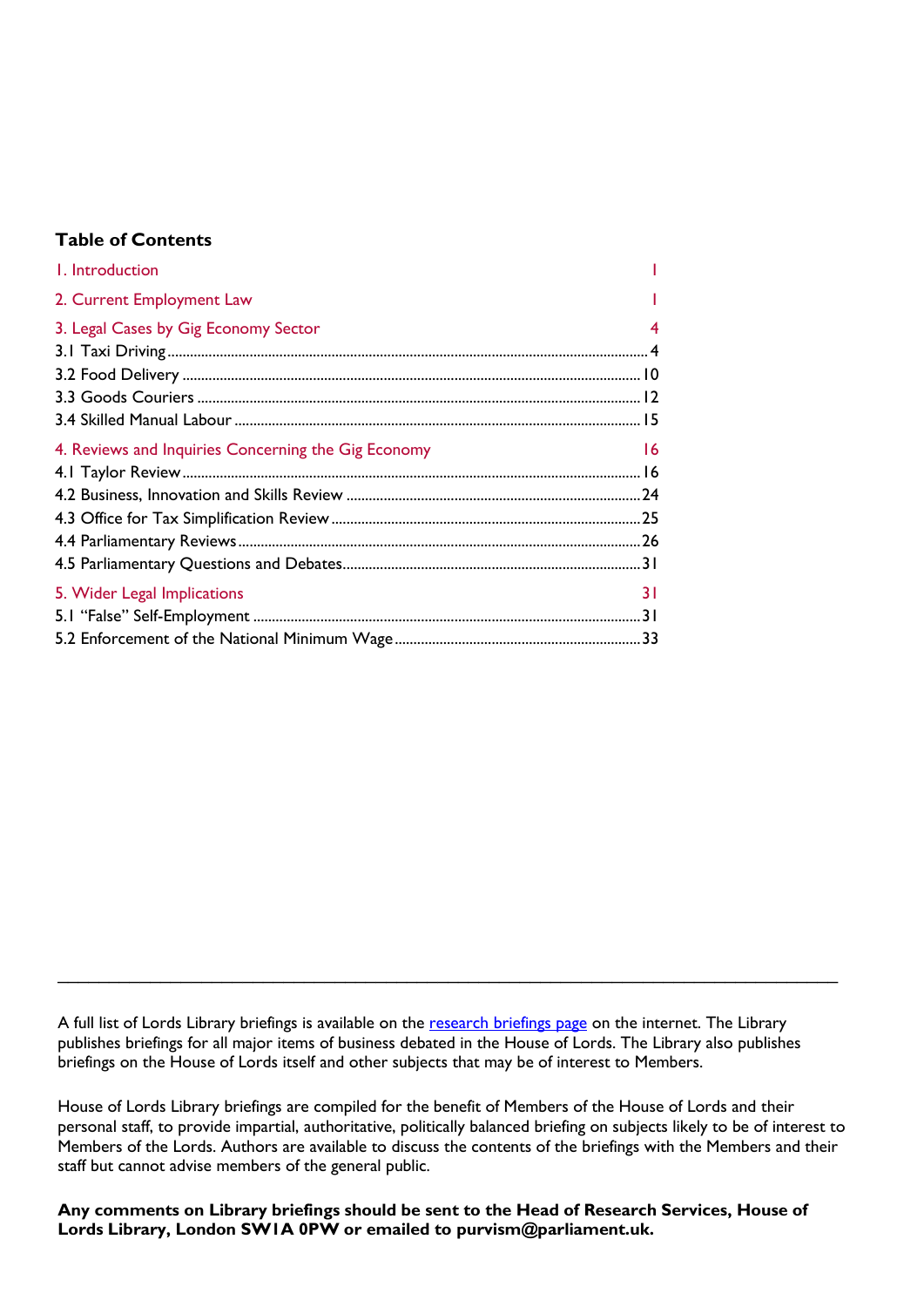#### <span id="page-2-0"></span>**1. Introduction**

It has been argued by organisations involved in workplace relations that the gig economy has created difficulties in defining the employment status of those who work within it. For example, the Head of Guidance at the Advisory, Conciliation and Arbitration Service (Acas) stated that the organisation had recently updated its guidance on an individual's employment status because:

We have seen changes in the way many people are working over recent years, with a heightened focus on gig economy working. Many businesses and their staff may not realise that a working person's employment rights very much depends on their status. A person who is self-employed or defined as a worker is likely to have different legal rights to someone else who is considered an employee.<sup>1</sup>

Furthermore, the employment status of individuals working in the gig economy has recently been a focus of numerous legal proceedings, government-commissioned reviews, parliamentary inquiries and considerable contentious commentary, as detailed below.

#### <span id="page-2-1"></span>**2. Current Employment Law**

 $\overline{a}$ 

Under UK employment law, there are three main classifications of employment status: self-employed and contractor; worker; and employee, all of which have different employment rights.<sup>2</sup> Under the Employment Rights Act 1996, the classifications of worker and employee are defined as follows:

- 1) "Employee" means an individual who has entered into or works under (or, where the employment has ceased, worked under) a contract of employment.
- 2) "Contract of employment" means a contract of service or apprenticeship, whether express or implied, and (if it is express) whether oral or in writing.
- 3) "Worker" (except in the phrases "shop worker" and "betting worker") means an individual who has entered into or works under (or, where the employment has ceased, worked under)
	- a. a contract of employment, or
	- b. any other contract, whether express or implied and (if it is express) whether oral or in writing, whereby the individual undertakes to do or perform personally any work or

<sup>1</sup> Advisory, Conciliation and Arbitration Service, '[Acas Publishes New Guidance to Help](http://www.acas.org.uk/index.aspx?articleid=5967)  [Understand Gig Economy Working and Employment Status Rights](http://www.acas.org.uk/index.aspx?articleid=5967)', accessed 26 July 2017.

<sup>&</sup>lt;sup>2</sup> HM Government, '*[Employment Status: Overview](https://www.gov.uk/employment-status)*', accessed 26 July 2017. There are other employment classifications, including employee-shareholder, director, and office holder, yet far fewer individuals fall under these. Agency workers are covered by the Agency Workers Regulations 2010 (SI 2010/93).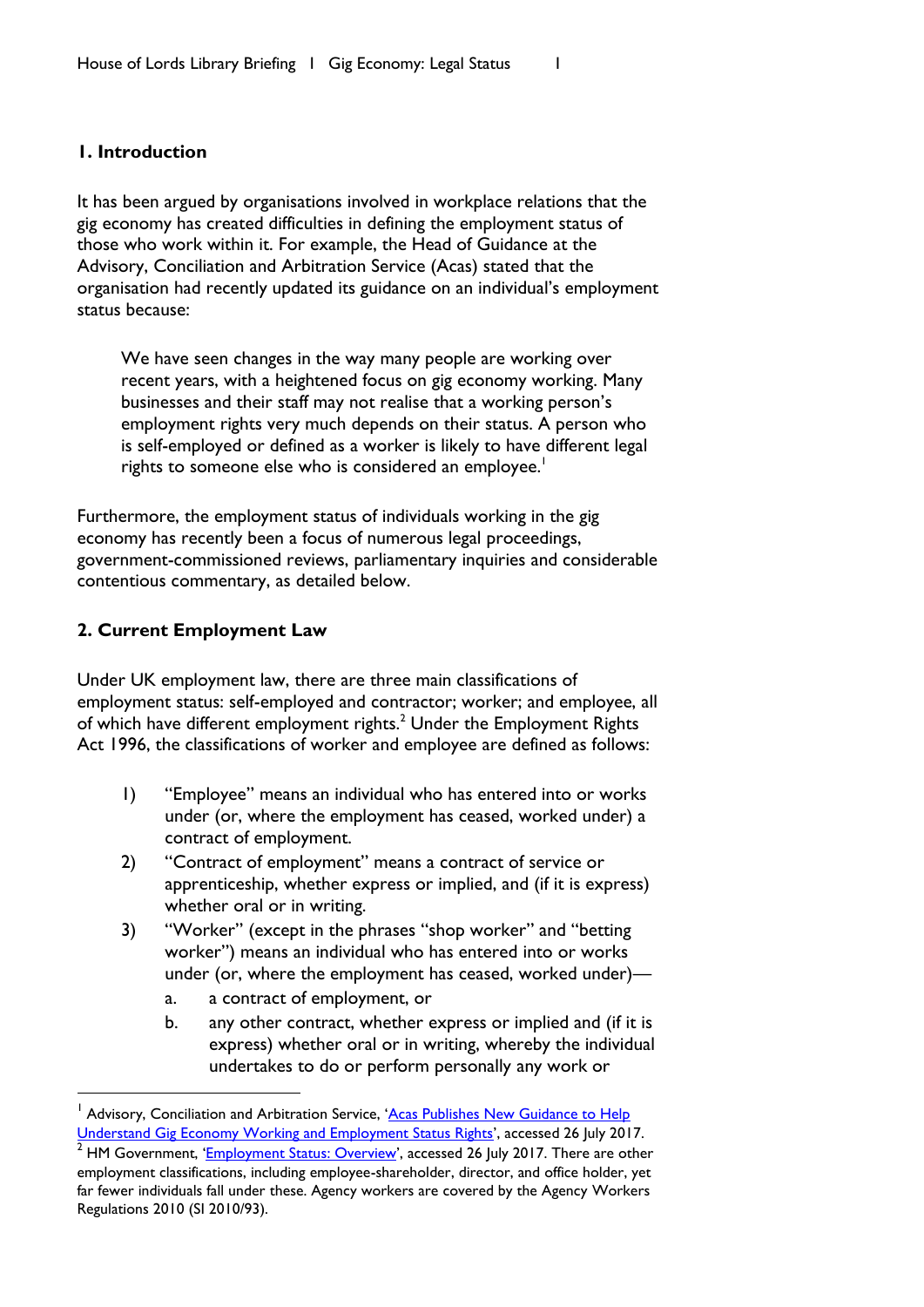services for another party to the contract whose status is not by virtue of the contract that of a client or customer of any profession or business undertaking carried on by the individual.<sup>3</sup>

In short, whilst all employees are workers, not all workers are employees. Both confusion and contention has often arisen around the classification of what are usually referred to in employment law cases as limb (b) workers, from clause 3(b) of section 230 above. Limb (b) workers work under contracts for services but are not in business on their own account (ie not truly self-employed), and as such are individuals who exhibit some characteristics of self-employment and some of employment, but do not quite satisfy the requirements for acquiring employee status.<sup>4</sup> Defining whether an individual is a limb (b) worker or self-employed has been the subject of considerable case law, as individuals have been treated as selfemployed, with minimal employment rights, by companies when on further legal analysis they were found to be workers, and awarded certain entitlements and protections.<sup>5</sup>

In the context of the gig economy, as the Royal Society for the Encouragement of Arts, Manufactures and Commerce (RSA) stated in its report, "the crux of this debate is a question about how much control companies exercise over their workers".<sup>6</sup> An individual is generally classified as a worker if:

- They have a contract or other arrangement to do work or services personally for a reward.
- Their reward is for money or a benefit in kind.
- They only have a limited right to send someone else to do the work (subcontract).
- They have to turn up for work even if they do not want to.
- Their employer has to have work for them to do as long as the contract or arrangement lasts.
- They are not doing the work as part of their own limited company in an arrangement where the 'employer' is actually a customer or client.<sup>7</sup>

<sup>3</sup> [Employment Rights Act 1996,](http://www.legislation.gov.uk/ukpga/1996/18/section/230) section 230.

<sup>4</sup> House of Commons Library, *[Employment Status](http://researchbriefings.files.parliament.uk/documents/CBP-8045/CBP-8045.pdf)*, 10 November 2017, p 8.

 $^5$  For further information on the history of employment status, see House of Commons Library, *[Employment Status](http://researchbriefings.files.parliament.uk/documents/CBP-8045/CBP-8045.pdf)*, 10 November 2017, pp 7–15.

<sup>6</sup> Royal Society for the Encouragement of Arts, Manufactures and Commerce, *[Good Gigs: A](https://www.thersa.org/globalassets/pdfs/reports/rsa_good-gigs-fairer-gig-economy-report.pdf)  [Fairer Future for the U](https://www.thersa.org/globalassets/pdfs/reports/rsa_good-gigs-fairer-gig-economy-report.pdf)K's Gig Economy*, April 2017, p 35.

HM Government, '[Employment Status: Worker](https://www.gov.uk/employment-status/worker)', accessed 26 July 2017.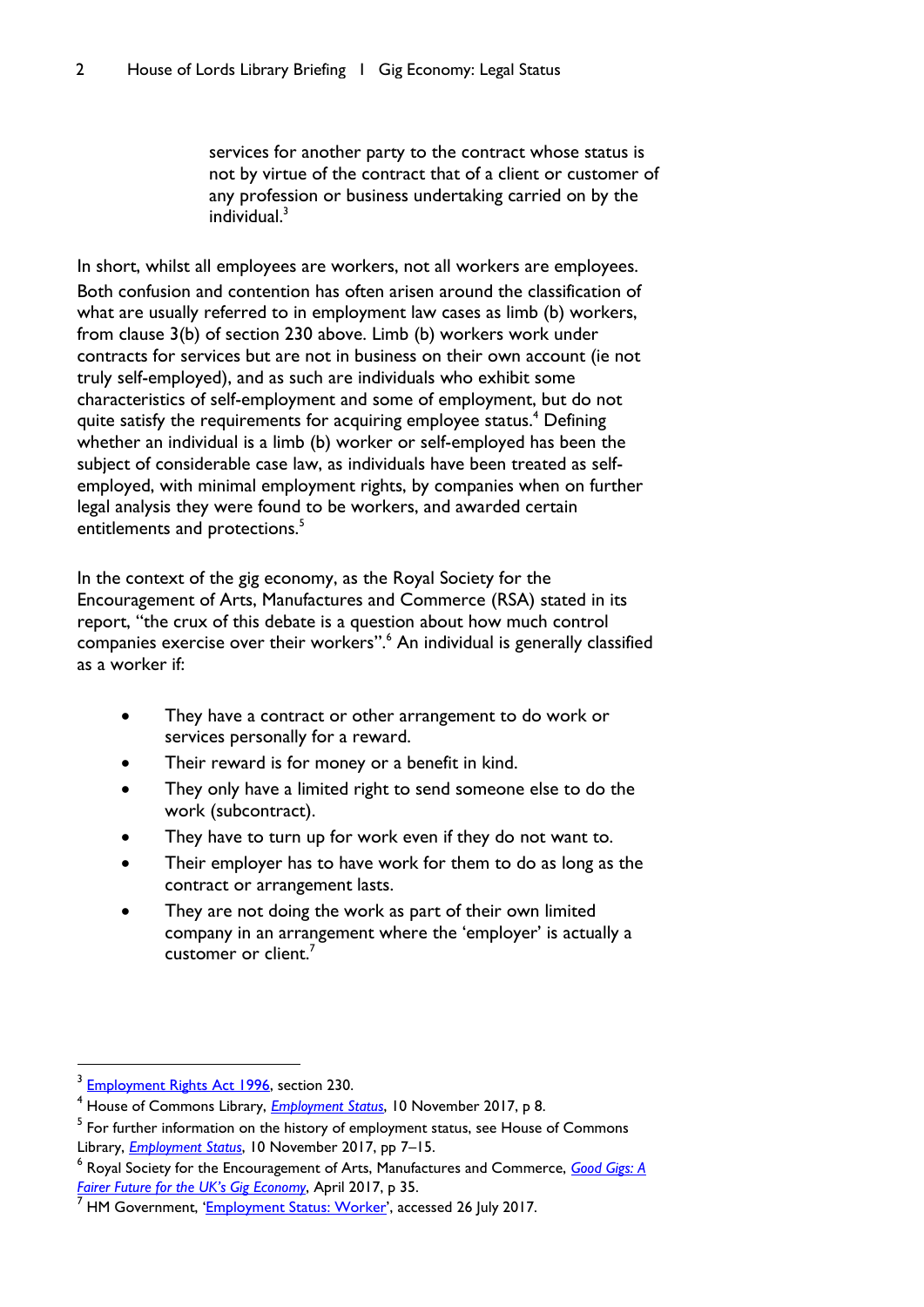Where casual or irregular work is concerned, someone is likely to be classified as a worker if most of the following apply:

- They occasionally do work for a specific business.
- The business doesn't have to offer them work and they don't have to accept it—they only work when they want to.
- Their contract with the business uses terms like 'casual', 'freelance', 'zero hours', 'as required' or something similar.
- They had to agree with the business's terms and conditions to get work—either verbally or in writing.
- They are under the supervision or control of a manager or director.
- They can't send someone else to do their work.
- The business deducts tax and National Insurance contributions from their wages.
- The business provides materials, tools or equipment they need to do the work. 8

Case law has generally defined a 'contract of service', as specified for limb (b) workers, as one where:

- The individual agrees to work personally for pay.
- There is a mutuality of obligation between the parties.
- The employer exerts a sufficient degree of control over the work.
- The provisions of the contract are consistent with it being a contract of service.<sup>9</sup>

An individual is considered to be self-employed if most of the following are true:

- They are in business for themselves, are responsible for the success or failure of their business and can make a loss or a profit.
- They can decide what work they do and when, where or how to do it.
- They can hire someone else to do the work.
- They are responsible for fixing any unsatisfactory work in their own time.
- Their employer agrees a fixed price for their work—it does not depend on how long the job takes to finish.

<sup>&</sup>lt;sup>8</sup> HM Government, '[Employment Status: Worker](https://www.gov.uk/employment-status/worker)', accessed 26 July 2017.

<sup>9</sup> House of Commons Library, *[Employment Status](http://researchbriefings.files.parliament.uk/documents/CBP-8045/CBP-8045.pdf)*, 10 November 2017, p 9.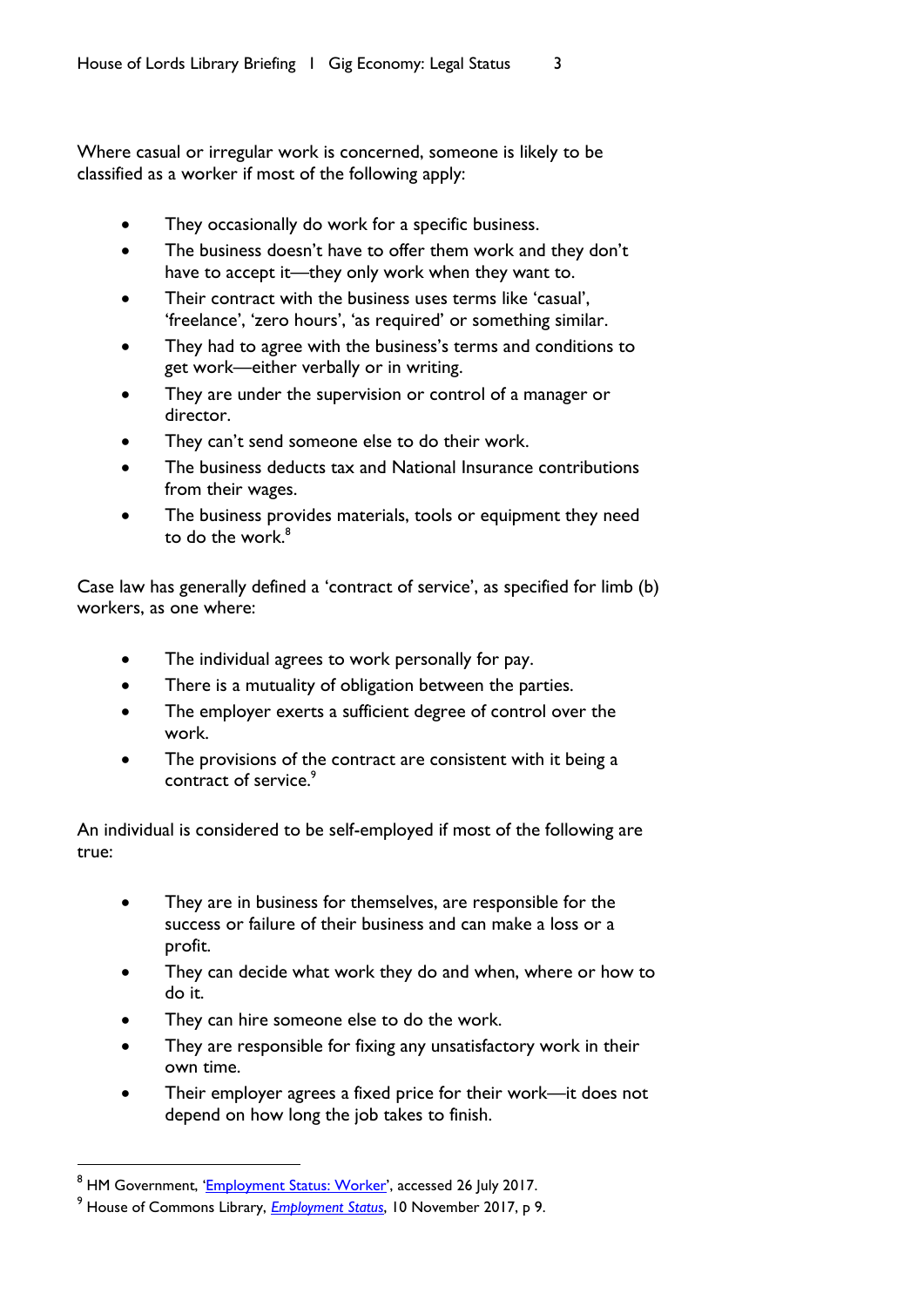- They use their own money to buy business assets, cover running costs, and provide tools and equipment for their work.
- They can work for more than one client.<sup>10</sup>

Self-employed individuals have minimal employment rights, except for health and safety protections, and protections against discrimination. Workers are entitled to certain employment rights, including (as are often contended in gig economy employment tribunal cases) the national minimum wage and statutory holiday pay. Employees have all the statutory entitlements of workers and, in addition, further entitlements, including for sick pay and for protection against unfair dismissal.<sup>11</sup>

# <span id="page-5-0"></span>**3. Legal Cases by Gig Economy Sector**

# <span id="page-5-1"></span>**3.1 Taxi Driving**

Uber currently describes those who drive for it as 'partner-drivers';<sup>12</sup> ie classifying them as self-employed contractors. The issue of whether Uber drivers are formally workers for Uber, or are employed by Uber (and thus entitled to workers' or employees' rights) or indeed self-employed has recently been addressed in the legal system. On 20 July 2016, a case was brought to the Central London Employment Tribunal by law firm Leigh Day and the GMB union on behalf of two Uber drivers, Yaseen Aslam and James Farrar. The case argued that the drivers were working for Uber, and as such should receive workers' rights, including holiday pay and an entitlement to the national minimum wage. $13$ 

Prior to the case, Justin Bowden, National Secretary of the GMB union, stated that "the issue here is not about taking away the flexibility […] but the high degree of control that Uber exercises over their drivers" and that "you either have employment laws that people have to follow or you do not".<sup>14</sup> Annie Powell, an employment lawyer at Leigh Day, argued that "we are seeing a creeping erosion of employment rights as companies misclassify their workers as self-employed so as to avoid paying them holiday pay and the national minimum wage".<sup>15</sup> In contrast, Jo Bertram, then Regional General Manager at Uber UK, stated:

More than 30,000 people in London drive with our app and this case only involves a very small number. The main reason people choose to

<sup>&</sup>lt;sup>10</sup> HM Government, '[Employment Status: Self-Employed and Contractor](https://www.gov.uk/employment-status/selfemployed-contractor)', accessed 26 July 2017.

 $<sup>11</sup>$  ibid.</sup>

<sup>&</sup>lt;sup>12</sup> Uber website, '*[Partner-driver Requirements](https://www.uber.com/en-GB/drive/requirements/)'*, accessed 16 August 2016.

<sup>&</sup>lt;sup>13</sup> BBC News, '[Drivers Battle Uber over Employment Rights](http://www.bbc.co.uk/news/business-36843386)', 20 July 2016.

 $14$  ibid.

<sup>15</sup> ibid.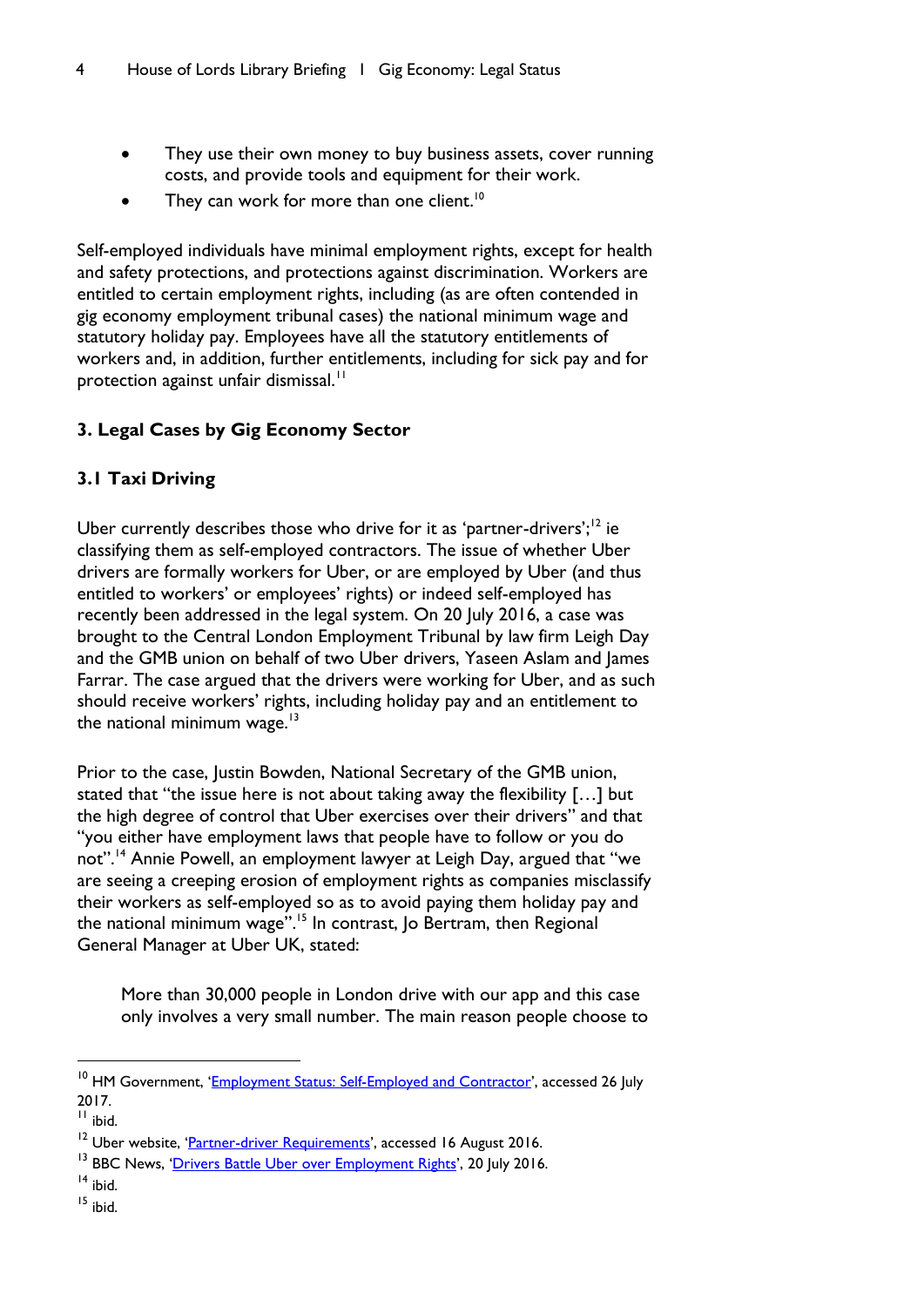partner with Uber is so they can become their own boss, pick their own hours and work completely flexibly. Many partner-drivers have left other lines of work and chosen to partner with Uber for this very reason. In fact two thirds of new partner-drivers joining the Uber platform have been referred by another partner.<sup>16</sup>

In a witness statement, Mr Farrar stated that Uber claimed it paid him  $£13.77$  on an average hourly basis, based upon the hours he was logged on to its app for drivers; however he stated his net earnings in August 2015 after expenses amounted to just  $£5.03$  an hour.<sup>17</sup>

During the Tribunal, Uber's QC contended that its drivers are selfemployed, as they can choose when they work, and argued that there was a "direct connection" between Mr Farrar taking jobs that he then cancelled, and his earnings level.<sup>18</sup> Mr Farrar stated in response that Uber drivers felt that they had to accept jobs, and that Uber would log drivers out of its app if they did not accept two or three trips in a row.<sup>19</sup> Mr Farrar also stated that "I don't believe I have a free choice" and that "I consider Uber work as my  $job$ ". $20$ 

On 28 October 2016, the Tribunal ruled in *Aslam, Farrar and Others* v *Uber* that regarding the employment status of Uber drivers:

We have reached the conclusion that any driver who (a) has the App switched on, (b) is within the territory in which he is authorised to work, and (c) is able and willing to accept assignments, is, for long as these conditions are satisfied, working for Uber under a 'worker' contract  $[\dots]$ <sup>21</sup>

In writing that Uber's general case and their written terms "do not correspond with practical reality", the Tribunal found that "it is not real to regard Uber as working 'for' the drivers and that the only sensible interpretation is that the relationship is the other way around".<sup>22</sup> The Tribunal found that drivers for Uber are indeed 'workers' for the following reasons:

1) The contradiction in the Rider Terms between the fact that [Uber] purports to be the drivers' agent and its assertion of "sole and absolute discretion" to accept or decline bookings.

 $\overline{a}$ 

<sup>&</sup>lt;sup>16</sup> BBC News, '[Drivers Battle Uber over Employment Rights](http://www.bbc.co.uk/news/business-36843386)', 20 July 2016.

<sup>&</sup>lt;sup>17</sup> Financial Times (£), ['Uber Challenged on UK Drivers' Status'](https://www.ft.com/content/2bedda7a-4e7e-11e6-88c5-db83e98a590a), 20 July 2016.

<sup>18</sup> ibid.

<sup>19</sup> ibid.

<sup>&</sup>lt;sup>20</sup> BBC News, '[Drivers Battle Uber over Employment Rights](http://www.bbc.co.uk/news/business-36843386)', 20 July 2016.

<sup>21</sup> *Aslam, [Farrar and Others](https://www.judiciary.gov.uk/wp-content/uploads/2016/10/aslam-and-farrar-v-uber-employment-judgment-20161028-2.pdf)* v *Uber* [2016] ET/2202551/2015, p 26.

 $22$  ibid, pp 28-9.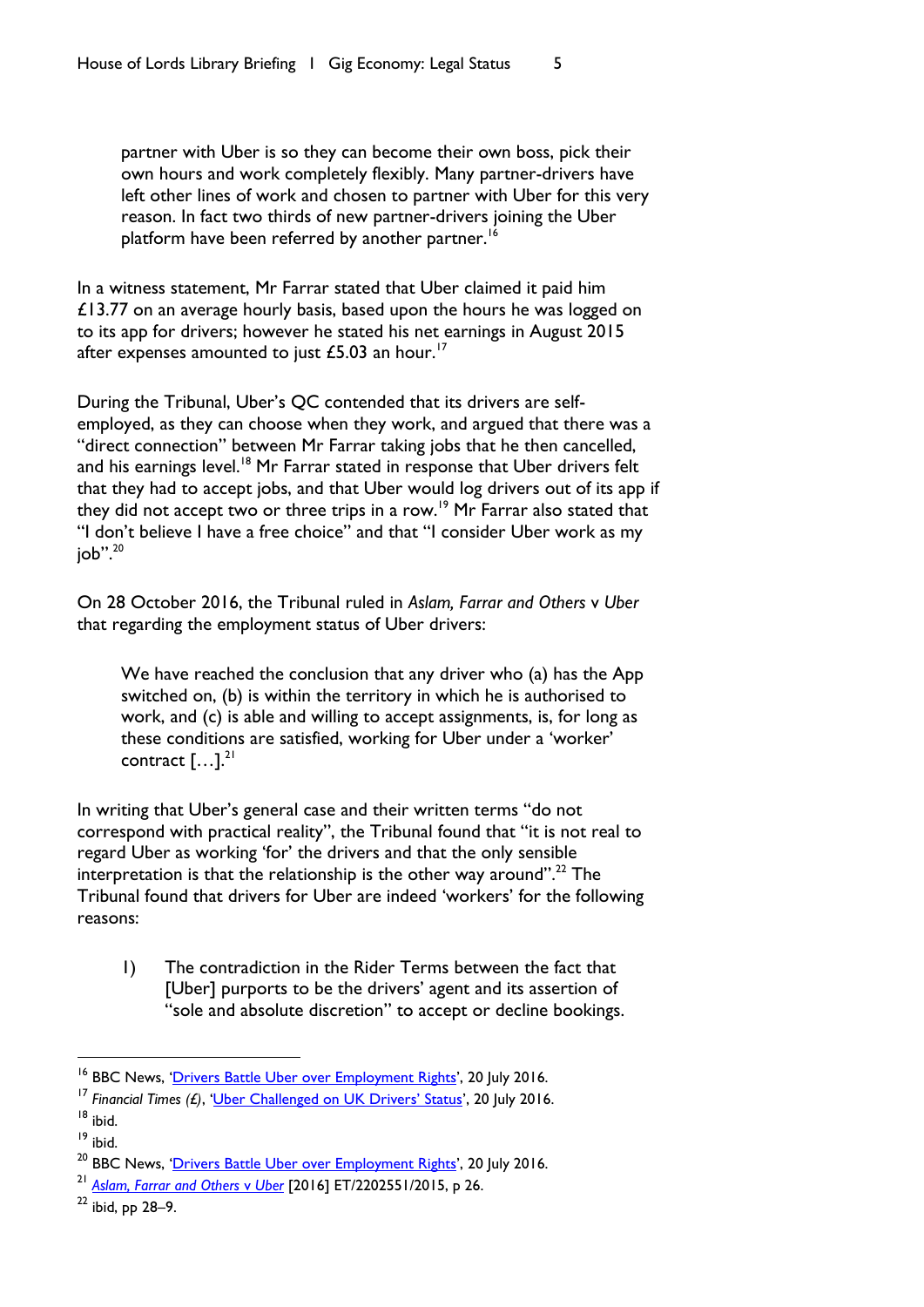- 2) The fact that Uber interviews and recruits drivers.
- 3) The fact that Uber controls the key information (in particular the passenger's surname, contact details and intended destination) and excludes the driver from it.
- 4) The fact that Uber requires drivers to accept trips and/or not to cancel trips, and enforces this requirement by logging off drivers who breach those requirements.
- 5) The fact that Uber sets the (default) route and the driver departs from it at his peril
- 6) The fact that [Uber] fixes the fare and the driver cannot agree a higher sum with the passenger. (The supposed freedom to agree a lower fare is obviously nugatory.)
- 7) The fact that Uber imposes numerous conditions on drivers (such as the limited choice of acceptable vehicles), instructs drivers as to how to do their work and, in numerous ways, controls them in the performance of their duties.
- 8) The fact that Uber subjects drivers through the rating system to what amounts to a performance management/disciplinary procedure.
- 9) The fact that Uber determines issues about rebates, sometimes without even involving the driver whose remuneration is liable to be affected.
- 10) The guaranteed earning schemes (albeit now discontinued).
- 11) The fact that Uber accepts the risk of loss which, if the drivers were genuinely in business on their own account, would fall upon them.
- 12) The fact that Uber handles complaints by passengers, including complaints about the drivers.
- 13) The fact that Uber reserves the power to amend the drivers' terms unilaterally.<sup>23</sup>

The ruling further stated that Uber's case in general merited "a degree of scepticism", partly due to it "resorting in its documentation to fictions, twisted language and even brand new terminology".<sup>24</sup> In particular, on the nature of Uber's business and its role in relation to its drivers, the Tribunal found that:

It is, in our opinion, unreal to deny that Uber is in business as a supplier of transportation services […]. The notion that Uber in London is a mosaic of 30,000 small businesses linked by a common 'platform' is to our minds faintly ridiculous. In each case, the business consists of a man with a car seeking to make a living by driving it. […] Nor can Uber's function be sensibly characterised as supplying drivers with 'leads'. That suggests that the driver is put into contact with a

<sup>23</sup> *[Aslam, Farrar and Others](https://www.judiciary.gov.uk/wp-content/uploads/2016/10/aslam-and-farrar-v-uber-employment-judgment-20161028-2.pdf)* v *Uber* [2016] ET/2202551/2015, p 29.

<sup>24</sup> ibid, p 27.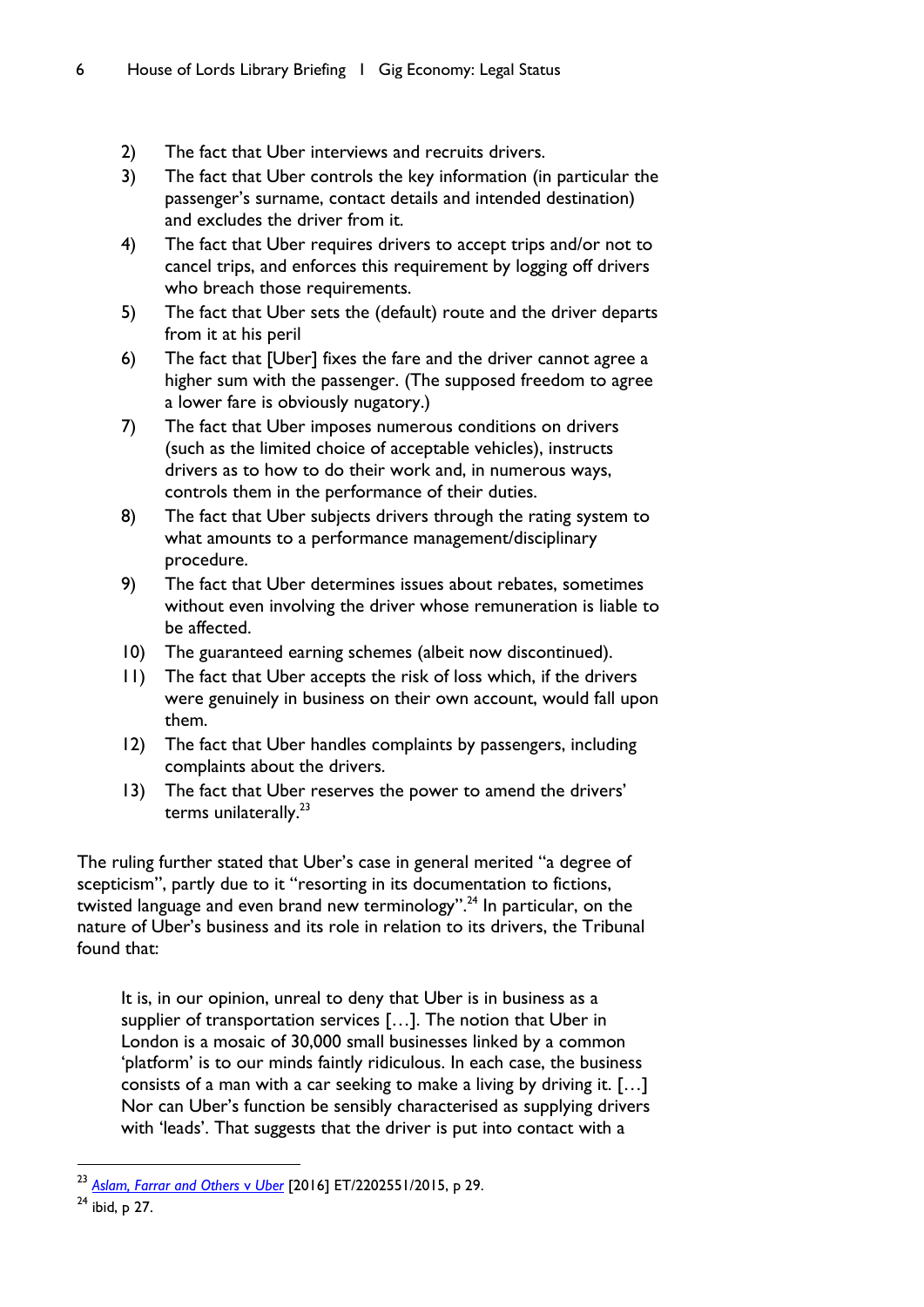possible passenger with whom he has the opportunity to negotiate and strike a bargain. But drivers do not and cannot negotiate with passengers (except to agree to a reduction of the fare set by Uber). They are offered and accept trips strictly on Uber's terms […] we are satisfied that the supposed driver/passenger contract is a pure fiction which bears no relation to the real dealings and relationships between the parties. $25$ 

Uber was granted the right of appeal, and according to the statement of appeal, Uber's QC intended to argue that the original tribunal made "inconsistent and perverse findings" and "erred in law".<sup>26</sup> At the appeal tribunal in September 2017, Uber's QC argued that it was not in fact a gig economy firm, and that its business model was similar to that of a local taxi firm.<sup>27</sup> Furthermore, the QC argued that "the agency model has been operated for many years. It's in no way novel. It's been recognised by case law".<sup>28</sup> An Uber spokesperson stated that:

Almost all taxi and private hire drivers have been self-employed for decades before our app existed. With Uber, drivers have more control and are totally free to choose if, when and where they drive with no shifts or minimum hours. The overwhelming majority of drivers say they want to keep the freedom of being their own boss.<sup>29</sup>

Uber also argued that 80 percent of its drivers would rather be classified as self-employed than as a worker.<sup>30</sup>

In November 2017, this appeal was rejected, although Uber stated it would continue with its appeals against the original judgment.<sup>31</sup> Tom Elvidge, Acting Head of Uber UK, argued that the original decision relied on an assertion that drivers were required to take 80 percent of trips sent to them when logged into the app, but "as drivers who use Uber know, this has never been the case in the UK", although the GMB union argued that "Uber must now face up to its responsibilities and give its workers the rights to which they are entitled".<sup>32</sup>

In a similar case, taxi and courier firm Addison Lee was adjudged in September 2017 to have classified some of its drivers incorrectly as

 $\overline{a}$ 

<sup>28</sup> *Guardian*, '[Uber Says its Business is Similar](https://www.theguardian.com/technology/2017/sep/27/uber-says-its-business-is-similar-to-a-minicab-firm) to a Minicab Firm', 27 September 2017.  $29$  ibid.

<sup>25</sup> *[Aslam, Farrar and Others](https://www.judiciary.gov.uk/wp-content/uploads/2016/10/aslam-and-farrar-v-uber-employment-judgment-20161028-2.pdf)* v *Uber* [2016] ET/2202551/2015, pp 27–9.

<sup>&</sup>lt;sup>26</sup> Guardian, '[Uber Granted Right to Appeal Against Ruling on UK Drivers](https://www.theguardian.com/technology/2017/apr/19/uber-appeal-uk-employment-ruling-drivers-working-rights)' Rights', 19 April 2017.

<sup>&</sup>lt;sup>27</sup> BBC News, '[Uber is not Part of the Gig Economy, Firm Argues](http://www.bbc.co.uk/news/business-41400745)', 27 September 2017.

<sup>&</sup>lt;sup>30</sup> BBC News, '[Uber is not Part of the Gig Economy, Firm Argues](http://www.bbc.co.uk/news/business-41400745)', 27 September 2017.

<sup>&</sup>lt;sup>31</sup> BBC News, ['Uber Loses Court Appeal Against Drivers' Rights',](http://www.bbc.co.uk/news/business-41940018) 10 November 2017.

 $32$  ibid. The appeal was supported by the Independent Workers Union of Great Britain (IWGB).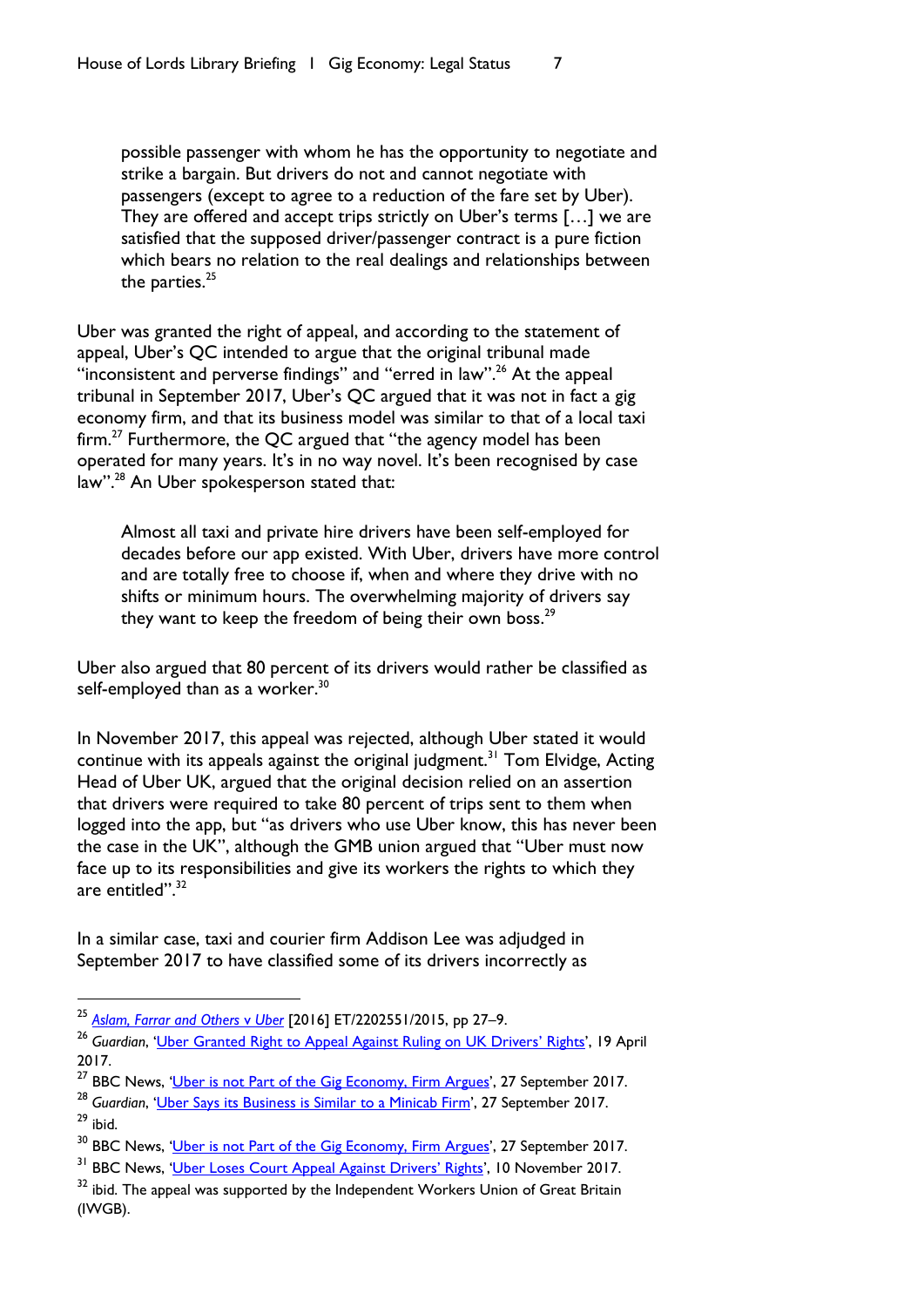self-employed when in fact, they should have been treated as workers, and as such were entitled to holiday pay and the minimum wage. $33$  It was reported that the firm had 3,800 such self-employed drivers in London.<sup>34</sup> At the hearing, Addison Lee argued that its drivers were independent contractors who could log-on whenever they wished. However, the judges stated in their findings that the firm exerted certain controls, including that the vast majority of drivers leased their company-liveried cars from an associated firm of Addison Lee, that they had to follow a dress code, and received 'driver guidance', including "please do not engage in conversations about sex, politics, religion or anything controversial".<sup>35</sup>

The judgment stated that with regard to whether the limb (b) definition of worker had been satisfied, that:

The statutory wording is that there must be a contract "whereby the individual undertakes to do or perform personally any work or services" for the other party. This was clearly the case here whenever each driver logged on. The test is an objective one and we need to ask what a reasonable observer, in possession of the material facts, would say the parties had agreed. Ignoring the period between 'log ons', the drivers, when they logged on, were undertaking to accept the driving jobs allocated to them. They were undertaking to perform driving services personally. No other conclusion is possible.

#### […]

We consider that the drivers were not in any realistic sense contracting with Addison Lee so that the status of the latter was as clients or customers of a business. The contractual documents demonstrate, as much as anything else, the inequality of bargaining power between the respective parties. The drivers were in a subordinate position, which is not surprising, but they cannot sensibly be viewed as contracting with a client of their driving.<sup>36</sup>

In response to the verdict, Addison Lee stated that:

We note the tribunal's verdict, which we will carefully review. Addison Lee is disappointed with the ruling as we have always had, and are committed to maintaining, a flexible and fair relationship which generates work for 3,800 drivers.<sup>37</sup>

<sup>33</sup> *Guardian*, '[Addison Lee Wrongly Classed Drivers as Self-Employed, Tribunal Rules](https://www.theguardian.com/money/2017/sep/25/addison-lee-wrongly-classed-drivers-as-self-employed-tribunal-rules)', 25 September 2017.

 $34$  ibid.

<sup>35</sup> *Financial Times (£)*, ['Uber Rival's Drivers are 'Workers', Employment Tribunal Rules',](https://www.ft.com/content/8c604808-a205-11e7-9e4f-7f5e6a7c98a2) 25 September 2015.

<sup>36</sup> *[Mr M Lange and Others](https://assets.publishing.service.gov.uk/media/59d4cdd9ed915d2b82ee34e0/Mr_M_Lange_and_Others_v_Addison_Lee_Ltd_2208029-2016___Others__Final_and_Reasons.pdf)* v *Addison Lee Ltd* [2017] ET/2208029/2016, pp 14–16.

<sup>37</sup> *Financial Times (£)*, 'Ub[er Rival's Drivers are 'Workers', Employment Tribunal Rules',](https://www.ft.com/content/8c604808-a205-11e7-9e4f-7f5e6a7c98a2)

<sup>25</sup> September 2015.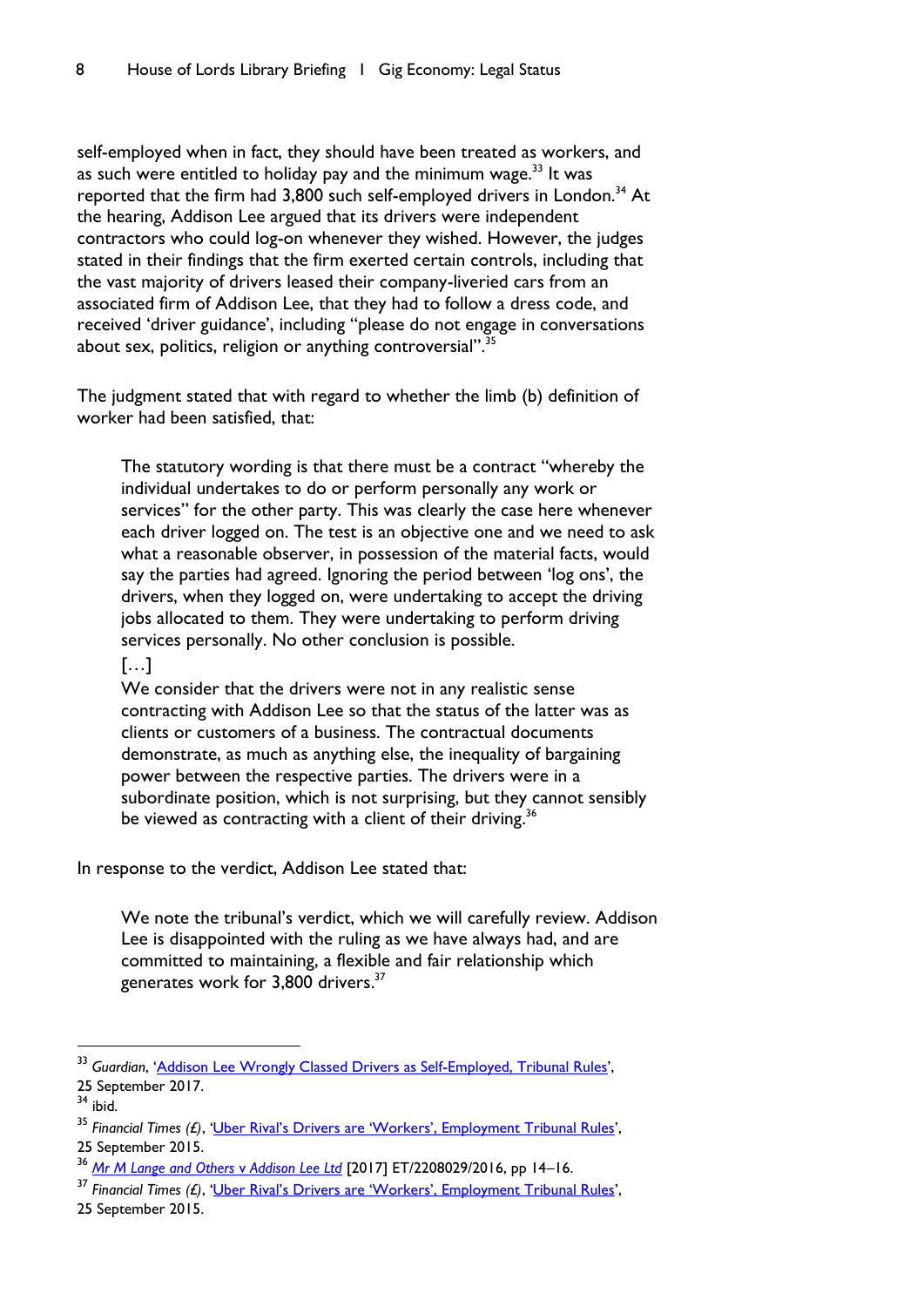In December, the European Court of Justice (ECJ) ruled that Uber is a transport services company, and not a technology services company.<sup>38</sup> The case was brought by a taxi drivers' association in Barcelona, the Asociacion Profesional Elite Taxi, against Uber's service UberPOP, which operates to connect passengers to drivers without commercial licenses in Poland, the Czech Republic, Slovakia, and Romania.<sup>39</sup> The judgment, which cannot be appealed in the European Union, found that Uber was more than a "mere intermediary" for customers trying to hail a cab; and that Uber "must be classified as 'a service in the field of transport' within the meaning of EU law", which means "Member States can therefore regulate the conditions for providing that service".<sup>40</sup> The judgment also found that Uber was "indispensable for both the drivers and the persons who wish to make an urban journey", and that it "exercises decisive influence over the conditions under which the drivers provide their service".<sup>41</sup> Responding to the judgment, an Uber spokesperson stated:

This ruling will not change things in most EU countries where we already operate under transportation law. However, millions of Europeans are still prevented from using apps like ours. It is appropriate to regulate services such as Uber and so we will continue the dialogue with cities across Europe.<sup>42</sup>

Following this decision, Jo Stevens (Labour MP for Cardiff Central) asked the Secretary of State for Transport whether he would introduce regulations in response to the ruling.<sup>43</sup> In response, the then Minister of State for Transport, John Hayes, stated:

Uber has always been regulated as a private hire vehicle operator in England and Wales, therefore no additional or revised regulation is required as a consequence of the European Court of Justice ruling. I announced in a Westminster Hall debate that I would be setting up a working group to consider current issues concerning taxi and PHV licensing. That group has now been formed and will report its findings to me early this year.<sup>44</sup>

 $\overline{a}$ 

<sup>&</sup>lt;sup>38</sup> Guardian, '[Uber to Face Stricter EU Regulation after ECJ Rules it is Transport Firm](https://www.theguardian.com/technology/2017/dec/20/uber-european-court-of-justice-ruling-barcelona-taxi-drivers-ecj-eu)', 20 December 2017.

<sup>&</sup>lt;sup>39</sup> Financial Times (£), 'Uber Faces Tougher Regulation after ECJ Rules it is a Transport [Service](https://www.ft.com/content/b91acc8a-a3bf-3065-95e3-358314bca96a)', 20 December 2017.

 $40$  ibid.

<sup>41</sup> ibid.

 $42$  ibid.

<sup>&</sup>lt;sup>43</sup> House of Commons, '[Written Question: Uber](http://www.parliament.uk/written-questions-answers-statements/written-question/commons/2017-12-20/120771)', 20 December 2017, 120771.

 $44$  ibid.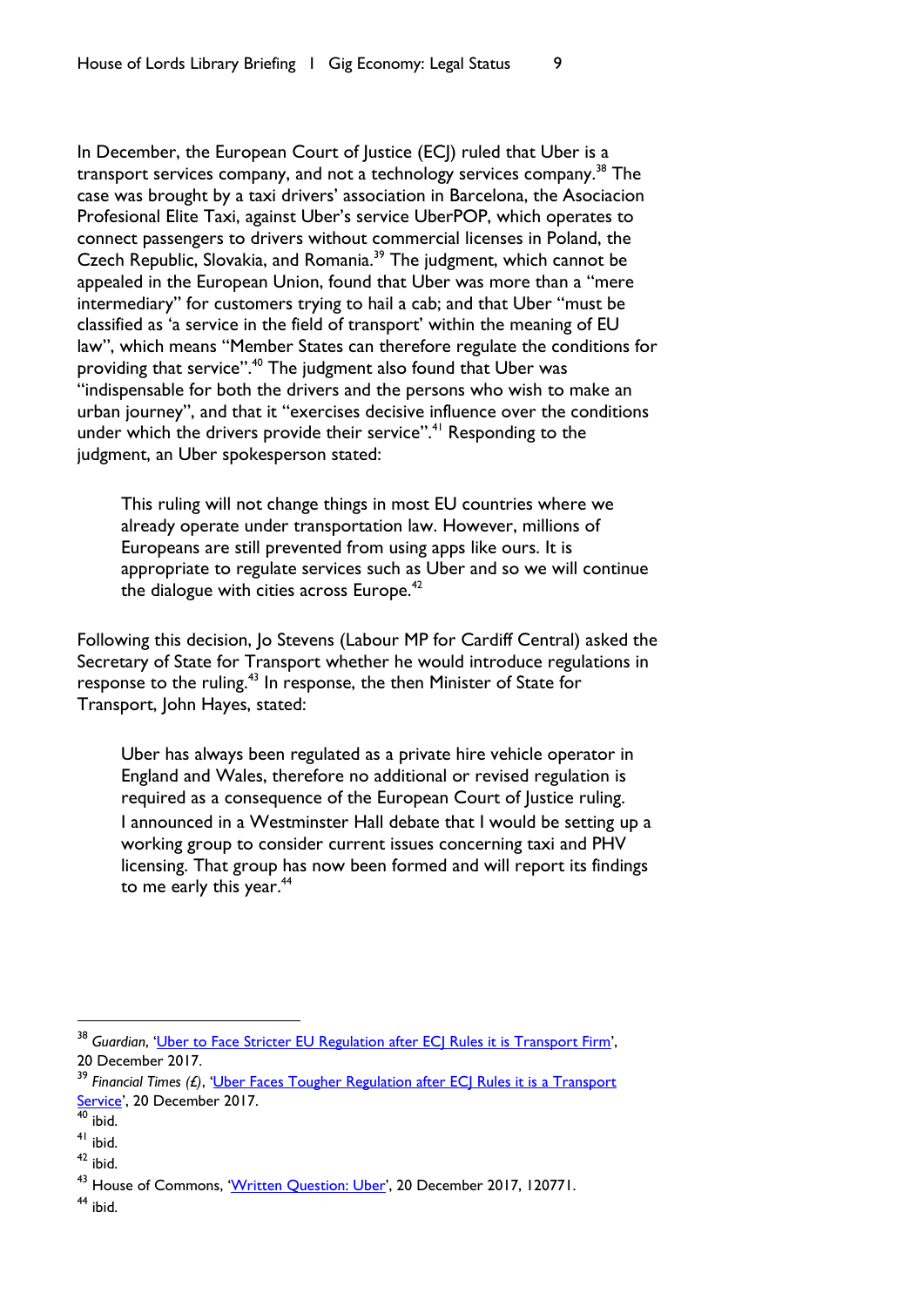### <span id="page-11-0"></span>**3.2 Food Delivery**

In November 2016, a group of deliverers for Deliveroo began legal action to gain union recognition with collective bargaining rights (which can only apply to those classified as workers or employees) under the auspices of the Independent Workers Union of Great Britain (IWGB).<sup>45</sup> At the subsequent hearing at the Central Arbitration Committee (CAC—the tribunal which oversees collective bargaining law) in May 2017, Deliveroo argued that the IWGB "does not represent Deliveroo riders who tell us the reason they want to work with us is because of the flexibility we offer", and that its riders prefer the freedoms available to independent contractors as "they can fit their work around their life, rather than their life around their work".<sup>46</sup> In contrast, the IWGB argued that the "vast majority" of Deliveroo riders in Camden and Kentish Town, the area focused on by the Tribunal, wanted it to represent them. Dr Jason Moyer-Lee, Secretary-General of the IWGB, said Deliveroo wanted to avoid a tribunal decision saying its riders are workers, as "they'd have to start giving them employment rights like holiday and sick pay".<sup>47</sup> Deliveroo stated that fewer than 50 of the 213 deliverers it had in the area were union members, although the IWGB disputed those figures and contended that deliverers had been put off joining by a "campaign of misinformation" from Deliveroo, and had also been "fogging" the definition of worker status to "intimidate riders from joining the IWGB".<sup>48</sup> Before the verdict of the CAC, it was reported that Deliveroo had pledged to offer its deliverers sick pay and injury insurance.<sup>49</sup>

In November 2017, the CAC found in favour of Deliveroo, finding that its deliverers were not workers but self-employed due to their freedom to 'substitute'—to have another deliverer take their place on a particular job and thus not entitled to collective bargaining.<sup>50</sup> As the CAC judgment stated:

The central and insuperable difficulty for the Union is that we find that the substitution right to be genuine, in the sense that Deliveroo have decided in the New Contract that Riders have a right to substitute themselves both before and after they have accepted a particular job; and we have also heard evidence, that we accepted, of it being operated in practice.

[…]

In light of our central finding on substitution, it cannot be said that the Riders undertake to do personally any work or services for another party. It is fatal to the Union's claim. If a Rider accepts a particular

<sup>&</sup>lt;sup>45</sup> BBC News, '[Deliveroo Riders Seek to Unionise and Gain Workers](http://www.bbc.co.uk/news/uk-37905425)' Rights', 8 November 2016.

<sup>46</sup> *Telegraph*, '[Deliveroo Denies Riders are Workers as Gig Economy Tribunal Begins](http://www.telegraph.co.uk/technology/2017/05/23/deliveroo-denies-riders-workers-gig-economy-tribunal-begins/)',

<sup>23</sup> May 2017.

<sup>47</sup> ibid.

<sup>48</sup> *Guardian*, ['Deliveroo Accused of 'Painting a False Picture' at Work Tribunal',](https://www.theguardian.com/business/2017/may/25/deliveroo-accused-painting-false-picture-work-tribunal-self-employment) 25 May 2017.

<sup>49</sup> *Times*, '[Deliveroo Breaks Ranks by Offering Riders Sick Pay](https://www.thetimes.co.uk/edition/news/deliveroo-breaks-ranks-by-offering-riders-sick-pay-l7z5rkzw3)', 7 July 2017.

<sup>&</sup>lt;sup>50</sup> BBC News, '[Deliveroo Claims Victory in Self-Employment Case](http://www.bbc.co.uk/news/business-41983343)', 14 November 2017.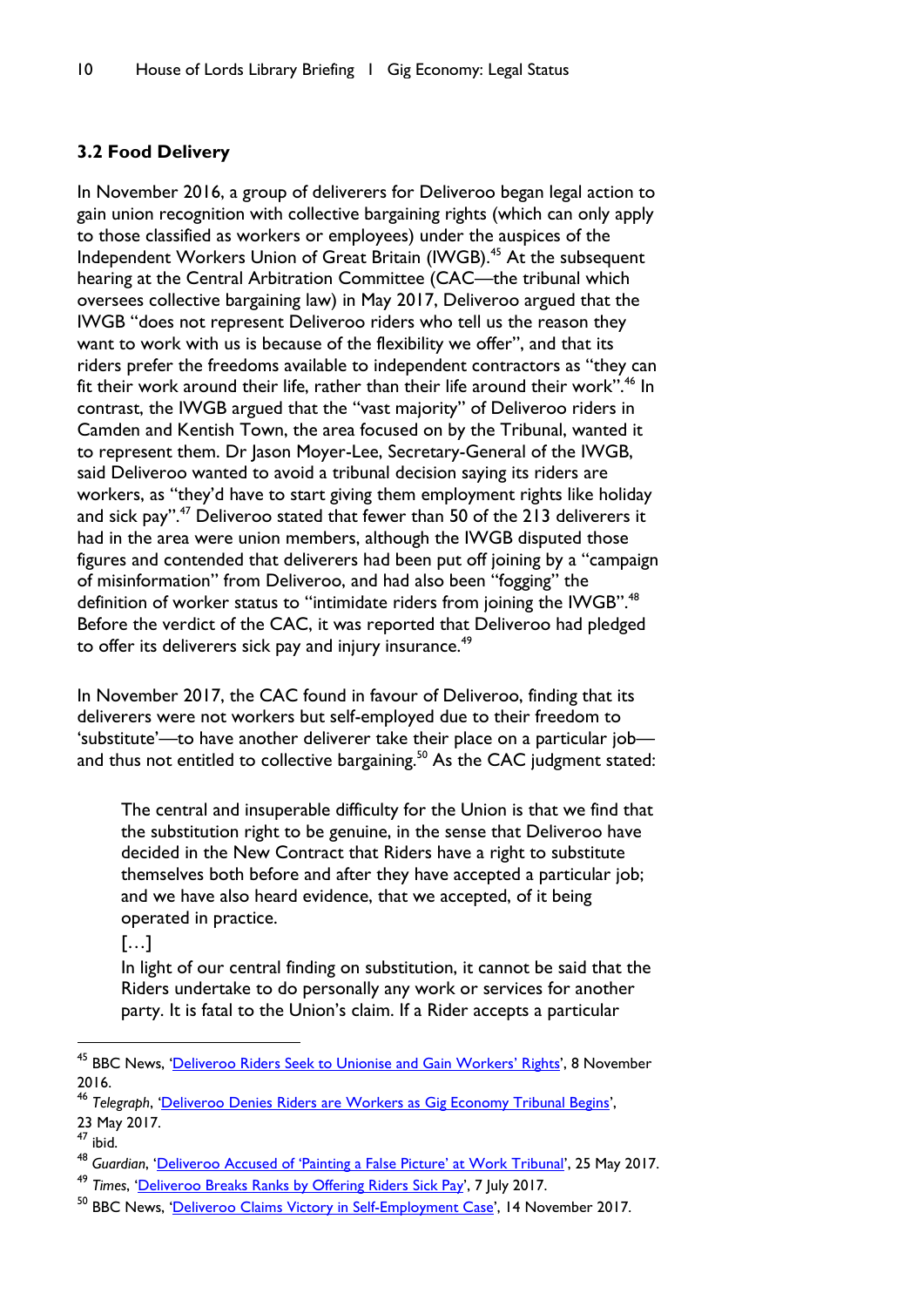delivery, their undertaking is to either do it themselves in accordance with the contractual standard, or get someone else to do it. They can even abandon the job part way having only to telephone Rider Support to let them know. A Rider will not be penalised by Deliveroo for not personally doing the delivery her or himself, provided the substitute complies with the contractual terms that apply to the Rider.<sup>51</sup>

However, the CAC judgment did recognise the IWGB's argument concerning the desire for collective bargaining as valid. As it stated:

The Union has been able to demonstrate considerable and consistent levels of support over the unfortunately long period of this case, notwithstanding Deliveroo's opposition to the Union's claim, and notwithstanding the difficulties of organising and contacting other Riders and the individual nature of the work—being a one person cycle delivery rider is, by definition, a solitary activity. There are clearly concerns about the precarious nature of the work and the wider debate around the gig economy. From all the information before us, if the Riders had been workers within the meaning of s.296 of the Act,  $52$ we would have found that a majority of the Riders in the proposed bargaining unit would support the Union's bid for collective bargaining on pay, hours and holiday.<sup>53</sup>

Dan Warne, the Managing Director of Deliveroo in the UK and Ireland, said that the decision represented a "victory for all riders who have continuously told us that flexibility is what they value most about working with Deliveroo".<sup>54</sup> In contrast, Dr Jason Moyer-Lee argued "despite the CAC's finding that a majority of the riders in the bargaining unit would likely support union recognition for the IWGB", that "finally a so-called gig economy company has found a way to game the system".<sup>55</sup>

Also in November 2017, a separate legal challenge was launched by 45 Deliveroo riders with the Employment Tribunal under the auspices of law firm Leigh Day, directly challenging their status as self-employed and claiming they are entitled to the rights and status of employees.<sup>56</sup> No date for the hearing on this case has yet been set.

<sup>51</sup> *[Independent Workers' Union of Great Britain](https://www.gov.uk/government/uploads/system/uploads/attachment_data/file/659481/Acceptance_Decision.pdf)* and *Roofoods Ltd T/A Deliveroo*, [2017] TUR1/985(2016), pp 27–28.

<sup>52</sup> In this case, s.296 of the [Trade Union and Labour Relations \(Consolidation\) Act 1992.](https://www.legislation.gov.uk/ukpga/1992/52/section/296) <sup>53</sup> *[Independent Workers' Union of Great Britain](https://www.gov.uk/government/uploads/system/uploads/attachment_data/file/659481/Acceptance_Decision.pdf)* and *Roofoods Ltd T/A Deliveroo*, [2017]

TUR1/985(2016), p 36.

<sup>54</sup> *Financial Times (£)*, ['Deliveroo Fends Off Couriers' Demands for Union Recognition'](https://www.ft.com/content/25109592-c968-11e7-aa33-c63fdc9b8c6c), 14 November 2017.

 $55$  ibid.

<sup>&</sup>lt;sup>56</sup> Leigh Day website, 'Deliveroo Riders [take First Step in Legal Challenge](https://www.leighday.co.uk/News/News-2017/November-2017/Deliveroo-riders-take-first-step-in-legal-challeng) for Employment [Rights](https://www.leighday.co.uk/News/News-2017/November-2017/Deliveroo-riders-take-first-step-in-legal-challeng)', 1 November 2017.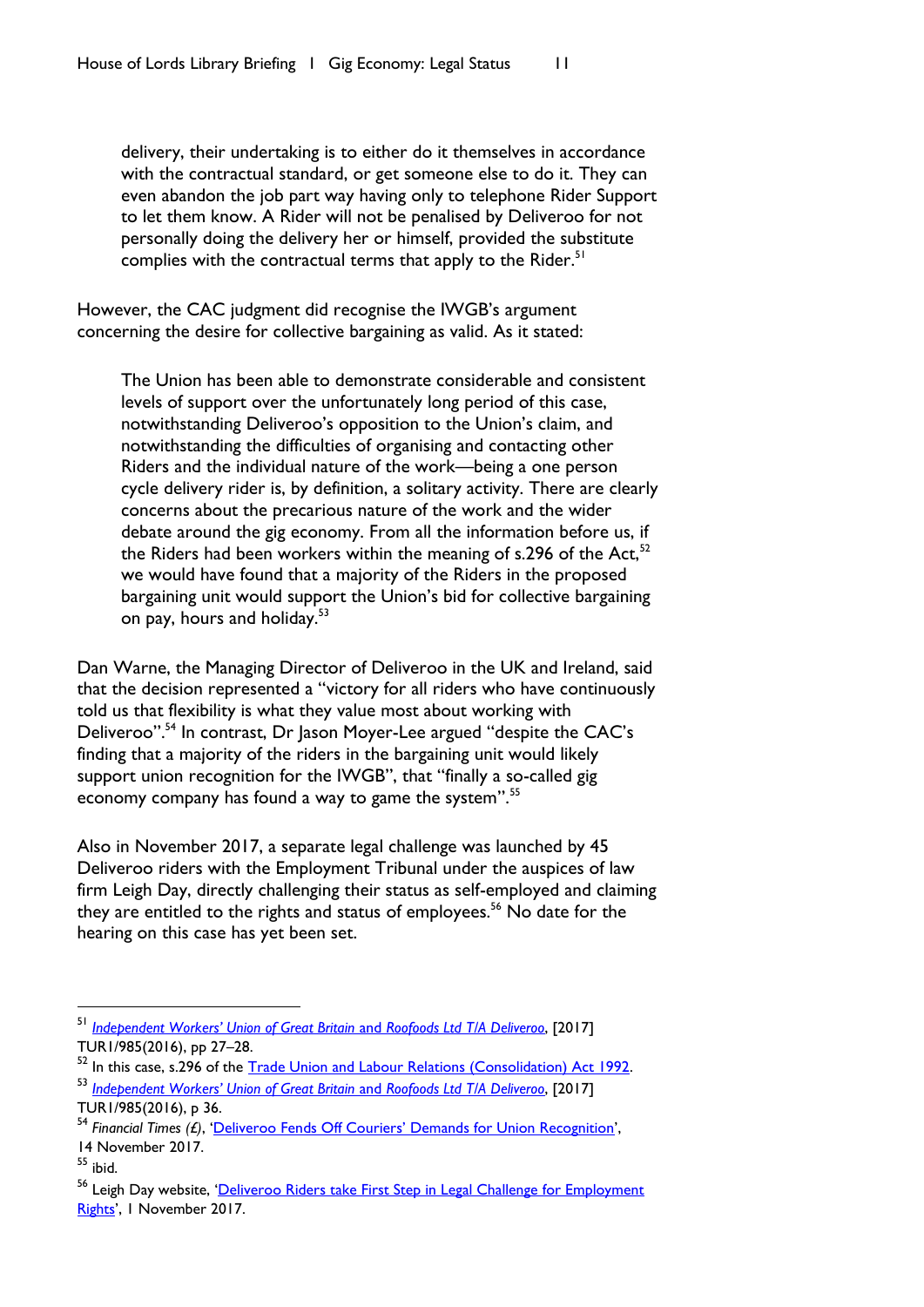# <span id="page-13-0"></span>**3.3 Goods Couriers**

l

In January 2017, a case was brought to the Central London Employment Tribunal by the IWGB and law firm Bells Waite Braithwaite, on behalf of Maggie Dewhurst, a cycle courier for the firm CitySprint. Ms Dewhurst was classified as self-employed by the firm, however, she argued that she did not enjoy sufficient freedom to be classified as self-employed, as she was subject to the control of managers with no control over rates of pay, had to wear a CitySprint uniform, and was tracked during the performance of her duties by  $GPS<sub>15</sub>$ <sup>57</sup> Ms Dewhurst further argued on couriers' relationship with City Sprint that:

We spend all day being told what to do, when to do it and how to do it. We're under their control. We're not a mosaic of small businesses and that's why we deserve basic employment rights like the national minimum wage.<sup>58</sup>

The Tribunal found that Ms Dewhurst was a worker for CitySprint, and therefore it had unlawfully not paid her for two days' holiday. The ruling criticised CitySprint's depiction of its couriers as self-employed individuals who "make their services available to the company", as "not only is the phrase 'make their services available' as opposed to 'work for' a mouthful, it is also window dressing",<sup>59</sup> and also described the general contractual arrangements as "contorted" and "indecipherable".<sup>60</sup> The ruling further stated that:

Ms Dewhurst is in a simple binary relationship with the respondent; one courier working personally for one organisation at any one time and any concept of her operating a business is a sham. Another way of putting it is that the claimant is both economically and organisationally dependent upon CitySprint not only for her livelihood but also for how it is earned.<sup>61</sup>

CitySprint stated that the case had "demonstrated that there is still widespread confusion regarding this area of law", and called on the Government to "provide better support and help for businesses across the UK who could be similarly affected". It also stated it was "disappointed" with the ruling and that "this applies to a single individual and was not a test

<sup>57</sup> *Financial Times (£)*, ['London Bike Courier Wins 'Gig Economy' Legal Battle'](https://www.ft.com/content/fff3a320-d43b-11e6-b06b-680c49b4b4c0), 6 January 2017.

<sup>&</sup>lt;sup>58</sup> BBC News, '<u>Bike Courier Wins 'Gig' [Economy Employment Rights Case](http://www.bbc.co.uk/news/business-38534524)',</u> 7 January 2017.

<sup>59</sup> *Financial Times (£)*, ['London Bike Courier Wins 'Gig Economy' Legal Battle'](https://www.ft.com/content/fff3a320-d43b-11e6-b06b-680c49b4b4c0), 6 January 2017.

<sup>&</sup>lt;sup>60</sup> BBC News, '<u>Bike Courier Wins 'Gig' [Economy Employment Rights Case](http://www.bbc.co.uk/news/business-38534524)</u>', 7 January 2017.

<sup>61</sup> *Dewhurst* v *[CitySprint UK Ltd](https://uk.practicallaw.thomsonreuters.com/Link/Document/Blob/I8a926728d7e211e698dc8b09b4f043e0.pdf?targetType=PLC-multimedia&originationContext=document&transitionType=DocumentImage&uniqueId=31ca59e9-95dc-4d1b-8211-560a9b122403&contextData=(sc.Default)&firstPage=true&bhcp=1)*, ET/2202512/2016, 5 January 2017, pp 12–13.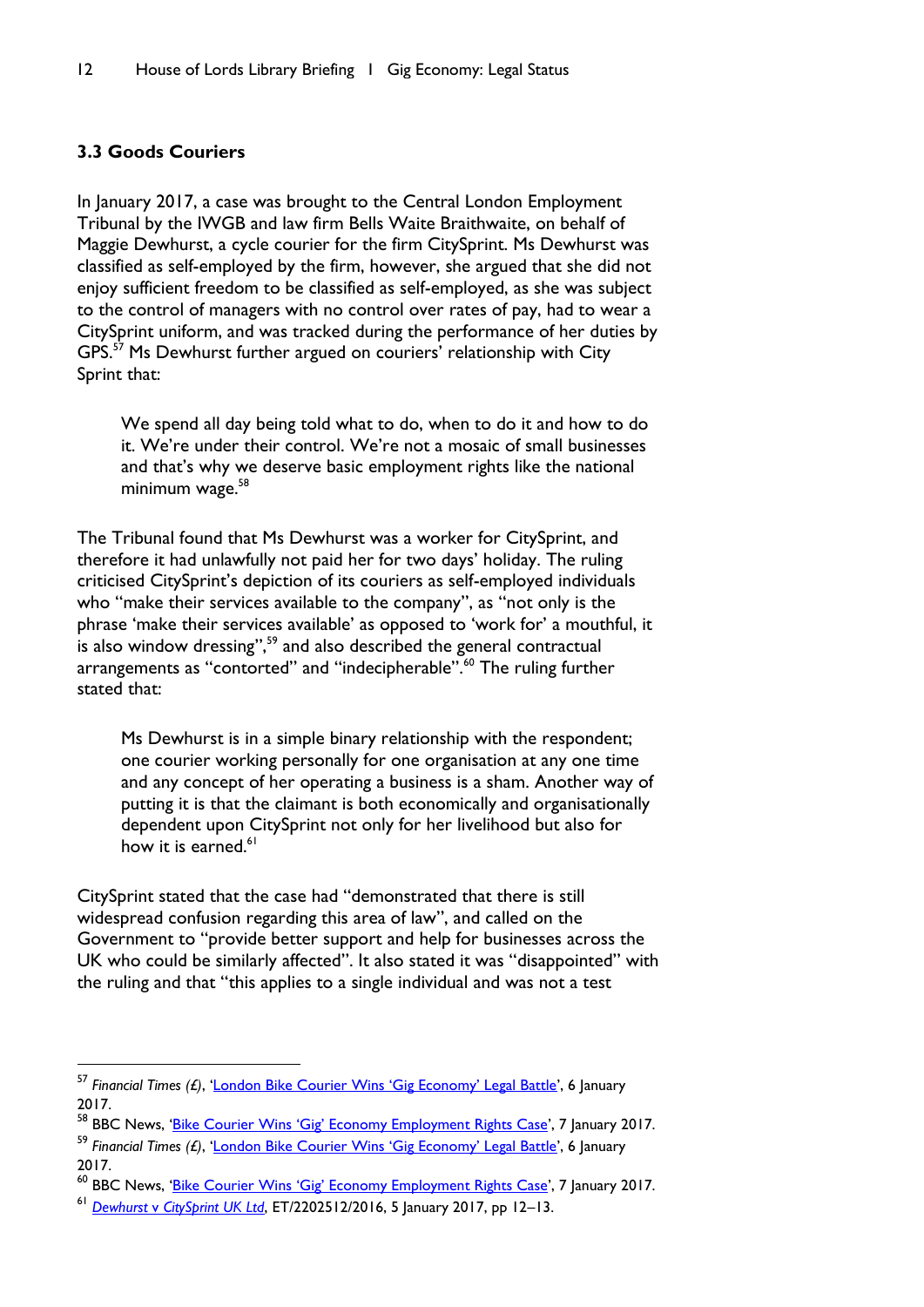case".<sup>62</sup> It further stated that "evidence presented at the tribunal confirmed that the vast majority of our couriers enjoy the freedom and flexibility of their current role".<sup>63</sup>

In March 2017, Andrew Boxer, a cycle courier who had worked for firm Excel (which had been taken over by CitySprint in 2016 and was in liquidation), won an employment tribunal case against the firm (who did not contest it) for holiday pay.<sup>64</sup> The firm had classified him as self-employed, and in the performance of his duties he provided his own bike, phone and protective clothing.<sup>65</sup> Nonetheless, the tribunal found he should have been classed as a worker as he was under the direction of another, and not running his own business, because:

- a) He signed a contract because he had no choice, there was no negotiation or tendering involved. The inequality of bargaining power at this point was very notable.
- b) The business model required him to work five days a week under the control of a controller.
- c) Whilst he enjoyed some flexibility this had to be by arrangement and with notice.
- d) He was paid a fixed rate for his work which was non-negotiable and he played no part in computing the rate.
- e) He did not have to bear the cost of any damage in transit or pay insurance.
- f) The only contractor in the business was the respondent who contracted with companies to supply to them and the claimant was "staff".
- g) Not only was he expected to work and in return was entitled to expect a steady stream of jobs, he was also expected to stand by in between jobs waiting for the next one. Furthermore, if he wanted to move location he had to get permission from a controller. Even if he is not expected to wait around for the next job, this is what he does because he does not have his own client base or other means of earning an income in between jobs provided by the respondent.
- h) He was also expected not to take a break when another job would come in and he was needed.<sup>66</sup>

In May 2017, the firm eCourier (a subsidiary of the Royal Mail) admitted it had incorrectly classified one of its cycle couriers, Demille Flanore, rather

<sup>62</sup> *Guardian*, '[Courier Wins Holiday Pay in Key Tribunal Ruling on Gig Economy](https://www.theguardian.com/business/2017/jan/06/courier-wins-holiday-pay-in-latest-key-tribunal-ruling-for-gig-economy)', 6 January 2017.

 $63$  ibid.

<sup>64</sup> *Telegraph*, 'Blow for 'Gig Economy' [as Tribunal Rules Excel Must Pay Courier Holiday](http://www.telegraph.co.uk/technology/2017/03/24/gig-economy-tribunal-rules-excel-courier-must-pay-worker-holiday/)',

<sup>24</sup> March 2017.

<sup>65</sup> *Boxer* v *[Excel Group Services Ltd](https://assets.publishing.service.gov.uk/media/58ecacb5ed915d06ac000150/Mr_A_Boxer_v_Excel_Group_Services_Ltd__in_liquidation__3200365-2016_Final_and_Reasons.pdf)* [2017] ET/3200365/2016, p 3.

<sup>66</sup> ibid, p 6.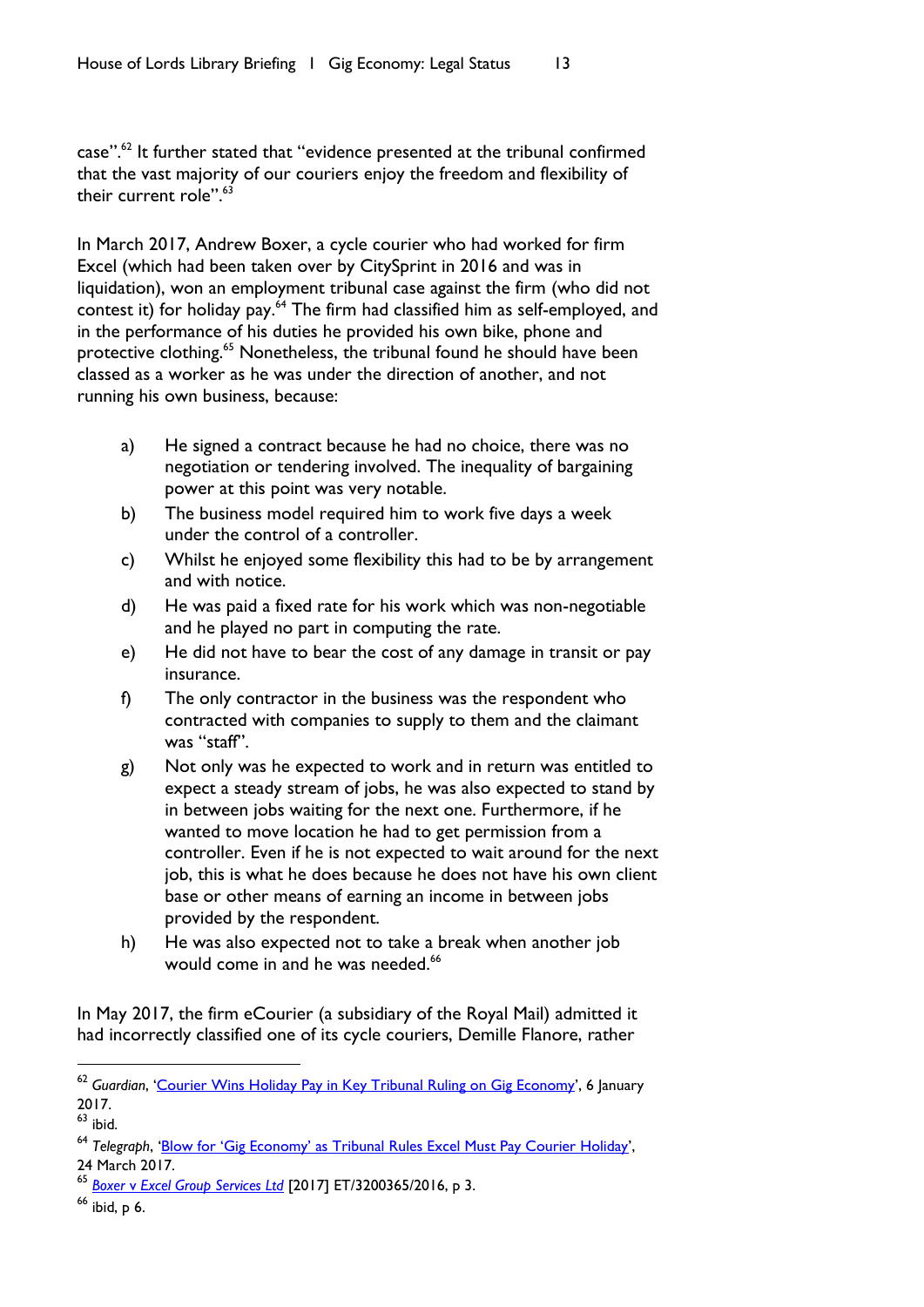than face an employment tribunal.<sup>67</sup> Mr Flanore was classified as an independent contractor, yet the firm's agreement with him stated "he was engaged as a worker […] which for the avoidance of doubt includes an entitlement to holiday pay", and paid £545 to settle the case. $^{68}$  Prior to this settlement, the IWGB had argued Mr Flanore was a worker as he was instructed on what to do by a "controller", he was required to work exclusively for eCourier, all jobs were booked and allocated to him by eCourier, and eCourier set the prices to customers and what it would pay him.<sup>69</sup> The Chief Executive of eCourier, Ian Oliver, stated he was launching an internal review to determine how best to implement the same worker status "for colleagues where it reflects their actual working arrangements with us".<sup>70</sup>

In a similar case, courier firm The Doctor's Laboratory (which provides pathology services to the NHS), conceded in June 2017 that a number of its couriers were in fact workers and not self-employed, without the intervention of an employment tribunal. However, the IWGB is pursuing the matter further, and intends to argue before an employment tribunal that these workers are in fact full-time employees. $<sup>71</sup>$ </sup>

In a further case, taxi and courier firm Addison Lee was adjudged in August 2017 at the central London employment tribunal to have unlawfully failed to pay holiday pay to one of its cycle couriers, Chris Gascoigne.<sup>72</sup> Mr Gascoigne's contract included a clause that stated he should "indemnify Addison Lee against any liability for any employment-related claim or any claim based on worker status brought by you".<sup>73</sup> The judge stated that this "suggests they knew the risk of portraying the claimant as self-employed", and described the clause as "designed to frighten him from litigating".<sup>74</sup> Commenting on the verdict, Addison Lee stated that it was "disappointed with the ruling as we have always had, and are committed to maintaining a flexible and fair relationship with cycle couriers".<sup>75</sup>

At a fringe event at the Conservative Party conference in October 2017, the Chief of Hermes in the UK, Carole Woodhead, stated that "we know that most of our couriers do not want to be employed". <sup>76</sup> She further argued

 $\overline{a}$ 

- <sup>72</sup> *Guardian*, '[Addison Lee Suffers Latest Defeat in Legal Row over Gig Economy Rights](https://www.theguardian.com/uk-news/2017/aug/02/addison-lee-suffers-latest-defeat-in-legal-row-over-gig-economy-rights)',
- 2 August 2017.
- $\overline{73}$  ibid.
- <sup>74</sup> ibid.
- $75$  ibid.

<sup>67</sup> *Guardian*, '[Royal Mail Firm Launches Review after Admitting it Denied Courier Benefits](https://www.theguardian.com/business/2017/may/12/gig-economy-ecourier-admits-denying-courier-employment-benefits)', 12 May 2017.

 $68$  ibid.

<sup>69</sup> ibid.

<sup>70</sup> ibid.

<sup>71</sup> *Guardian*, '[Cyclists Delivering Emergency Blood to NHS Gain Employment Rights](https://www.theguardian.com/law/2017/jun/29/blood-supply-company-concedes-worker-status-of-couriers-to-nhs)', 30 June 2017.

<sup>&</sup>lt;sup>76</sup> BBC News. 'Gig **Economy Workers 'Like the Flexibility'**', 5 October 2017.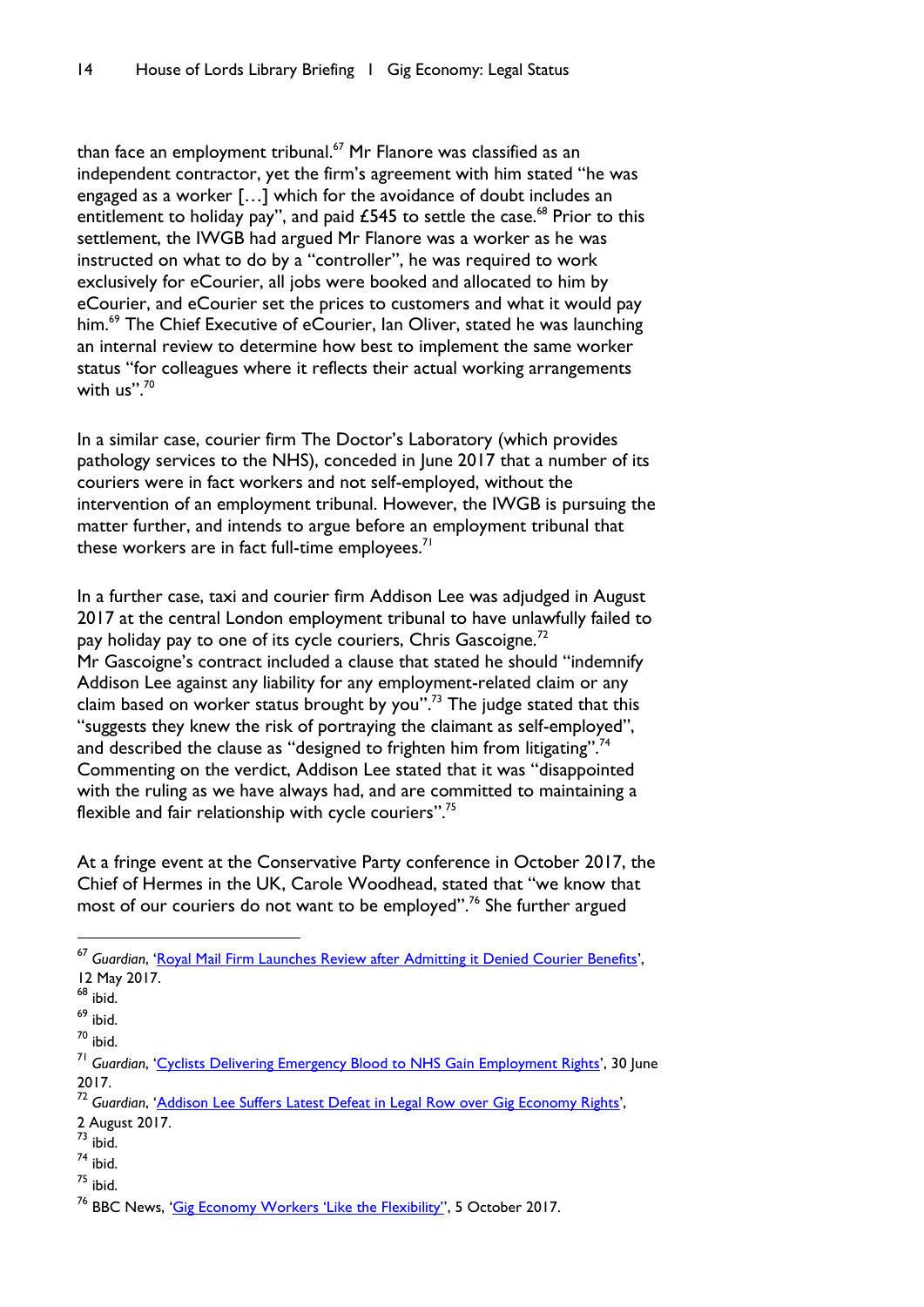that the firm's couriers "like the flexibility of being self-employed" and that "they like the ability to choose—the number of rounds they do, the number of hours they work".<sup>77</sup> At the same event, the Chief of CitySprint, Patrick Gallagher, stated that the "vast majority" of the firm's couriers wanted "things to remain as they are", and that due to competition from other courier and food delivery firms, CitySprint had to ensure its deliverers were treated fairly and paid well.<sup>78</sup>

# <span id="page-16-0"></span>**3.4 Skilled Manual Labour**

In 2012, it was adjudged at an employment tribunal that Gary Smith, a plumber working under the auspices of Pimlico Plumbers, was in fact a worker, and not self-employed, as the firm (and previously Mr Smith himself) had defined his working classification; a decision later upheld at the employment appeal tribunal in 2014.<sup>79</sup> This was subsequently appealed to the Court of Appeal, which dismissed the case and upheld the previous judgments in February 2017.<sup>80</sup> The Court of Appeal in particular stated the 'Manual for Self-Employed Operatives' which applied to Mr Smith included "the provision for a normal working week of 5 days and a minimum of 40 hours" and as such the employment tribunal was correct to originally state that "Mr Smith was obliged to work a normal 40 hour week, even if that was not enforced".<sup>81</sup> The judgment further stated that:

The relationship between PP [Pimlico Plumbers] and its operatives would only work if the operative was given and undertook a minimum number of hours' work. Mr Smith, like the other operatives, was required to use the PP logo'ed van for work assignments and also a mobile phone issued to him by PP. The Manual provided that the van was to be rented to the operative at a standard rate of £120 per month in advance plus VAT.<sup>82</sup>

As such, the judgment concluded that "the degree of control exercised by PP over Mr Smith […] was also inconsistent with PP being a customer or client of a business run by Mr Smith",<sup>83</sup> and his employment status was accordingly that of a worker. In August 2017, Pimlico Plumbers was granted the right to appeal this judgment to the Supreme Court. $84$ 

 $\overline{a}$ 

<sup>&</sup>lt;sup>77</sup> BBC News, ['Gig Economy Workers 'Like the Flexibility''](http://www.bbc.co.uk/news/uk-politics-41490172), 5 October 2017.  $78$  ibid.

<sup>79</sup> *[Pimlico Plumbers Ltd and](http://www.bailii.org/uk/cases/UKEAT/2014/0495_12_2111.html) Anor* v *Smith* [2014] UKEAT/0495/12/DM.

<sup>80</sup> *[Pimlico Plumbers](https://www.judiciary.gov.uk/wp-content/uploads/2017/02/pimlico-plumbers-v-smith.pdf)* v *Smith* [2017] EWCA Civ 51.

<sup>81</sup> ibid, para 109.

<sup>82</sup> ibid, para 112.

<sup>83</sup> ibid, para 115.

<sup>&</sup>lt;sup>84</sup> Supreme Court website, '[Permission to Appeal Decision](https://www.supremecourt.uk/news/permission-to-appeal-decision-in-pimlico-plumbers-ltd-and-another-v-smith.html)', 9 August 2017.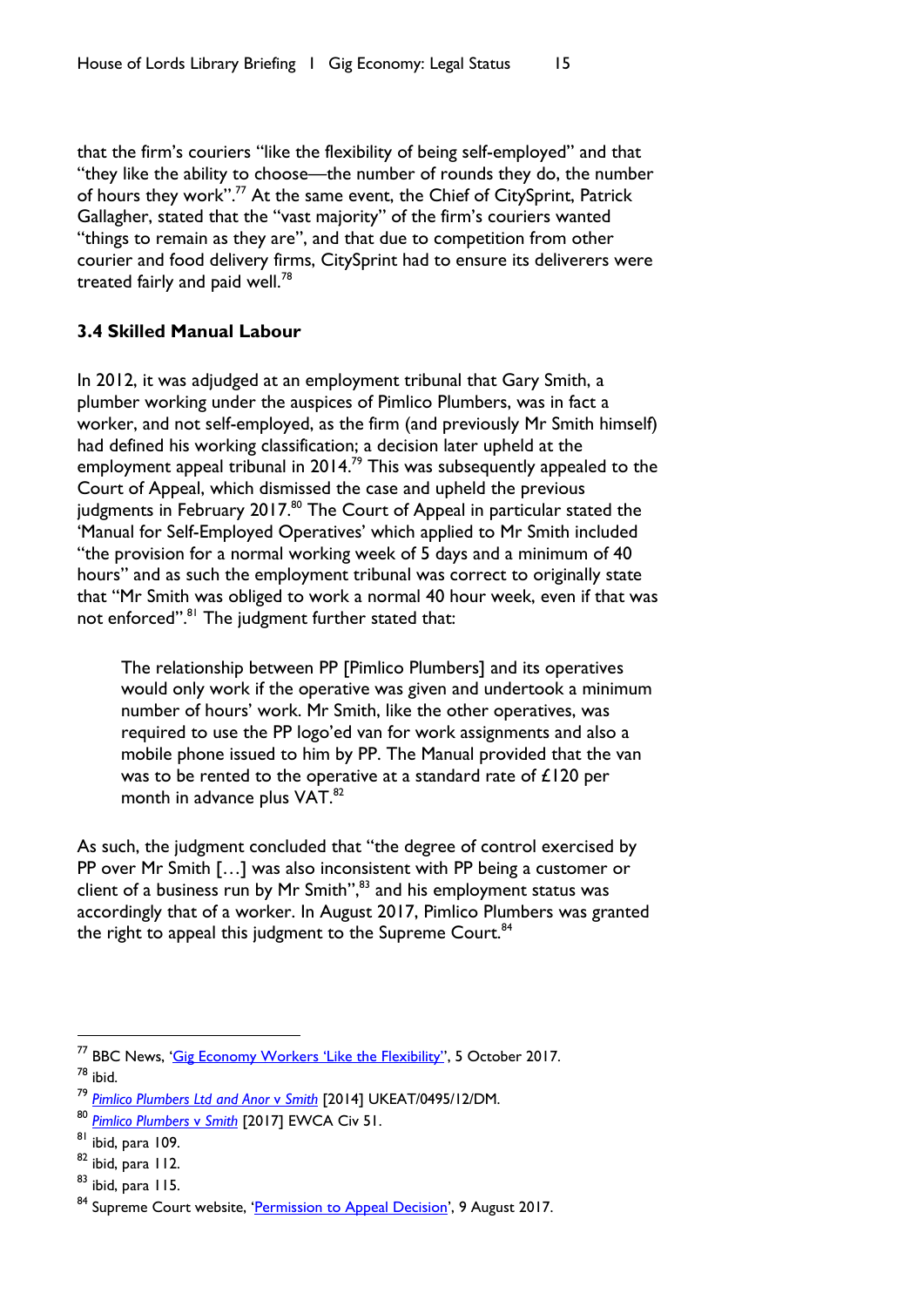# <span id="page-17-0"></span>**4. Reviews and Inquiries Concerning the Gig Economy**

### <span id="page-17-1"></span>**4.1 Taylor Review**

In 2016, the Department of Business, Energy and Industrial Strategy commissioned Matthew Taylor, the Chief Executive of the RSA and former policy director in the Blair Government, to review UK employment practices. The report of the review, published in 2017, made a number of recommendations on current employment legislation with regard to developments in the gig economy.<sup>85</sup> The report of the review stated that the current three classifications of employment status should be retained, yet "the current three-tier approach is confusing" and that "the two categories of people that are eligible for "worker" rights should be easier to distinguish from one another".<sup>86</sup> As such, the report recommended the worker classification should be revised into a status of 'dependent contractor', emphasising the control of a company over such individuals, as opposed to an emphasis on the requirement to perform work personally:

Government should retain the current three-tier approach to employment status as it remains relevant in the modern labour market, but rename as 'dependent contractors' the category of people who are eligible for worker rights but who are not employees […]. In developing the test for the new 'dependent contractor' status, control should be of greater importance, with less emphasis placed on the requirement to perform work personally  $[...]$ .<sup>87</sup>

The report argued that under current employment law, there was too great an emphasis on the classification of self-employment being determined by the absence of a requirement for an individual to perform work personally and the ability for 'substitution' of another worker in that individual's place. In contrast, the report argued that an emphasis should fall on whether an individual is controlled and/or supervised by another, which would mean they were not genuinely self-employed:

Currently, an individual can have almost every aspect of their work controlled by a business, from rates of pay to disciplinary action and still not be considered a worker if a genuine right to substitution exists. We do not think this is fair, or reflects many of the opportunities presented in the modern world of work. The key employment protections which are available to 'workers' are there to support anyone who is not genuinely self-employed and it should not be that easy for employers to avoid any responsibilities in this way. We

 $^{85}$  For further information on the Taylor Review as a whole, see House of Lords Library, *[Taylor Review of Modern Working Practices](https://researchbriefings.parliament.uk/ResearchBriefing/Summary/LLN-2017-0043)*, 17 July 2017.

<sup>86</sup> Department for Business, Energy and Industrial Strategy, *[Good Work: The Taylor Review of](https://www.gov.uk/government/uploads/system/uploads/attachment_data/file/627671/good-work-taylor-review-modern-working-practices-rg.pdf)  [Modern Working Practices](https://www.gov.uk/government/uploads/system/uploads/attachment_data/file/627671/good-work-taylor-review-modern-working-practices-rg.pdf)*, 11 July 2017, p 35.

ibid, pp 35–6.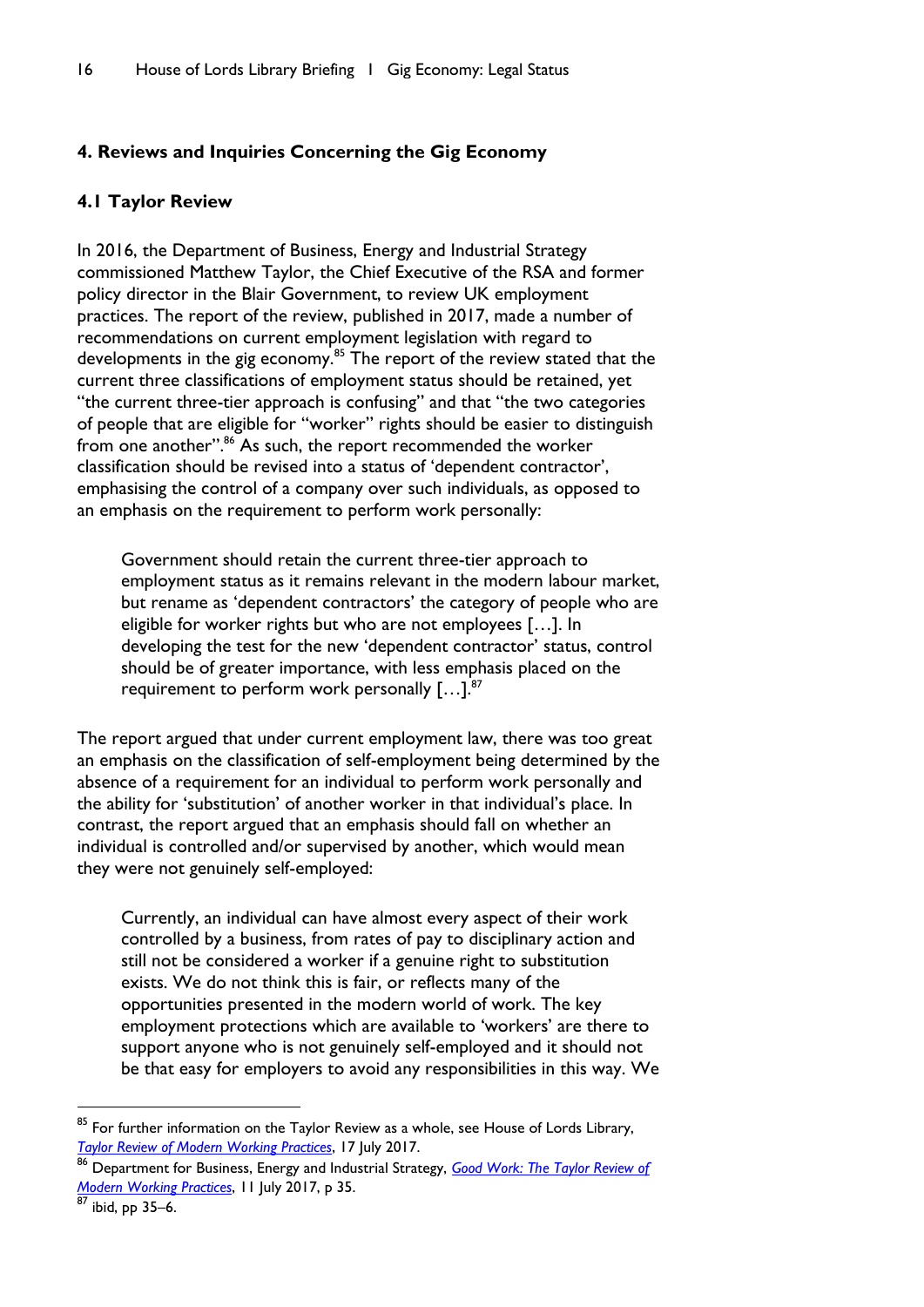therefore think that it is important for Government to ensure that the absence of a requirement to perform work personally is no longer an automatic barrier to accessing basic employment rights.

Ultimately, if it looks and feels like employment, it should have the status and protection of employment.<sup>88</sup>

The report stated this revised classification would assist workers in the gig economy by clarifying their status, and the entitlements that should go with it, whilst preserving the flexibility offered by the gig economy itself:

For those who find themselves 'dependent contractors' now, rather than self-employed, the situation is more complicated. Many of those participating through the gig economy are already workers under today's framework—as is being established by the courts on a case by case basis. However […] if a change of this type were to result in a loss of the flexibility so many platform workers desire, this would represent failure. As such, these changes must be accompanied by a new approach that supports genuine two-way flexibility enabled by digital platform.

In re-defining 'dependent contractor' status, Government should adapt the piece rates legislation to ensure those working in the gig economy are still able to enjoy maximum flexibility whilst also being able to earn the NMW [national minimum wage].<sup>89</sup>

Under these proposals, a gig economy company would have to demonstrate through the data available on its platform, that an average individual, working averagely hard, could earn 20 percent more than the national minimum wage in an hour at times of normal demand.<sup>90</sup> However, the Review also stated that if an individual chose to 'log in' to work at a time when demand was low, "he or she should take some responsibility for this decision", and they might not earn the minimum wage; although the company would have to use its data to provide notice of this.<sup>9</sup>

The report noted the difficulties of ensuring that those working in the gig economy would receive their entitlement under national minimum wage legislation. Alongside reforms to piece rates legislation, the report argued that the nature of the digital platforms through which the gig economy is

<sup>88</sup> Department for Business, Energy and Industrial Strategy, *[Good Work: The Taylor Review of](https://www.gov.uk/government/uploads/system/uploads/attachment_data/file/627671/good-work-taylor-review-modern-working-practices-rg.pdf)  [Modern Working Practices](https://www.gov.uk/government/uploads/system/uploads/attachment_data/file/627671/good-work-taylor-review-modern-working-practices-rg.pdf)*, 11 July 2017, p 35.

 $89$  ibid, pp 36–7.

<sup>90</sup> ibid, p 38.

<sup>91</sup> ibid.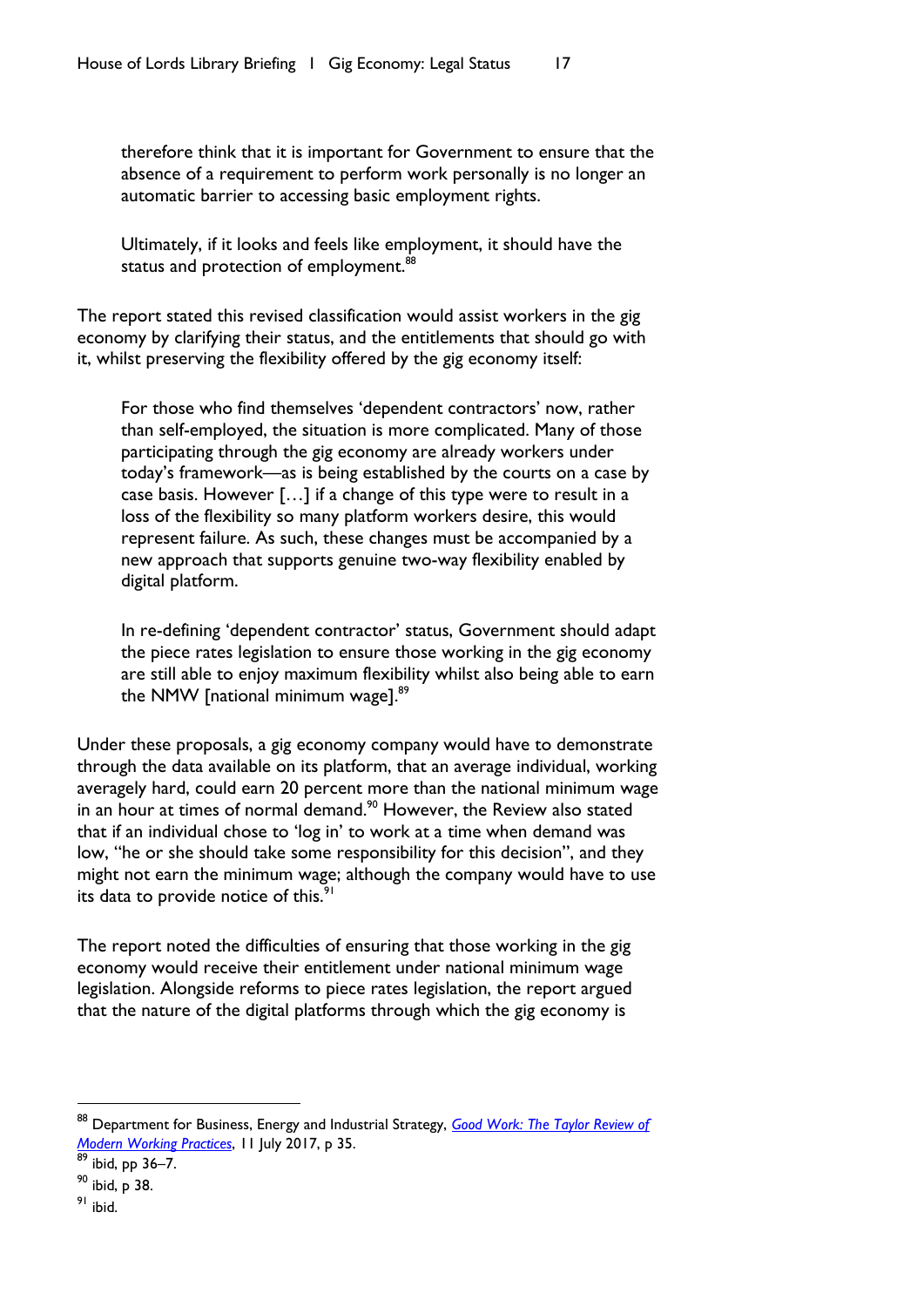conducted could be harnessed to ensure the minimum wage is paid to individuals:

If the national minimum wage were to apply to individuals such as many platform workers, it is important that working time is sensibly calculated. Platforms do not place limits on when individuals can log onto the app but no individual should be expecting to be paid for all the time that he or she has the app open (regardless of whether or not they are seeking work). For instance, it would clearly be unreasonable if someone could log onto an app when they know there is no work and expect to be paid.

### […]

Recent case law has attempted to tackle this, drawing a distinction between simply logging on to an app, and being available and genuinely looking for work. Individuals and companies working in the gig economy have also repeatedly said to us that they value the ability to 'sign on' for work as and when they please. Platforms present individuals with greater freedom over when to work, and what jobs to accept or decline, than most other business models. It is essential we do not lose this.

# […]

The richness of data available to online platforms is a tremendous asset in developing solutions that can work for both organisations and workers. Such data can, for example, provide individuals with an accurate guide to their potential earnings if they sign on to an online platform at any given time. We believe it could also be used to ensure a fair application of the national minimum wage. $^{92}$ 

The report also addressed the issue of recent legal cases on the employment status of workers, and made recommendations on the legal processes for defining this:

Government should ensure individuals are able to get an authoritative determination of their employment status without paying any fee and at an expedited preliminary hearing.

# […]

The burden of proof in employment tribunal hearings where status is in dispute should be reversed so that the employer has to prove that the individual is not entitled to the relevant employment rights, not the other way round subject to certain safeguards to discourage vexatious claims.<sup>93</sup>

 $\overline{a}$ 

<sup>92</sup> Department for Business, Energy and Industrial Strategy, *[Good Work: The Taylor Review of](https://www.gov.uk/government/uploads/system/uploads/attachment_data/file/627671/good-work-taylor-review-modern-working-practices-rg.pdf)  [Modern Working Practices](https://www.gov.uk/government/uploads/system/uploads/attachment_data/file/627671/good-work-taylor-review-modern-working-practices-rg.pdf)*, 11 July 2017, p 37.

ibid, p 62.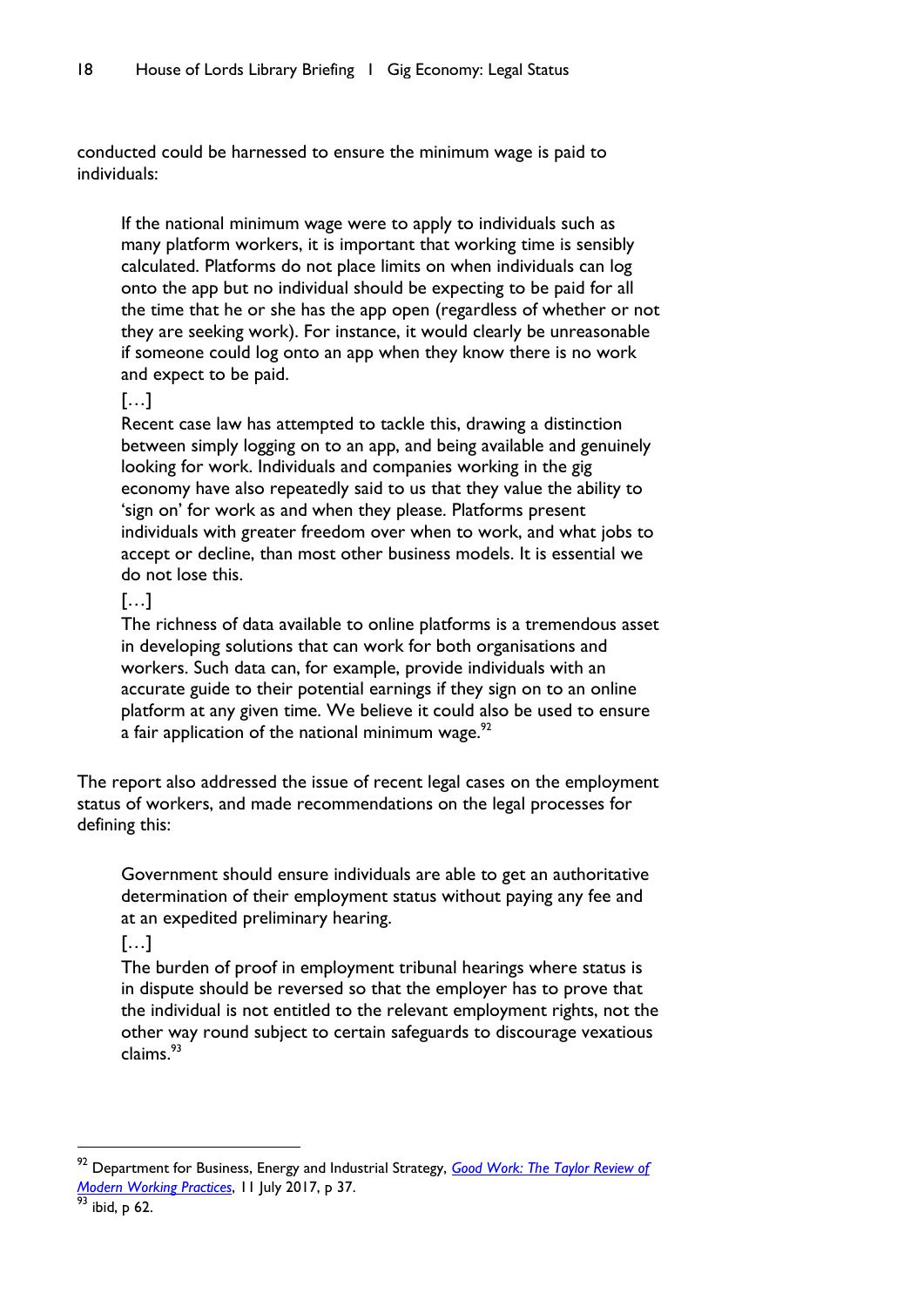Under the Taylor Review's recommendations, this would be supported by an employment test regime set out in primary legislation, as it argued:

Government should replace the minimalistic approach to legislation with a clearer outline of the tests for employment status, setting out the key principles in primary legislation, and using secondary legislation and guidance to provide more detail.<sup>94</sup>

In an interview given to the BBC, Mr Taylor argued that many individuals who work for gig economy companies on a self-employed basis were in fact workers of those companies. As he argued:

If you are being controlled and supervised you are probably a worker and you should get workers' rights and also the employer that employs you should be paying national insurance. 95

Mr Taylor stated that individual gig economy companies were not mentioned by name in his report, yet he argued that when their arrangements with those who provide services via their platforms are examined, they would appear to be workers rather than self-employed:

We do not mention individual companies in our report, but I think that if you look at some of the big gig work platforms, at the present time you would say their business models look as though it may be that the people who work for them would be classified as workers rather than as self-employed.

If you look at the judgments that the judges have been making, it looks as though the courts are saying that it looks as though somebody is subject to control and supervision, they should be described as a worker and not self-employed.

Which, interestingly, is the same criterion used by the tax authority when they determine whether somebody is self-employed or an employee. We think that principle is right.<sup>96</sup>

In her speech to launch the published report of the Taylor Review, the Prime Minister, Theresa May, stated that "the Government will act to ensure that the interests of employees on traditional contracts, the self-employed and those people working in the 'gig' economy are all properly protected". $\mathrm{^{97}}$ 

<sup>94</sup> Department for Business, Energy and Industrial Strategy, *[Good Work: The Taylor Review of](https://www.gov.uk/government/uploads/system/uploads/attachment_data/file/627671/good-work-taylor-review-modern-working-practices-rg.pdf)  [Modern Working Practices](https://www.gov.uk/government/uploads/system/uploads/attachment_data/file/627671/good-work-taylor-review-modern-working-practices-rg.pdf)*, 11 July 2017, p 35.

<sup>&</sup>lt;sup>95</sup> BBC News, '[National Insurance Tax Hit for Gig Economy Firms](http://www.bbc.co.uk/news/business-40563261)', 11 July 2017. <sup>96</sup> ibid.

<sup>&</sup>lt;sup>97</sup> Prime Minister's Office, "'We Have to Invest in Good Work",—Theresa May's Speech at [Taylor Review Launch](https://www.gov.uk/government/speeches/we-have-to-invest-in-good-work-theresa-mays-speech-at-taylor-review-launch)', II July 2017.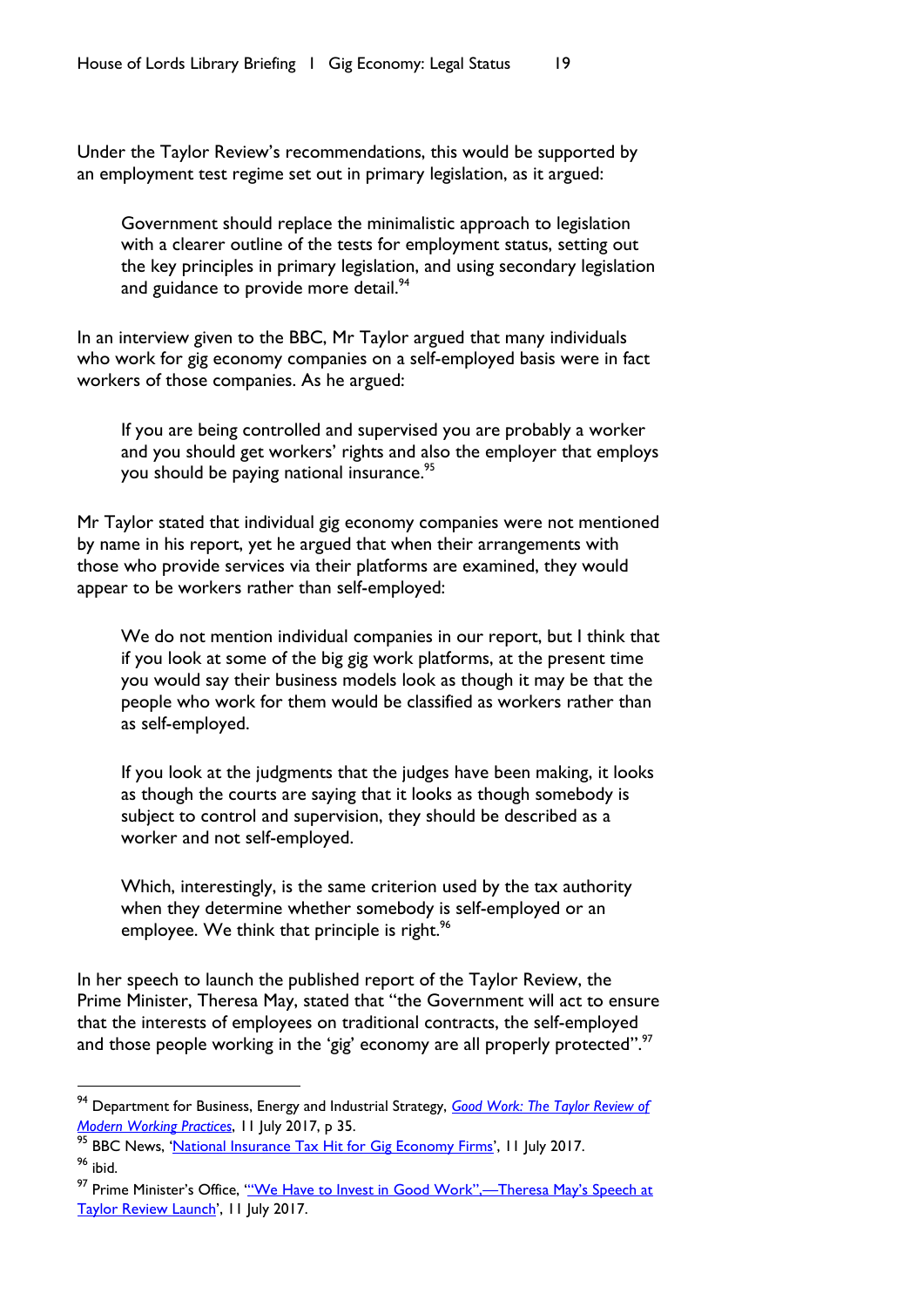Responses from both business and union representatives to the Taylor Review has been mixed. The Institute of Directors (IoD) was positive on its recommendations, with its Director General, Stephen Martin, stating that:

Despite the often one-sided narrative that surrounds the gig economy, it is welcome to see the review recognises the value of flexible labour to the UK economy and to individuals themselves. We are pleased Taylor has taken on board a number of recommendations made by the IoD, including further legal definitions of employment status, which 75 percent of our of members support. This would enable businesses to reap the benefits of flexible work without concerns about the ambiguous legal language that exists at the boundary between selfemployment and non-employee work.

#### […]

The proposal to ask gig platforms to provide real-time information on the earning potential of individuals at any given point is a good one. Advances in data analytics have enormous potential to help those in self-employment understand how much they can earn and when to choose to work to best suit their lifestyle. The IoD has also proposed giving gig workers more control over their own data by allowing them to carry their work histories and ratings across with them, to increase competition on the growing number of platforms.<sup>98</sup>

The Confederation of British Industry, in its response, stated it welcomed certain parts of the review, yet had concerns about others, as:

The Taylor Review rightly recognises that labour market flexibility is a key strength of the UK economy, driving better outcomes for everyone. Businesses agree that flexibility must be matched with fairness, but building on our current approach, as the report concludes, is the right way forwards.

# […]

l

A number of proposals in the report will be of significant concern to businesses, however. Changes to the application of the minimum wage, rewriting employment status tests and altering agency worker rules could have unintended consequences that are negative for individuals, as well as affecting firms' ability to create new jobs.<sup>99</sup>

The IWGB was less positive about the review's recommendations concerning the gig economy, stating in response that:

Based on the Review's proposals we are not sure the Review has properly understood the problem. So let's sum it up: the fundamental

<sup>98</sup> Institute of Directors, '[Taylor Review Strikes the Right Balance on Flexible Work](https://www.iod.com/news-campaigns/news/articles/Taylor-review-strikes-the-right-balance-on-flexible-work)', 11 July 2017.

<sup>&</sup>lt;sup>99</sup> Confederation of British Industry, 'Labour Market Flexibility is a Key Strength of the UK [Economy, Driving Better Outcomes for Everyone](http://www.cbi.org.uk/news/labour-market-flexibility-is-a-key-strength-of-the-uk-economy-driving-better-outcomes-for-everyone/)', 11 July 2017.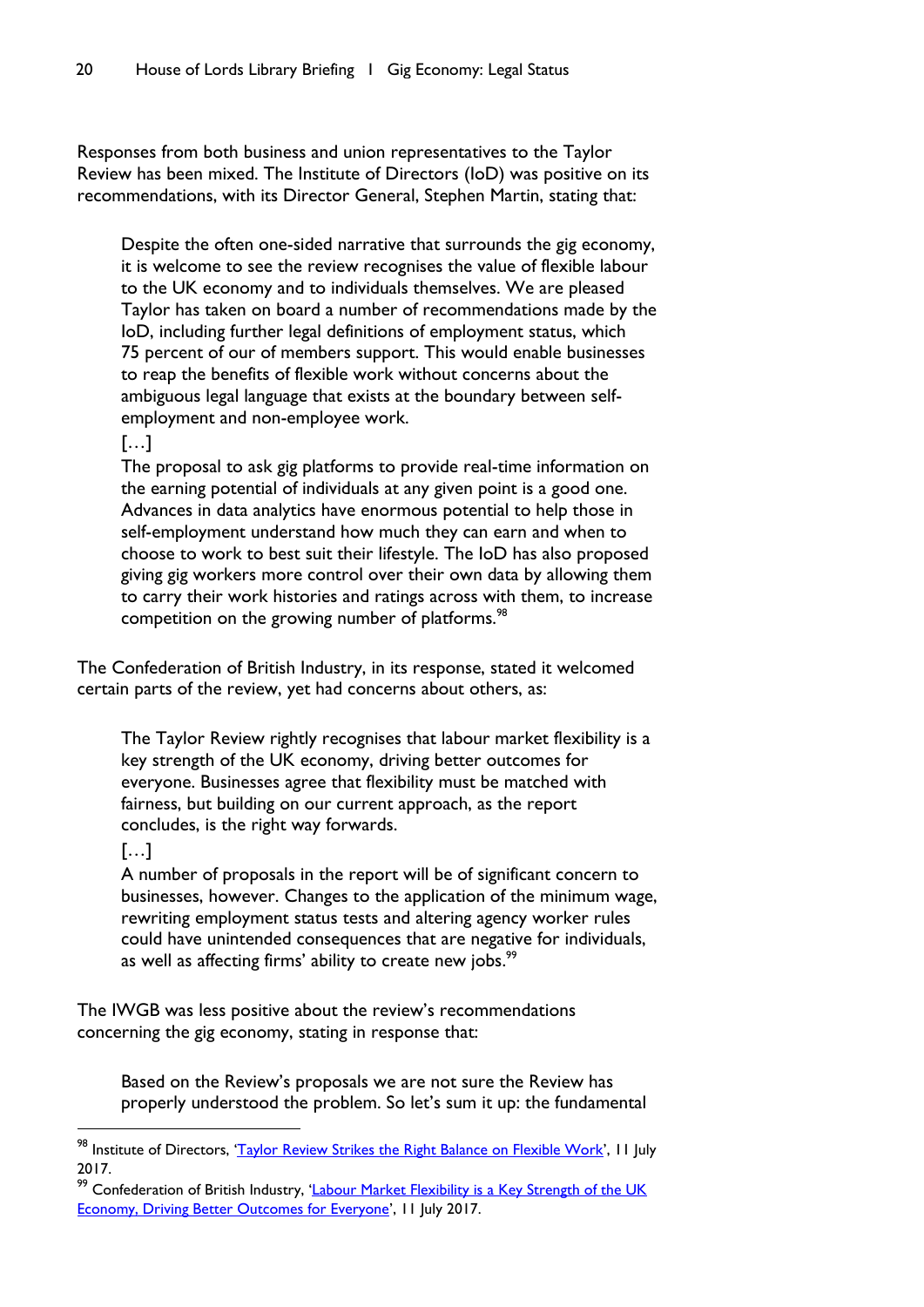problem of employment rights in the so-called "gig economy" is the lack of enforcement of existing employment law. Despite the oftrepeated cliché that UK employment law is archaic and has failed to keep up with the times, the recent tribunal and court cases have demonstrated the exact opposite. The existence of the third category of "worker", the ability and willingness of the tribunals and courts to look beyond the written terms of the purported contract, and the emphatic nature with which the judges have declared their findings all lead to the conclusion that the law did not have to be stretched or reconfigured to cover workers in the so-called "gig economy".<sup>100</sup>

The IWGB further stated that "even if every single one of the Review's recommendations was implemented, we believe very little would change for workers in the so-called "gig economy"".<sup>101</sup>

The IWGB also criticised the fact that one member of the Taylor Review, Greg Marsh, was an investor in Deliveroo, and did not divest himself of his shareholding in the company until four months after the Review had commenced.<sup>102</sup> On this issue, Deliveroo stated that it had "engaged transparently with the Taylor Review", and a government representative stated it was appropriate for Mr Marsh's involvement "given the importance of considering the business aspect of any proposals", and that "prior to his appointment he disclosed his interest to the Cabinet Office and agreed to divest himself of his shares".<sup>103</sup>

The Taylor Review is currently the subject of an inquiry in Parliament under the House of Commons Work and Pensions Committee. Full details of this inquiry can be found on the Parliament website.<sup>104</sup>

#### *Government Response to the Taylor Review*

On 7 February 2018, the Government published its response to the Taylor Review, in which it accepted some recommendations made in the Review. It stated it would consult on the best way to proceed on others.<sup>105</sup> Regarding the gig economy the Government stated:

Platform-based working offers welcome opportunities for genuine two-way flexibility and can provide opportunities for those who may

<sup>&</sup>lt;sup>100</sup> Independent Workers Union of Great Britain, **Dead on Arrival: The IWGB's Reply to the** *[Taylor Review on Modern Employment](https://iwgbunion.files.wordpress.com/2017/07/iwgb-response-to-taylor-review1.pdf) Practices*, accessed 28 July 2017, p 11.

 $\overline{101}$  ibid, p 50.

<sup>102</sup> *Financial Times (£)*, '[Taylor Review Member was Early Deliveroo Backer](https://www.ft.com/content/95392a68-6596-11e7-8526-7b38dcaef614)', 10 July 2017.  $103$  ibid.

<sup>&</sup>lt;sup>104</sup> Parliament website, '[Taylor Review of Modern Working Practices Inquiry](https://www.parliament.uk/business/committees/committees-a-z/commons-select/work-and-pensions-committee/inquiries/parliament-2017/inquiry1/publications/)', accessed 17 October 2017.

<sup>105</sup> HM Government, *[Good Work: A Response to the Taylor Review of Modern Working Practices](https://www.gov.uk/government/uploads/system/uploads/attachment_data/file/679767/180206_BEIS_Good_Work_Report__Accessible_A4_.pdf)*, February 2018, p 5.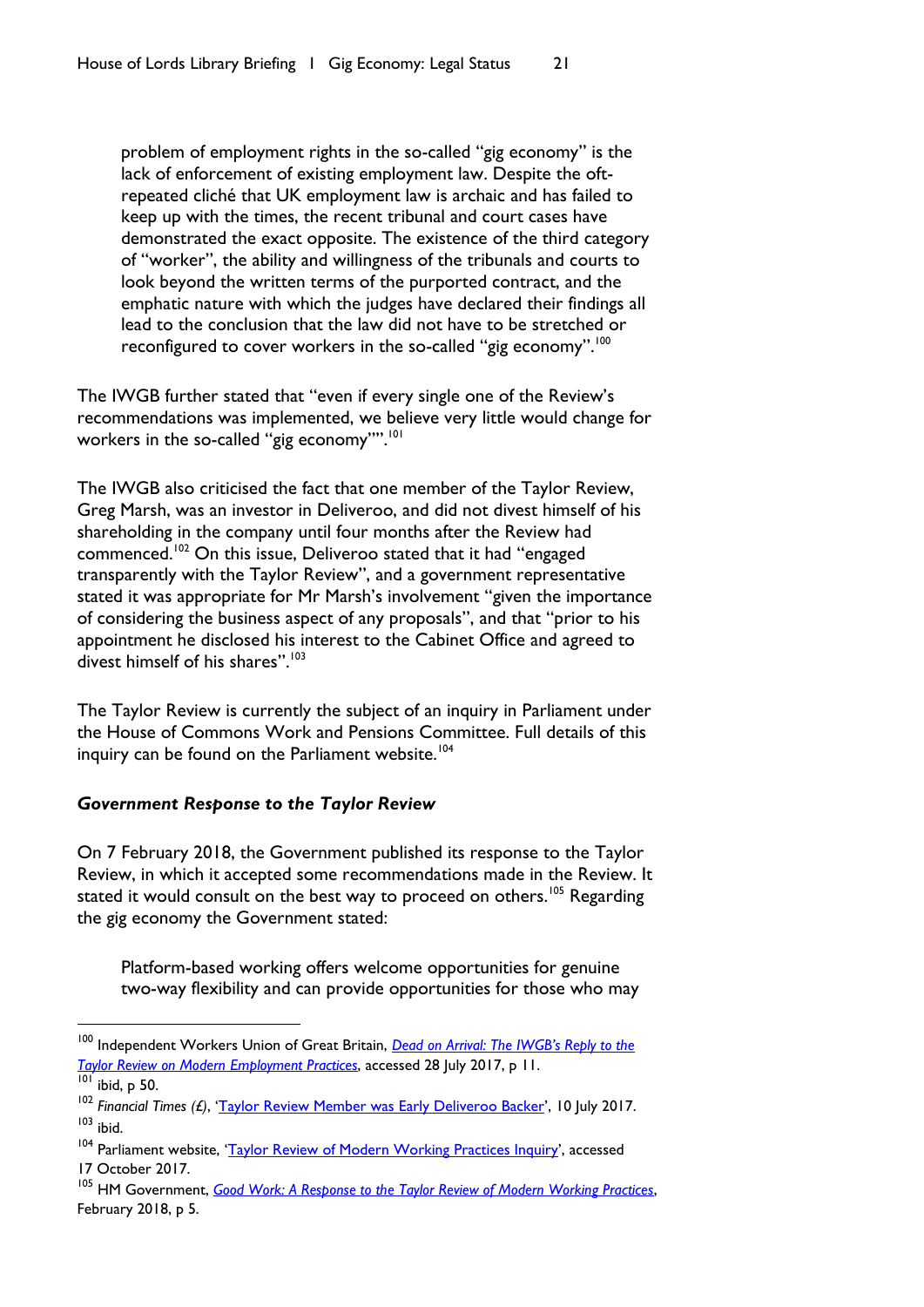not be able to work in more conventional ways. These should be protected while ensuring fairness for those who work through these platforms and those who compete with them. Worker (or 'dependent contractor' as the review suggested renaming it) status should be maintained but we should make it easier for individuals and businesses to distinguish workers from those who are legitimately selfemployed.<sup>106</sup>

Responding to recommendation four of the Taylor Review, which argued that the Government should adapt the piece rates legislation to ensure those working in the gig economy are still able to enjoy maximum flexibility whilst also being able to earn the minimum wage, the Government said:

The National Minimum Wage (NMW) and National Living Wage (NLW) are essential baseline protections for all workers, and the Government remains absolutely committed to ensuring that all those who are due the NMW receive it [...] We recognise that modern business models are changing employment practices and that innovations which lead to work being offered in small, discrete packages through digital platforms can raise questions about how the NMW and NLW apply. It is important that those in the gig economy who are workers are protected by the NMW and NLW, while we preserve the flexibility and benefits—for both workers and consumers—that these platforms offer. We will therefore consult to gather further information and input on how definitions of working time can and should apply to platform working.<sup>107</sup>

Speaking on the launch of the response, Theresa May stated that the Government recognised "the world of work is changing and we have to make sure we have the right structures in place to reflect those changes", and that "we are proud to have record levels of employment in this country but we must also ensure that workers' rights are always upheld".<sup>108</sup> In the press release, the Government also stated it intended to go beyond the recommendations of the Taylor Review, by enforcing holiday and sick pay entitlements for vulnerable workers, giving all workers the right to demand a payslip, and allowing all workers to demand more stable contracts.<sup>109</sup>

Reaction to the government response was mixed. Matthew Taylor described it as "substantive and comprehensive" and in particular he "welcome[d] the direction" on "employment status and representation of workers".<sup>110</sup>

<sup>106</sup> HM Government, *[Good Work: A Response to the Taylor Review of Modern Working Practices](https://www.gov.uk/government/uploads/system/uploads/attachment_data/file/679767/180206_BEIS_Good_Work_Report__Accessible_A4_.pdf)*, February 2018, p 12.

 $107$  ibid, p 33.

<sup>&</sup>lt;sup>108</sup> HM Government, 'Millions to Benefit from Enhanced Rights as Government Responds to [Taylor Review of Modern Working](https://www.gov.uk/government/news/millions-to-benefit-from-enhanced-rights-as-government-responds-to-taylor-review-of-modern-working-practices) Practices', 7 February 2018.

 $109$  ibid.

<sup>&</sup>lt;sup>110</sup> BBC News, ['Gig Economy: Workers' Rights to be Strictly Enforced'](http://www.bbc.co.uk/news/business-42959756), 7 February 2018.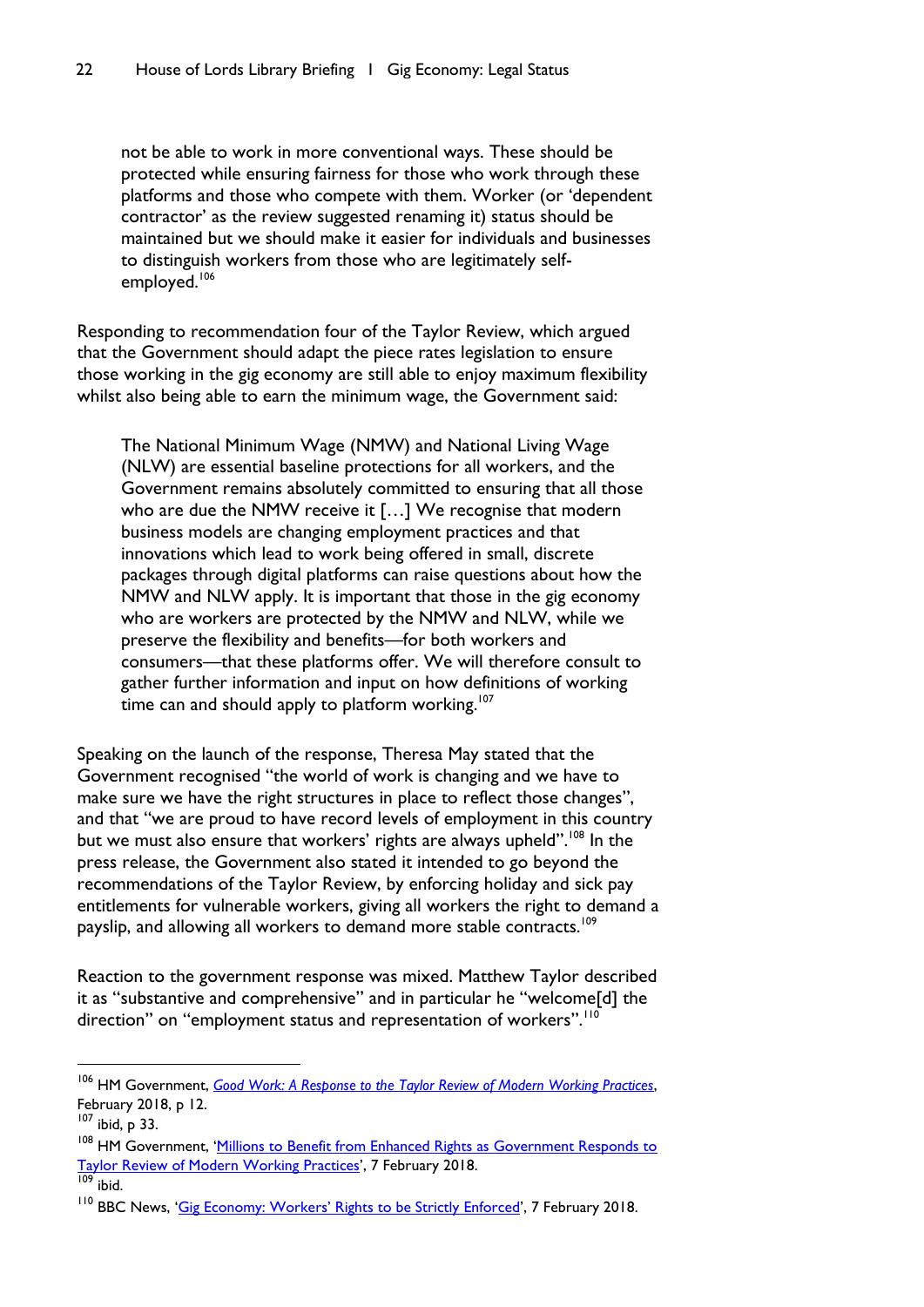Stephen Martin, Director General of the Institute of Directors, stated that as this "could be the biggest shake-up of employment law in generations", it was right that the "Government proceeds cautiously by consulting widely", yet he described the "lack of action on tax reform" as a "wasted opportunity".<sup>111</sup> Dr Jason Moyer-Lee stated that "like the Taylor Review", the response "appears big on grandiose claims, light on substance", and that "the most important single thing government could do is introduce effective government enforcement of employment law. They say they will do this but give no indication of how". $112$ 

The response was subject to an urgent question from Shadow Secretary of State for Business, Energy and Industrial Strategy, Rebecca Long-Bailey, who referred in her supplementary question to the death on 4 January 2018 of Don Lane, a DPD goods courier.<sup>113</sup> Mr Lane was reported to have previously worked for DPD in a gig economy format, where it was alleged he had faced fines from the company by attending a medical appointment to treat his diabetes; it was further reported this condition was responsible for his death.<sup>114</sup> Concerning the response, Ms Long-Bailey argued that:

The tragic case of Don Lane, a DPD gig worker, epitomises the precarious and unstable working life many people face and the failure of the Government to protect workers. […] Launching four consultations, merely considering proposals, and tweaking the law here and there is not good enough. How would any of this have actually helped Don Lane? It simply would not—that is the fact of the matter. […]

Why have the Government not brought forward any meaningful proposals to protect gig workers? Defining working time misses the point. We needed clarity on workers being paid when they are logged into apps waiting to receive jobs, as well as clear and urgent direction on the legal status of gig workers.

# […]

What we needed today was radical new architecture of the law at work to protect workers, in which the genuinely self-employed are offered key protections and the involvement of workers through their trade unions is crucial. We saw none of that  $[...]$ .<sup>115</sup>

In response, Parliamentary Under Secretary of State for Business, Energy and Industrial Strategy, Andrew Griffiths, stated that:

As a result of the actions set out in our response to this review,

<sup>&</sup>lt;sup>111</sup> BBC News, ['Gig Economy: Workers' Rights to be Strictly Enforced'](http://www.bbc.co.uk/news/business-42959756), 7 February 2018.  $112$  ibid.

<sup>113</sup> HC *Hansard*[, 7 February 2018, col 1497.](https://hansard.parliament.uk/Commons/2018-02-07/debates/013751EE-843A-4AA5-A075-8FE742FE69BA/TaylorReview#contribution-30452935-67E7-4AC1-999D-E7577012F2FD)

<sup>&</sup>lt;sup>114</sup> Guardian, '[DPD Courier who was Fined for Day Off to See Doctor Dies from Diabetes](https://www.theguardian.com/business/2018/feb/05/courier-who-was-fined-for-day-off-to-see-doctor-dies-from-diabetes)',

<sup>5</sup> February 2018.

<sup>115</sup> HC *Hansard*[, 7 February 2018, cols 1497](https://hansard.parliament.uk/Commons/2018-02-07/debates/013751EE-843A-4AA5-A075-8FE742FE69BA/TaylorReview#contribution-30452935-67E7-4AC1-999D-E7577012F2FD)–8.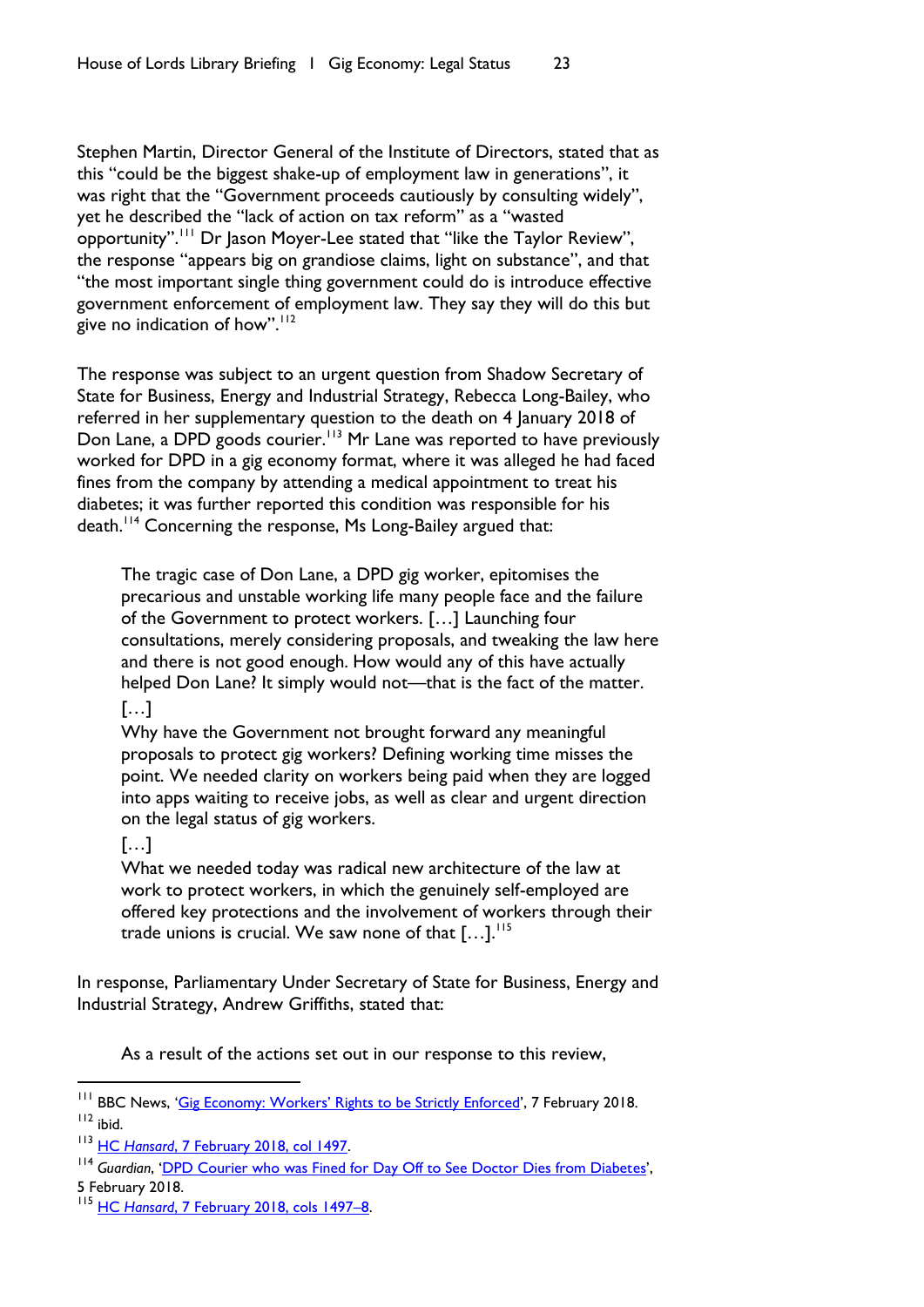millions of workers will have greater rights and access to more protection.

# […]

The hon Lady seems to argue that it is wrong to be consulting on these issues. I hope the House will understand that in addressing the issues she raises—such as employment status in the gig economy, the rights of agency workers and better transparency in the workplace we are modernising employment law to make it fit for the future world of work. […] Matthew Taylor himself has said that these issues are complex and we must take time to get them right, but the House should be clear that we are consulting on them in order to act. Rather than rolling back employment legislation, which we are sometimes accused of, we are improving the rights of workers and the enforcement of those rights.

# […]

The hon Lady mentions the very regrettable case that has been in the newspapers over the past few days. I extend my sympathies to the family of the individual concerned. I cannot speak about individual cases, but I direct her to page 15 of our response. It clearly sets out what we are going to do to ensure we have the correct definition of workers' status, so they can have access to the kind of things she is talking about—sick pay, days off and the ability to attend doctor appointments if necessary.<sup>116</sup>

# <span id="page-25-0"></span>**4.2 Business, Innovation and Skills Review**

As part of the evidence for the Taylor Review, the May Government decided to release a report in February 2017 on employment status in the UK, written in 2015 by the then Department for Business, Innovation and Skills. The report argued that whilst current UK employment law is both generally authoritative and flexible enough to address most employment types, the growth of 'atypical working' had led to a lack of clarity for some employment protections:

The framework to determine employment status in the UK is highly flexible and has responded well to changes in employment relationships over the past few decades. The current framework provides most individuals and employers with everything they need to determine status, abide by their responsibilities and claim their rights. What is more, the flexible framework as it stands should be able to adapt to what it is presented with in the years to come. However, one side effect of this flexibility is that, for those who make use of it (either out of choice of because those are the only jobs on offer), there can be a lack of clarity up front about what employment protections they have. This lack of clarity is likely to affect more people as the growth of atypical working continues. In the most extreme cases, this lack of

<sup>116</sup> HC *Hansard*[, 7 February 2018, col 1498.](https://hansard.parliament.uk/Commons/2018-02-07/debates/013751EE-843A-4AA5-A075-8FE742FE69BA/TaylorReview#contribution-30452935-67E7-4AC1-999D-E7577012F2FD)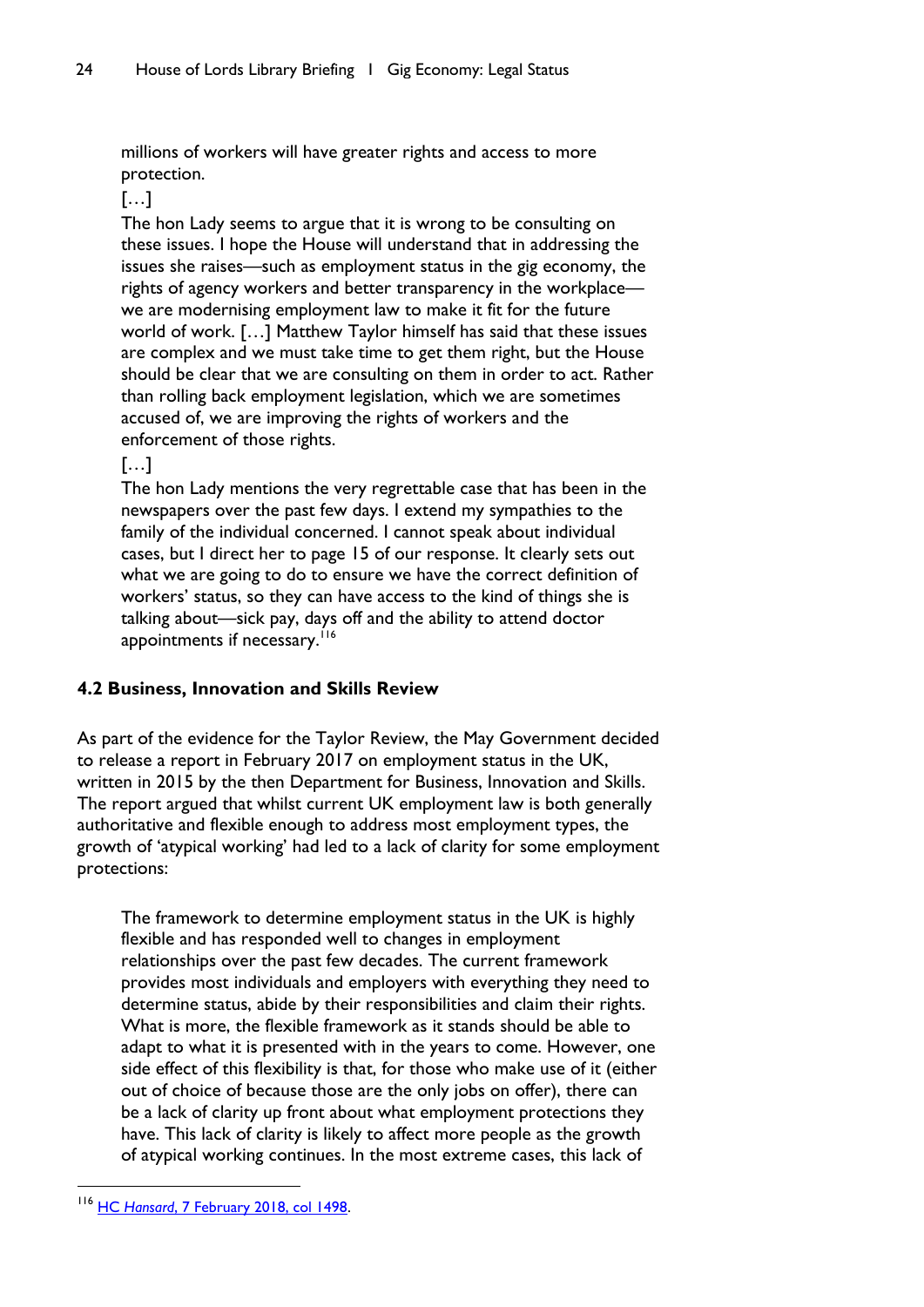clarity and transparency can lead to a feeling of insecurity and vulnerability and can see some unscrupulous employers take advantage, even exploiting low skilled, low paid workforces.<sup>117</sup>

# <span id="page-26-0"></span>**4.3 Office for Tax Simplification Review**

In 2015, the Cameron Government commissioned the Office of Tax Simplification (OTS) "to examine the dividing line between employment and self-employment and whether it is drawn in the right place and in the right way".<sup>118</sup> The report of the OTS acknowledged that employment status is a "complex and wide-ranging subject that many have said has no real solution".<sup>119</sup> Yet it concluded that "there is undoubtedly a problem" in defining employment status, that "it is a growing one (though perhaps not as fast as it has been)", and that "a key issue for those affected (businesses and individuals) is the lack of certainty".<sup>120</sup> The OTS stated that "it is clear that the drivers for the uncertainty and for employment status being a problem are varied", yet they included the following:

- Changing work patterns.
- A desire for flexibility—both from businesses (for their workforce; also simply managing numbers) and from individuals (as a way of working).
- For business, managing the risks involved, both tax exposure and (probably more significantly) exposure to claims for employment rights.
- The lower tax cost of self-employment (mainly NICs [national insurance contributions], but also expenses).
- Administrative burdens of employing people.<sup>121</sup>

The report recommended that there should be joint review between HM Revenue and Customs (HMRC), HM Treasury, the Department for Work and Pensions and the then Department for Business, Innovation and Skills to look at the "possibility of developing an agreed code of principles on employment status".<sup>122</sup> Further recommendations of the report included (but were not limited to):

 All of the Government's guidance material on employment status should be brought together in some form of 'employment status portal', covering both tax and employment rights.

<sup>&</sup>lt;sup>117</sup> Department for Business, Innovation and Skills and Department for Business, Energy and Industrial Strategy, *[Employment Status Review](https://www.gov.uk/government/uploads/system/uploads/attachment_data/file/585383/employment-status-review-2015.pdf)*, December 2015, p 50.

<sup>118</sup> Office of Tax Simplification, *[Employment Status Report](https://www.gov.uk/government/uploads/system/uploads/attachment_data/file/537432/OTS_Employment_Status_report_March_2016_u.pdf)*, March 2015, p 5.

<sup>119</sup> ibid, p 1.

 $120$  ibid, p 5.

 $121$  ibid, p 6.

 $122$  ibid, p 11.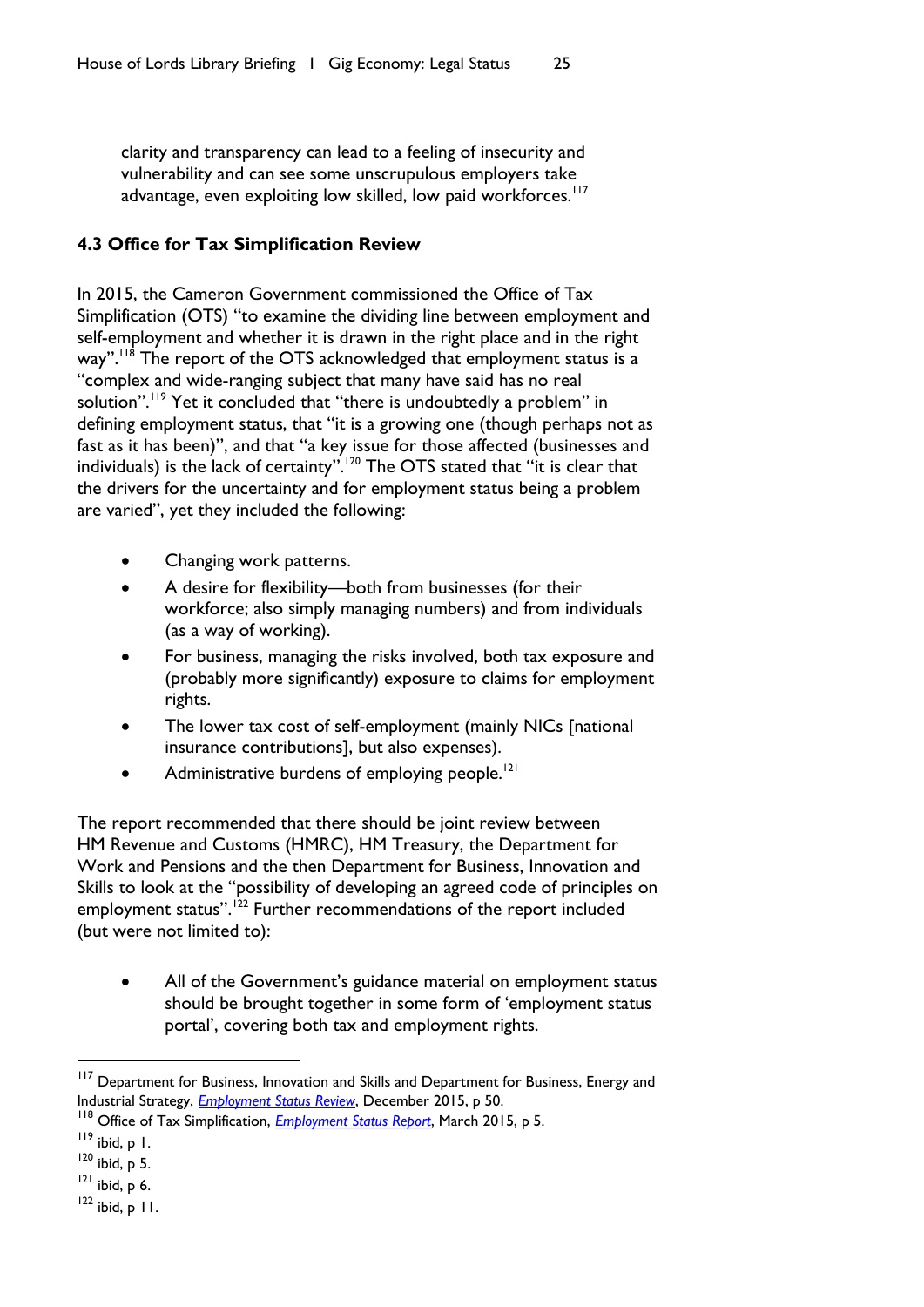- The case law underpinning HMRC's Employment Status Indicator tool (ESI) needs to be reviewed and updated, ideally in an open and transparent way, perhaps by establishing a working group.
- The concept of a wider withholding tax for payments to the nonemployed should be explored. This would not be a simple expansion of the Construction Industry Scheme;<sup>123</sup> instead it would be a new system that took advantage of digitization to establish a simple and responsive deduction system that translated easily into payments on account.<sup>124</sup>

The OTS also stated that it "believes that the statutory employment test is an idea that needs to be taken further". The Government accepted most of the OTS's recommendations, including setting up a Cross-Government Working Group on employment status, and stated it would consider both a statutory employment test and extending the withholding of tax on payments to the non-employed.<sup>125</sup>

# <span id="page-27-0"></span>**4.4 Parliamentary Reviews**

l

In early 2017, the House of Commons Work and Pensions Committee conducted an inquiry into the status of self-employed workers in the gig economy, including hearing evidence from gig economy workers and representatives of gig economy companies. In the report of the inquiry, the Committee argued that the common standpoint of gig economy companies that 'flexibility' for workers was contingent on being self-employed was incorrect, and the motivations for doing so were not in the interest of the workers themselves:

Companies relying on self-employed workforces frequently promote the idea that flexible employment is contingent on self-employed status. But this is a fiction. Self-employment is genuinely flexible and rewarding for many, but people on employment contracts can and do work flexibly; flexibility is not the preserve of poorly paid, unstable contractors. Profit, not flexibility, is the motive for using self-employed labour in these cases […]. It is incumbent on government to close loopholes that incentivise exploitative behaviour by a minority of companies, not least because bogus self-employment passes the burden of safety net support to the welfare state at the same time as reducing tax revenue. $126$ 

<sup>&</sup>lt;sup>123</sup> For more information on the Construction Industry Scheme, see HM Government, '[Construction Industry Scheme \(CIS\)](https://www.gov.uk/what-is-the-construction-industry-scheme)', accessed 28 July 2017.

<sup>&</sup>lt;sup>124</sup> Office of Tax Simplification, *[Employment Status Report](https://www.gov.uk/government/uploads/system/uploads/attachment_data/file/537432/OTS_Employment_Status_report_March_2016_u.pdf)*, March 2015, pp 11–14.

<sup>125</sup> David Gauke MP, *[Letter from the Financial Secretary to the Treasury to OTS on Autumn](http://webarchive.nationalarchives.gov.uk/20170428094331/https:/www.gov.uk/government/uploads/system/uploads/attachment_data/file/480002/FST_Update_on_Tax_Simplification_Measures.pdf)  [Statement 2015](http://webarchive.nationalarchives.gov.uk/20170428094331/https:/www.gov.uk/government/uploads/system/uploads/attachment_data/file/480002/FST_Update_on_Tax_Simplification_Measures.pdf)*, 25 November 2015.

<sup>126</sup> House of Commons Work and Pensions Select Committee, *[Self-Employment and the Gig](https://publications.parliament.uk/pa/cm201617/cmselect/cmworpen/847/847.pdf)  [Economy](https://publications.parliament.uk/pa/cm201617/cmselect/cmworpen/847/847.pdf)*, 1 May 2017, HC 847 of session 2016–17, p 14 and p 19.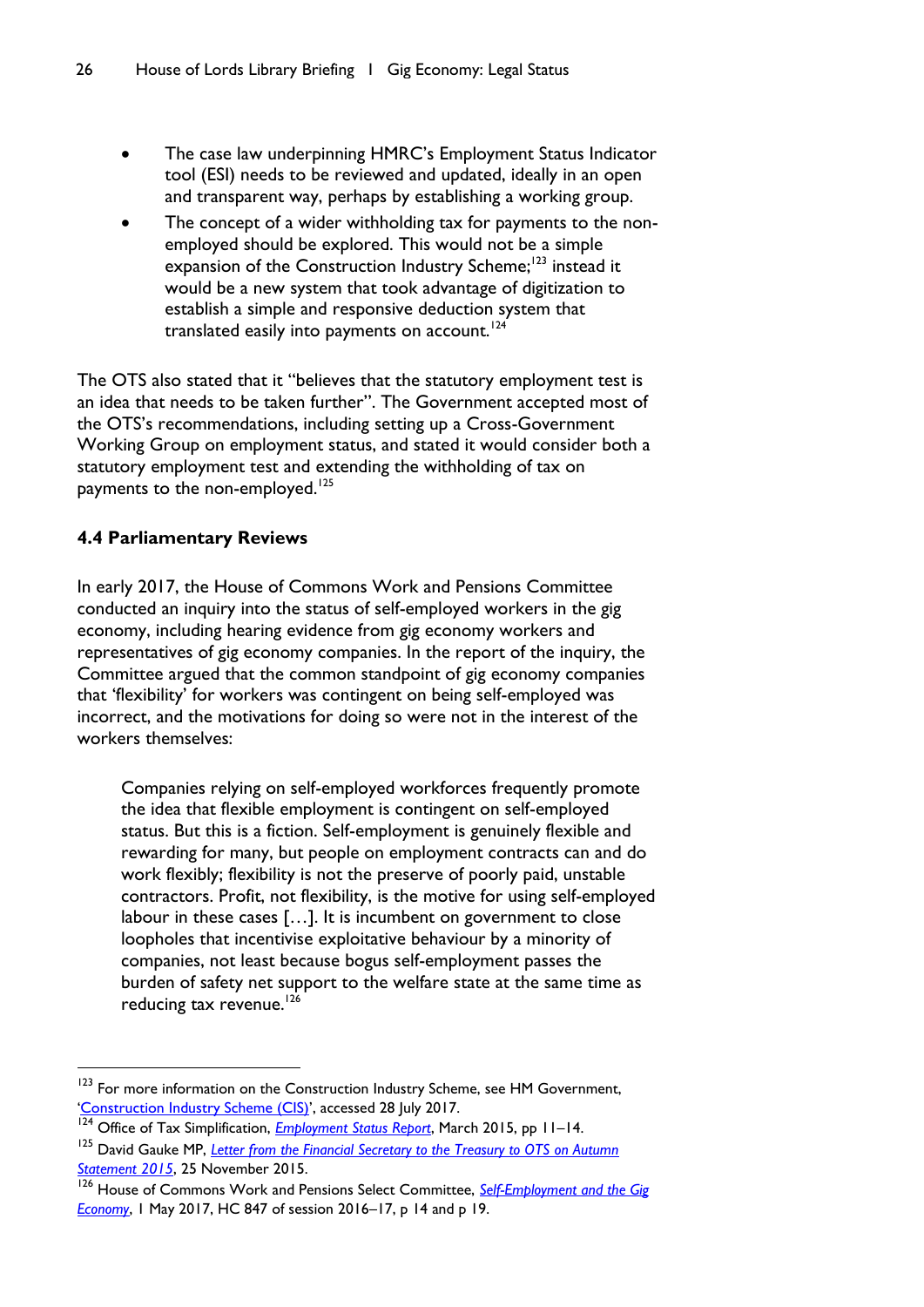The report of the Committee made further recommendations to clarify the legal status of gig economy workers, arguing these would protect workers' rights and public revenues:

Designating workers as self-employed because their contract offers none of the benefits of employment puts cart before horse. It is clear, though, that this logic has taken hold, enabling companies to propagate a myth of self-employment […]. The apparent freedom companies enjoy to deny workers the rights that come with employee or worker status fails to protect workers from exploitation and poor working conditions. It also leads to substantial tax losses to the public purse, and potentially increases the strain on the welfare state. *An assumption of the employment status of "worker" by default, rather than "selfemployed" by default, would protect both those workers and the public purse and would put the onus on companies to provide basic safety net standards of rights and benefits to their workers. This assumption would entitle workers to employment rights commensurate with "worker" status. As there is no "worker" status in tax law, tax status would be unaffected. Companies wishing to deviate from this model would need to present the case for doing so, in effect placing the burden of proof of employment status*  on the company *fitalics* in original].<sup>127</sup>

On the release of the report, the chair of the Committee, Frank Field (Labour MP for Birkenhead), stated that:

Companies in the gig economy are free-riding on the welfare state, avoiding all their responsibilities to profit from this bogus "selfemployed" designation while ordinary tax-payers pick up the tab. This inquiry has convinced me of the need to offer "worker" status to the drivers who work with those companies as the default option. This status would be a much fairer reflection of the work they undertake which seems to fall between what most of us would think of as "selfemployed" or "employed".<sup>128</sup>

Mr Field led a Westminster Hall debate in July 2017 on 'Working Conditions in the Private Hire Industry', where working practices in the taxi driving sector of the gig economy were examined.<sup>129</sup> Mr Field and his senior researcher Andrew Forsey have also produced three individual reports examining working practices in the taxi driving and goods courier sectors of the gig economy. $130$ 

<sup>127</sup> House of Commons Work and Pensions Select Committee, *[Self-Employment and the Gig](https://publications.parliament.uk/pa/cm201617/cmselect/cmworpen/847/847.pdf)  [Economy](https://publications.parliament.uk/pa/cm201617/cmselect/cmworpen/847/847.pdf)*, 1 May 2017, HC 847 of session 2016–17, p 14.

<sup>&</sup>lt;sup>128</sup> Parliament website, "<u>'Gig Economy" Companies F[ree-riding on the Welfare State](https://www.parliament.uk/business/committees/committees-a-z/commons-select/work-and-pensions-committee/news-parliament-2015/gig-economy-report-published-16-17/)</u>', I May 2017.

<sup>129</sup> HC *Hansard*[, 5 July 2017, cols 147](https://hansard.parliament.uk/Commons/2017-07-05/debates/B7AF48A3-631F-48B7-A910-5A0E03F95EEE/WorkingConditionsInThePrivateHireIndustry)–54WH.

<sup>130</sup> Frank Field and Andrew Forsey, *Wild West Workplace: Self-[Employment in Britain's 'Gig](http://www.frankfield.co.uk/upload/docs/Wild%20West%20Workplace.pdf)  [Economy'](http://www.frankfield.co.uk/upload/docs/Wild%20West%20Workplace.pdf)*, September 2016; *[Sweated Labour: Uber and the 'Gig Economy'](http://www.frankfield.co.uk/upload/docs/Sweated%20Labour%20-%20Uber%20and%20the%20%27gig%20economy%27.pdf)*, December 2016; *[A](http://www.frankfield.co.uk/upload/docs/A%20new%20contract%20for%20the%20%27gig%20economy%27.pdf)  [New Contract for the 'Gig Economy': Britain's New Self](http://www.frankfield.co.uk/upload/docs/A%20new%20contract%20for%20the%20%27gig%20economy%27.pdf)-Employed at BCA, DPD and Parcelforce*,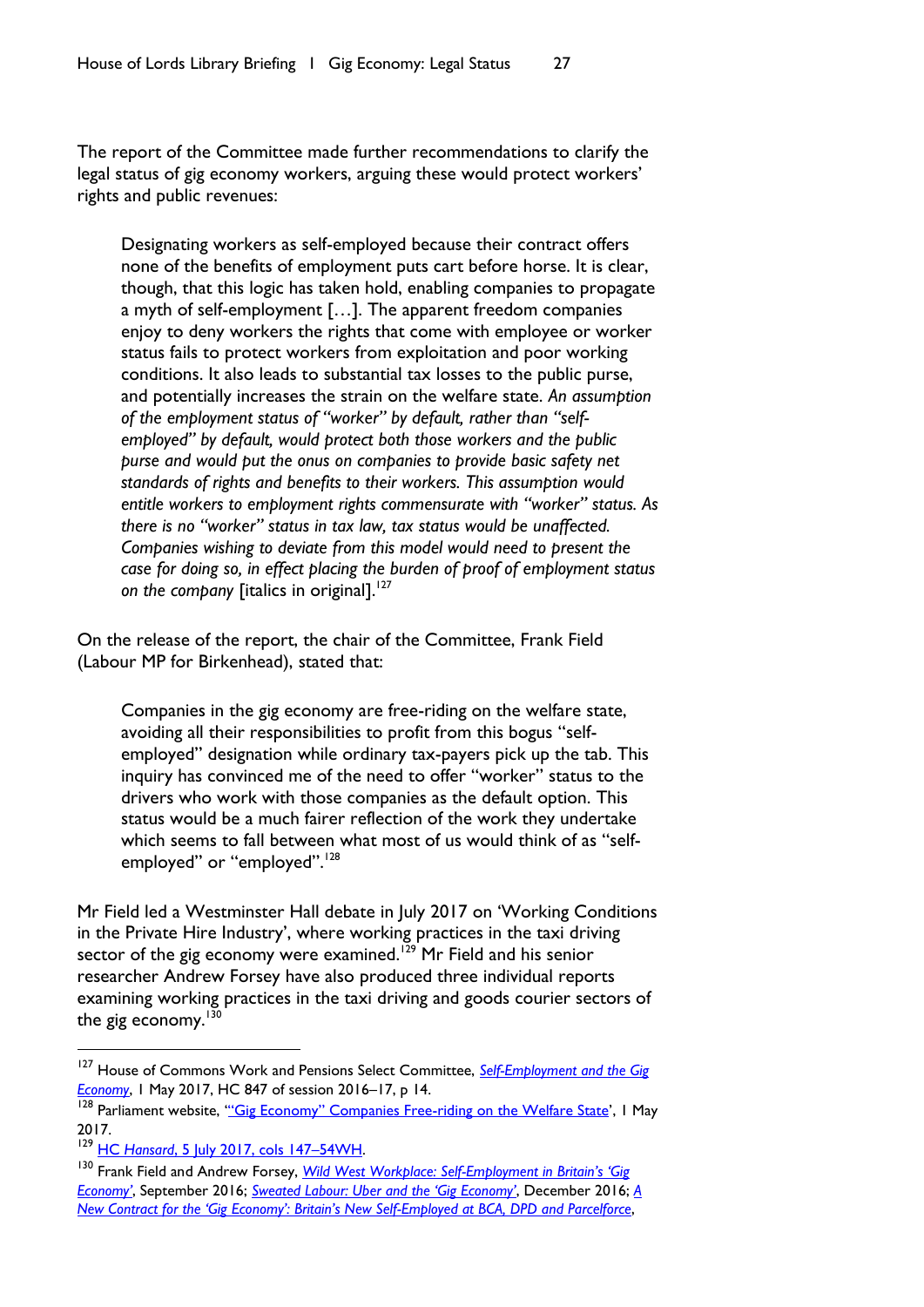In 2016, the House of Commons Business, Energy and Industrial Strategy Committee began an inquiry into the future world of work and the rights of workers. Due to the dissolution of Parliament in May 2017, the inquiry was cut short and did not publish a report, yet a considerable amount of evidence was received that concerned the employment status of workers in the gig economy. Submitted evidence can be viewed on the Parliament website $\frac{131}{131}$ 

In November 2017, the House of Commons Work and Pensions Committee and the Business, Energy and Industrial Strategy Committee released a joint report entitled *A Framework for Modern Employment*, which stated:

The expansion of self-employment and business models built around flexible work on digital platforms promise positive opportunities for entrepreneurs, workers and consumers alike. But these changes also create confusion about the rights and entitlements of workers, and add to the potential for exploitation. Evidence tells us this exploitation is already occurring. This raises the important question of what changes to legal and regulatory frameworks are required to protect workers in the modern labour market. It is this question that the Government asked Matthew Taylor to address in his Review of Modern Employment Practices.<sup>132</sup>

The report also contained a draft Bill, through which the committees proposed to legislatively address the recommendations of the Taylor Review.<sup>133</sup> The committees' report discussed the gig economy with particular reference to employment classification and enforcement of the national minimum wage, hearing evidence from some working in the gig economy, representatives of gig economy companies, and Matthew Taylor himself.<sup>134</sup> Recommendation one of the report, under the 'Clearer Statutory Definitions of Employment Status' section, stated:

Questions of employment status are often not clear-cut, and legislative reform would not entirely eliminate the need for the courts. But it is evident that clearer legislation on employment status could be valuable in preventing confusion and promoting fair competition between businesses. This would lessen the need to go to court, and most importantly, protects vulnerable workers. *We recommend the Government legislates to introduce greater clarity on definitions of employment status. This legislation should emphasise the importance of* 

July 2017.

<sup>&</sup>lt;sup>131</sup> Parliament website, '[The Future World of Work and Rights of Workers Inquiry](http://www.parliament.uk/business/committees/committees-a-z/commons-select/business-energy-industrial-strategy/inquiries/parliament-2015/the-future-world-of-work-and-rights-of-workers-16-17/publications/)— [Publications](http://www.parliament.uk/business/committees/committees-a-z/commons-select/business-energy-industrial-strategy/inquiries/parliament-2015/the-future-world-of-work-and-rights-of-workers-16-17/publications/)', accessed 19 September 2017.

<sup>&</sup>lt;sup>132</sup> House of Commons Work and Pensions Committee and House of Commons Business, Energy and Industrial Strategy Committee, *[A Framework for Modern Employment](https://publications.parliament.uk/pa/cm201719/cmselect/cmworpen/352/352.pdf)*, 20 November 2017, HC 352 of session 2017–19, p 3.

<sup>133</sup> ibid, pp 28-32.

<sup>&</sup>lt;sup>134</sup> See in particular ibid, pp 10–11 and pp 15–17.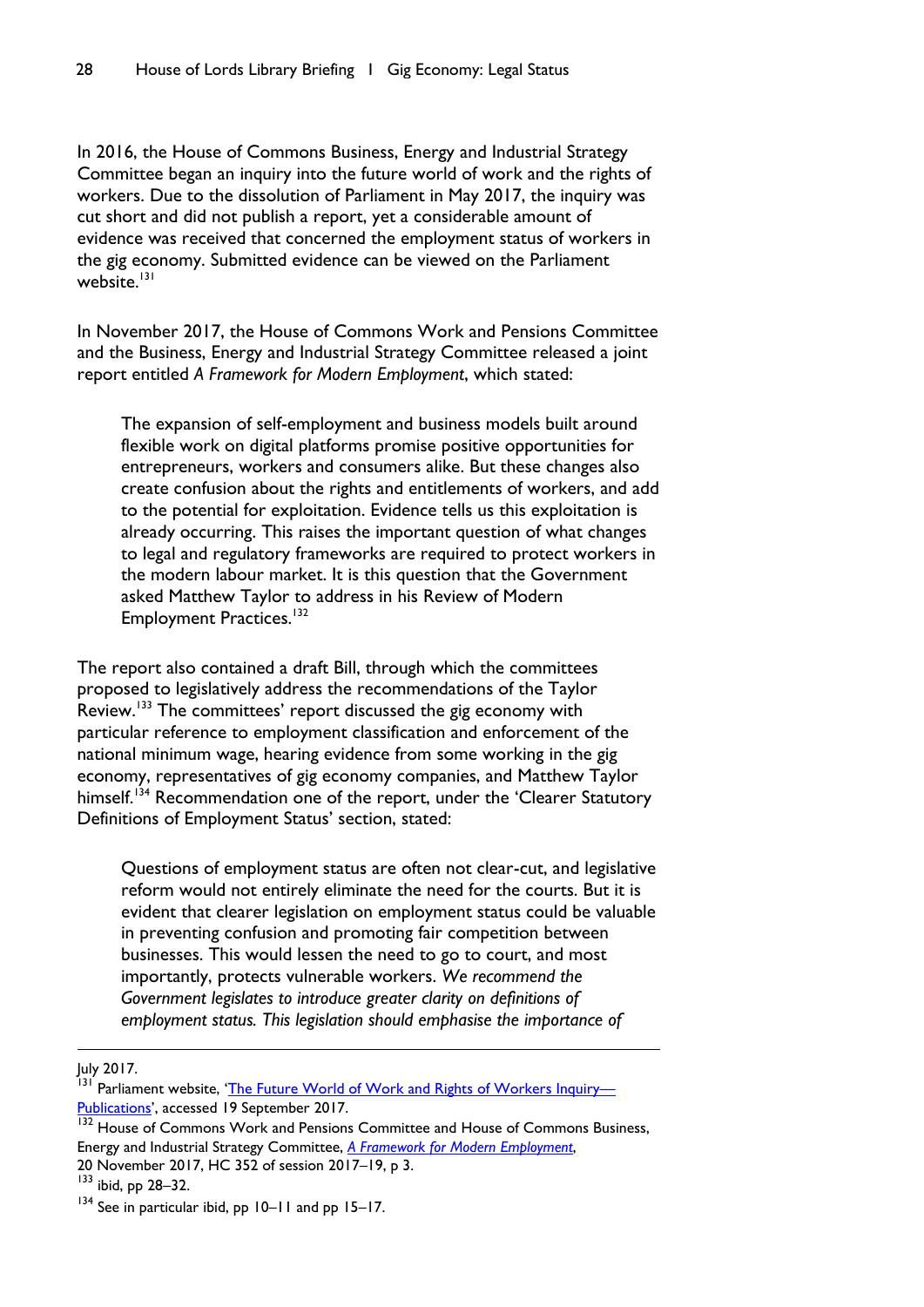*control and supervision of workers by a company, rather than a narrow focus on substitution, in distinguishing between workers and the genuine selfemployed.<sup>135</sup>* [italics in original]

Recommendation two of the report, under the 'Worker by Default' section, stated:

Relying on individual tribunals as a corrective to companies' systematic use of questionable self-employment models places an unacceptable burden on workers to address poor practice, while the companies themselves operate with relative impunity. *We recommend the Government legislate to implement a worker by default model, as set out in Part 2 of our draft Bill. This would apply to companies who have a selfemployed workforce above a certain size defined in secondary legislation*. 136 [italics in original]

Recommendation six, under the 'Flexibility and the National Minimum Wage' section, stated:

A flexible labour force can provide benefits to workers, consumers and businesses. What we do not accept is that the gig economy should burden workers with all the risks of this flexibility. They should not be faced with a choice between not working and working for below the minimum wage. *We recommend the Government rules out introducing any legislation that would undermine the National Minimum Wage/National Living Wage*. <sup>137</sup> [italics in original]

On the report's release, the Chair of the Business, Energy and Industrial Strategy Committee, Rachel Reeves (Labour MP for Leeds West), argued that:

Uber, Deliveroo and others like to bang the drum for the benefits of flexibility for their workforce but currently all the burden of this flexibility is picked up by taxpayers and workers. This must change.

We say that companies should pay higher wages when they are asking people to work extra hours or on zero-hours contracts.

Recent cases demonstrate a need for greater clarity in the law to protect workers. Responsible businesses deserve a level-playing field to compete, not a system which rewards unscrupulous businesses.

<sup>&</sup>lt;sup>135</sup> House of Commons Work and Pensions Committee and House of Commons Business, Energy and Industrial Strategy Committee, *[A Framework for Modern Employment](https://publications.parliament.uk/pa/cm201719/cmselect/cmworpen/352/352.pdf)*,

<sup>20</sup> November 2017, HC 352 of session 2017–19, pp 9–10.  $136$  ibid, p  $11$ .

 $137$  ibid, p 17.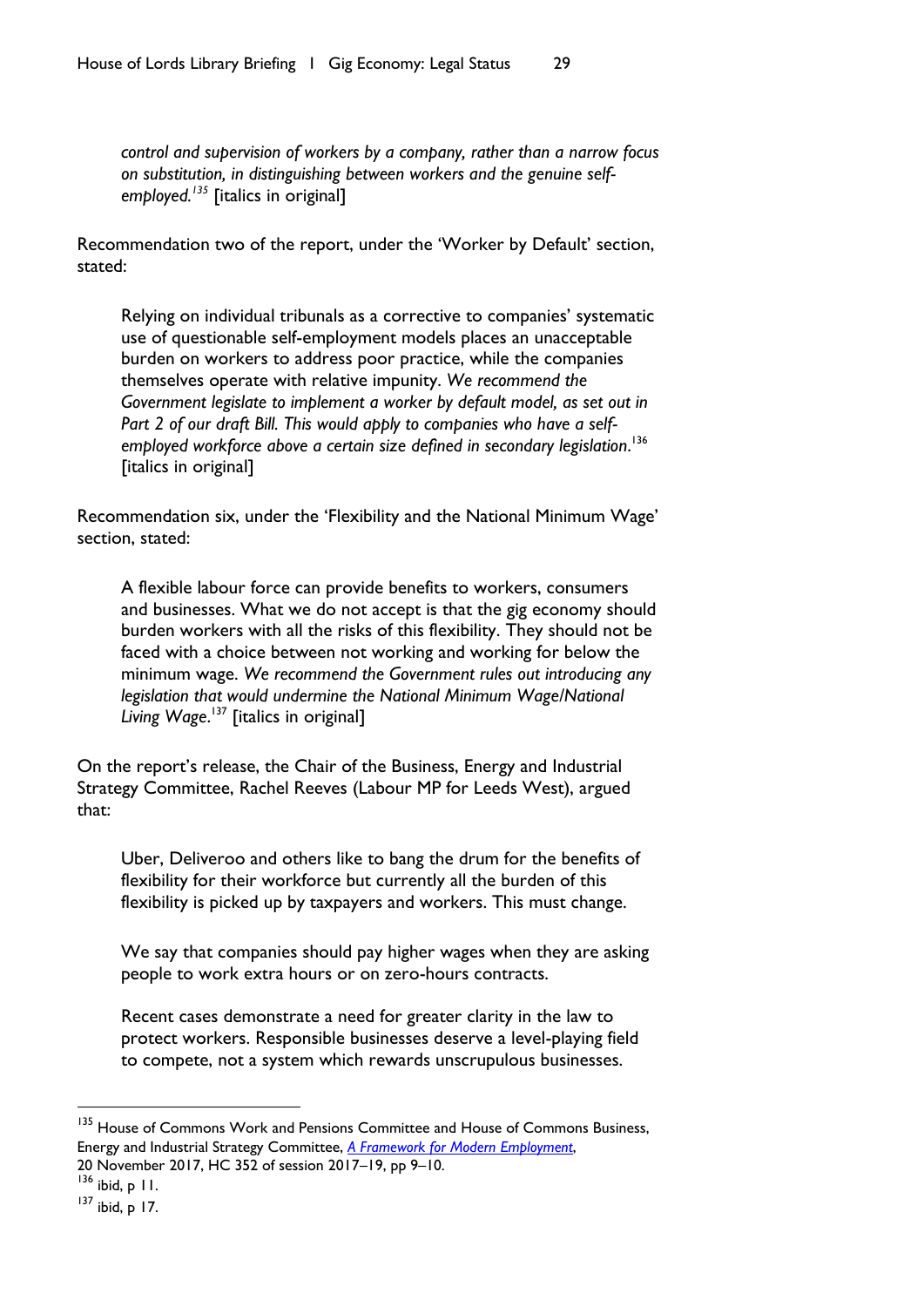We need new laws but also much tougher enforcement, to weed out those businesses seeking to exploit complex labour laws, and workers, for their competitive advantage.<sup>138</sup>

The General Secretary of the GMB union, Tim Roache, argued that whilst the report "may make small difference", nonetheless:

The fact remains that without real investment in HMRC and a political will to get tough on rogue employers who are cheating the British taxpayer out of millions and reaping profits out of worker exploitation, then there will be no significant change.<sup>139</sup>

However, a statement from the CBI argued that:

Based on a very limited review of the evidence, the committees have brought forward proposals that close off flexibility for firms to grow and create jobs, when the issues that have been raised can be addressed by more effective enforcement action and more targeted changes to the law.<sup>140</sup>

The Government responded to the recommendations of the joint report in its response to the Taylor Review. Responding to recommendation one above, the Government stated that it "will take forward further work on how best to clarify definitions of employment status".<sup>141</sup> Responding to recommendation two, the Government stated that it "believes clarifying status and rights along with actions to make redress easier and faster should help address the concerns underlying this recommendation".<sup>142</sup> In response to recommendation six, the Government stated that it "has no plans to legislate to undermine the minimum wage". $143$ 

In November 2017, the All-Party Parliamentary Group (APPG) on Responsible Tax heard evidence regarding the legal definition of workers, employees and employers within the gig economy.<sup>144</sup> The Chair of the APPG, Margaret Hodge (Labour MP for Barking), said it would soon draw up recommendations on how to deal with the challenges posed by the gig economy to the tax system.<sup>145</sup> Uber, which was a particular focus at the

 $\overline{a}$ 

<sup>&</sup>lt;sup>138</sup> Parliament website, '[Committees Publish Bill to End Exploitation in the Gig Economy](http://www.parliament.uk/business/committees/committees-a-z/commons-select/work-and-pensions-committee/news-parliament-2017/future-of-work-report-17-19/)', 20 November 2017.

<sup>&</sup>lt;sup>139</sup> Guardian, '[Change Law to Protect Gig Economy Workers](https://www.theguardian.com/business/2017/nov/20/change-law-protect-gig-economy-workers-mps-report-urges)', 20 November 2017.  $140$  ibid.

<sup>141</sup> HM Government, *[Good Work: A Response to the Taylor Review of Modern Working Practices](https://www.gov.uk/government/uploads/system/uploads/attachment_data/file/679767/180206_BEIS_Good_Work_Report__Accessible_A4_.pdf)*, February 2018, p 76.

 $142$  ibid.

 $143$  ibid.

<sup>144</sup> *Financial Times (£)*, ['Call for Employment Law Reform to Prevent 'Uberisation''](https://www.ft.com/content/32b65706-ce16-11e7-9dbb-291a884dd8c6),

<sup>20</sup> November 2017.

 $145$  ibid.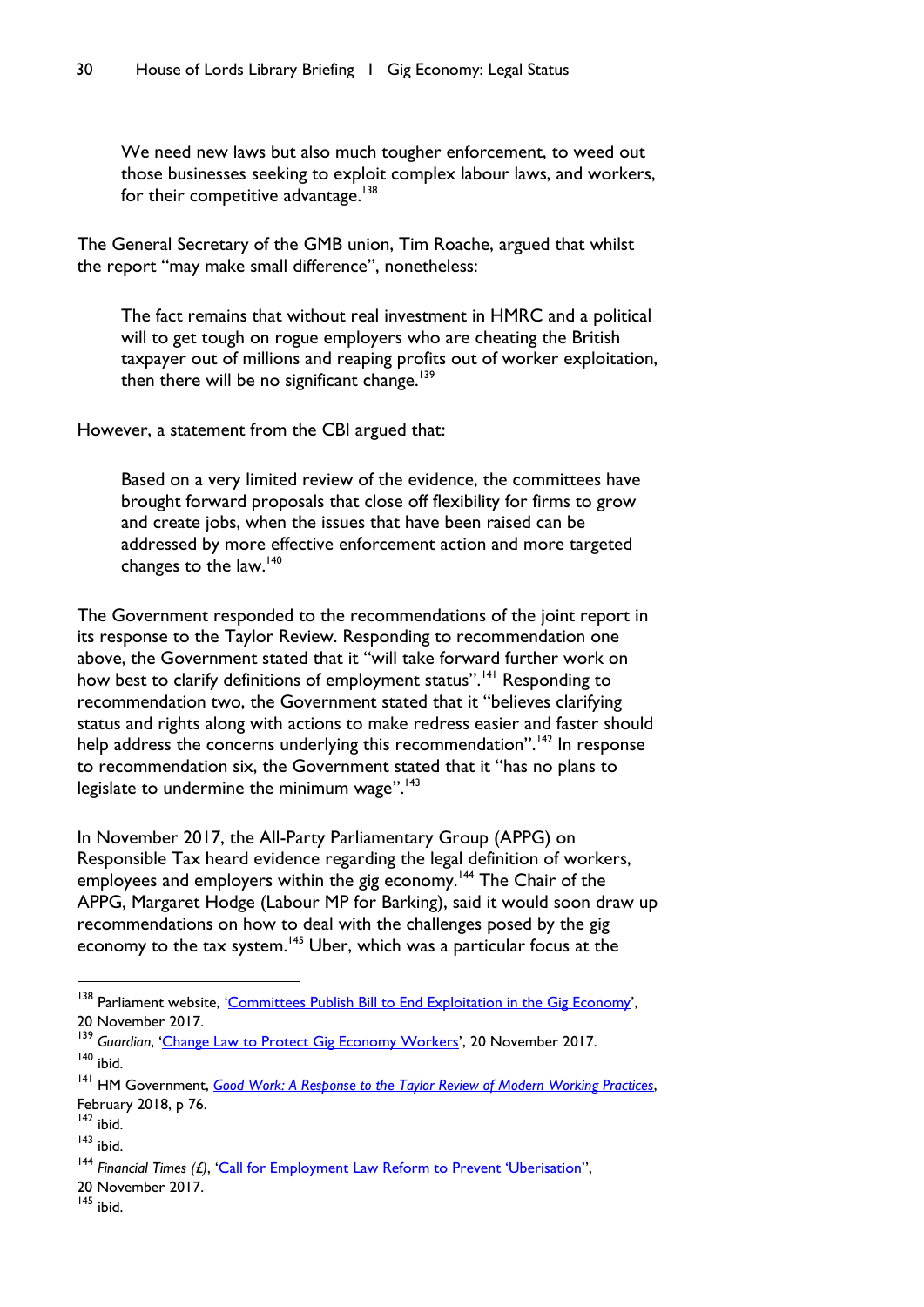APPG hearing, stated "drivers who use our app provide transportation services to passengers and will be registered for VAT if they meet the threshold set by government", and that this "has been the case across the taxi and private hire industry for decades. Black cab drivers, and apps they use, operate in exactly the same way".<sup>146</sup>

### <span id="page-32-0"></span>**4.5 Parliamentary Questions and Debates**

The release of the Taylor Review prompted debate in both Houses in which the nature of work in the gig economy was discussed extensively. $147$ 

On the same day as the release of the Taylor Review, Bill Esterson (Labour MP for Sefton Central) asked the Secretary of State for Business, Energy and Industrial Strategy "what estimate he has made of the number of workers being paid less than the national minimum wage in the gig economy".<sup>148</sup> In response, Minister for Small Business, Consumers and Corporate Responsibility, Margot James, stated that "there are no official estimates of workers paid below minimum wage rates in the 'gig economy'", yet "the Government is committed to cracking down on employers who break the National Minimum Wage law". Ms James further stated "that is why we have increased HMRC's 2017–18 enforcement budget to  $£25.3m$ ".<sup>149</sup> Previously in November 2016, Margaret Ritchie (then Social Democratic and Labour Party MP for South Down) asked the Secretary of State for Business, Energy and Industrial Strategy "what assessment he has made of the adequacy of the legal protections in place for workers engaged with online platforms in the gig economy".<sup>150</sup> Responding for the then Government, Margot James stated that:

This Government believes everyone deserves to be treated fairly at work and is clear that employers must take their employment law responsibilities seriously and cannot simply opt out of them.<sup>151</sup>

# <span id="page-32-1"></span>**5. Wider Legal Implications**

# **5.1 "False" Self-Employment**

In recent years, concern and commentary has arisen over 'false' selfemployment, where employers seek to ensure that workers are treated as self-employed (thereby reducing PAYE and NICs commitments) through

<sup>146</sup> *Financial Times (£)*, 'Call f[or Employment Law Reform to Prevent 'Uberisation'',](https://www.ft.com/content/32b65706-ce16-11e7-9dbb-291a884dd8c6) 20 November 2017.

<sup>147</sup> HC *Hansard*[, 11 July 2017, cols 157](https://hansard.parliament.uk/Commons/2017-07-11/debates/90132D51-C8E3-41EB-84E4-6D9C99AE9A50/TaylorReviewWorkingPractices)–72; HL *Hansard*[, 11 July 2017, cols 1164](https://hansard.parliament.uk/Lords/2017-07-11/debates/805C6758-D847-475F-98D2-49F75499FAF8/TaylorReviewOfModernWorkingPractices)–74.

<sup>&</sup>lt;sup>148</sup> House of Commons, 'Written Question: [Low Pay: Sharing Economy'](http://www.parliament.uk/written-questions-answers-statements/written-question/commons/2017-07-11/4211), 11 July 2017, 4211. <sup>149</sup> ibid.

<sup>&</sup>lt;sup>150</sup> House of Commons, '[Written Question: Sharing Economy: Internet](http://www.parliament.uk/written-questions-answers-statements/written-question/commons/2016-11-01/51367)', 1 November 2016, 51367.

<sup>151</sup> ibid.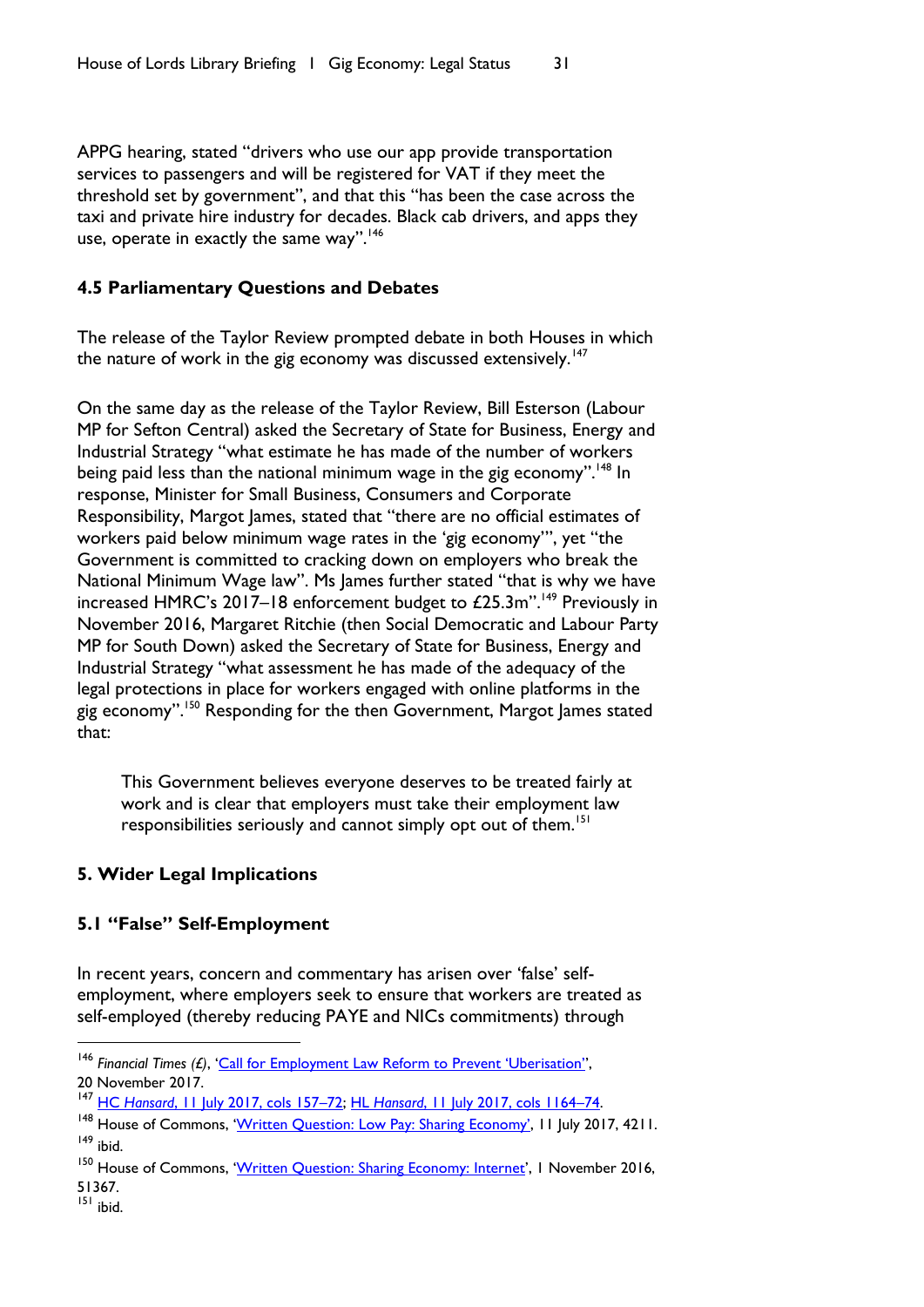disguising their actual working practices; this is considered to be particularly prominent in the construction industry.<sup>152</sup> HMRC stated in 2016 that it was "concerned by increasing pressure on haulage operators to treat workers wrongly as self-employed, or to hire workers through their own companies in ways that are not compliant with tax laws".<sup>153</sup> More generally, HMRC has seen increasing evidence of employment intermediaries helping to create false self-employment "to reduce employment taxes and avoid having to fulfil their legal employment rights and obligations", and has taken action to reduce this under the Income Tax (Pay As You Earn) (Amendment No 2) Regulations 2015.<sup>154</sup> In 2015, the OTS used HMRC data to make the following estimations of underpaid tax due to false self-employment:

# *OTS Calculations of Tax Gap for Employment Status in Different Scenarios<sup>155</sup>*

| Estimated % of self-employed taxpayers who<br>should be categorised as employed | <b>10%</b> | 5%    | 3%   | $1\%$ |
|---------------------------------------------------------------------------------|------------|-------|------|-------|
| Estimate of total tax/NICs underpaid                                            | $£314m$    | £157m | £94m | £31m  |

In 2017, Justin Madders (Labour MP for Ellesmere Port and Neston) asked the Chancellor what estimates he had made "of the cost to the public purse of lost revenue resulting from incorrect classification of individuals as selfemployed in each of the last three years".<sup>156</sup> In response, Financial Secretary to the Treasury, Melvyn Stride, stated that:

The Government has not produced an estimate of the cost to the Exchequer of lost revenue as a result of false self-employment.

The Chancellor, in a response to a question from the Shadow Chancellor during the Budget debate on 15 March 2017, said he recognised "that there is a problem of bogus self-employment. There is a problem of employers who are refusing to employ people, requiring them to be "self-employed". There is a problem of individuals being advised by high street accountants that they can save tax by restructuring the way they work. We do believe that people should have choices, and we do believe that there should be a diversity of ways of working in the economy—we just do not believe that that should be driven by unfair tax advantages".

<sup>152</sup> For further information, see House of Commons Library, *[Self-employment in the](http://researchbriefings.files.parliament.uk/documents/SN00196/SN00196.pdf)  [Construction Industry](http://researchbriefings.files.parliament.uk/documents/SN00196/SN00196.pdf)*, 20 July 2017, pp 8–12.

<sup>153</sup> *Times*, ['Plumber's Victory Will Affect 'Gig Economy'',](https://www.thetimes.co.uk/article/plumbers-victory-will-affect-gig-economy-00292mrcq) 11 February 2017.

<sup>154</sup> HM Revenue and Customs, '[Why the New Legislation was Introduced](https://www.gov.uk/government/publications/employment-intermediaries-reporting-requirements/why-the-new-legislation-was-introduced)', 12 June 2017.

<sup>155</sup> Office of Tax Simplification, *[Employment Status Report](https://www.gov.uk/government/uploads/system/uploads/attachment_data/file/537432/OTS_Employment_Status_report_March_2016_u.pdf)*, March 2015 [updated March 2016], p 29.

<sup>&</sup>lt;sup>156</sup> House of Commons, '[Written Question: Taxation: Self-employed](http://www.parliament.uk/written-questions-answers-statements/written-question/commons/2017-06-23/934)', 23 June 2017, 934.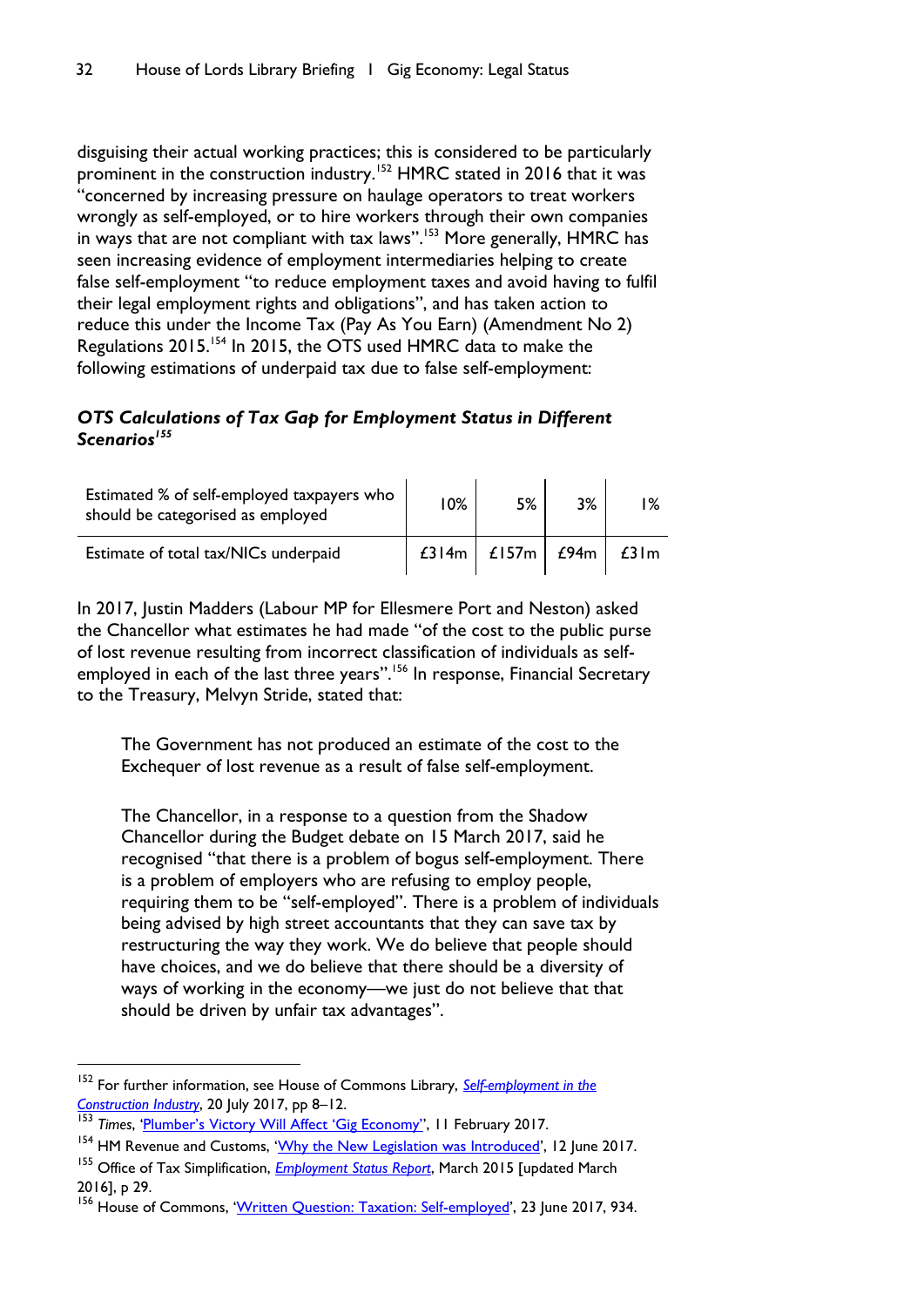HM Revenue and Customs is aware that false self-employment presents a risk and is deploying compliance resources to address that risk. It will take appropriate action where false self-employment is identified.<sup>157</sup>

Similar concerns have been raised for workers in the gig economy. In 2016, Chi Onwurah (Labour MP for Newcastle upon Tyne Central) asked the Chancellor with reference to the ruling in the Uber case, if he would estimate "the effect on national insurance tax receipts of the misclassification of workers in the gig economy".<sup>158</sup> In response, Jane Ellison, then Financial Secretary to the Treasury, stated that the Government had "not currently made an assessment of the effect on National Insurance receipts of the misclassification of workers in the gig economy".<sup>159</sup> She also stated that:

HM Revenue and Customs (HMRC) created the Employment Status and Intermediaries Team to focus on employment status and employment intermediary risks. HMRC's risk-based approach to compliance, the outcome of Employment Tribunal cases, third-party data and other data will help inform the Government's assessment of the number of people whose employment status has been incorrectly classified.<sup>160</sup>

It was reported in May 2017 that HMRC was conducting an investigation into the employment status of couriers for the firm Hermes, including requesting that they disclose information such as their written contract and payslips, and agree to a one-hour interview.<sup>161</sup>

# <span id="page-34-0"></span>**5.2 Enforcement of the National Minimum Wage**

In January 2017, the Government appointed Sir David Metcalf as Director of Labour Market Enforcement, with a remit to set the strategic priorities for employment enforcement bodies.<sup>162</sup> In his introductory report on labour market enforcement, Sir David Metcalf stated that "our data and information sources suggest a number of vulnerable groups at risk of noncompliance and exploitation [of labour market laws]", of which the first group was the selfemployed.<sup>163</sup> The report addressed the gig economy within this group, stating:

<sup>157</sup> ibid.

<sup>&</sup>lt;sup>158</sup> House of Commons, '[Written Question: Sharing Economy](http://www.parliament.uk/written-questions-answers-statements/written-question/commons/2016-12-06/56427)', 6 December 2016, 56427. <sup>159</sup> ibid.

<sup>160</sup> ibid.

<sup>161</sup> *Guardian*, '[HMRC Steps Up Inquiry into Employment Status of Hermes Couriers](https://www.theguardian.com/business/2017/may/03/hmrc-steps-up-investigation-into-employment-status-of-hermes-couriers)', 3 May 2017.

<sup>&</sup>lt;sup>162</sup> HM Government, 'Sir David Metcalf Named as the First Director of Labour Market [Enforcement](https://www.gov.uk/government/news/sir-david-metcalf-named-as-the-first-director-of-labour-market-enforcement)', 5 January 2017.

<sup>163</sup> HM Government, *[United Kingdom Labour Market Enforcement Strategy](https://www.gov.uk/government/uploads/system/uploads/attachment_data/file/629872/labour-market-enforcement-strategy-introductory-report.pdf)—Introductory [Report](https://www.gov.uk/government/uploads/system/uploads/attachment_data/file/629872/labour-market-enforcement-strategy-introductory-report.pdf)*, July 2017, p 49.